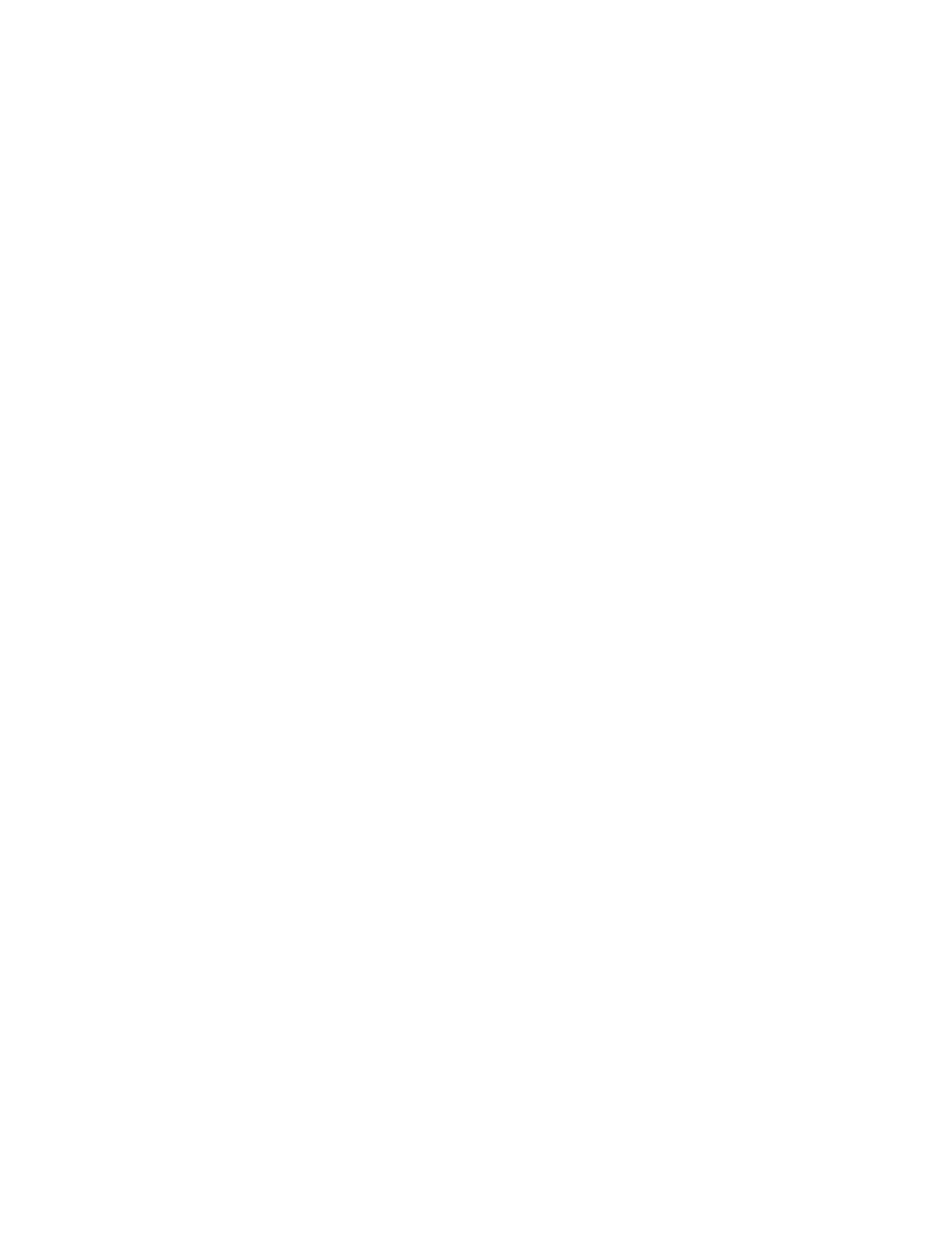

# **NOTICE OF THE ANNUAL AND SPECIAL MEETING OF SHAREHOLDERS TO BE HELD JUNE 14, 2022**

**NOTICE IS HEREBY GIVEN THAT** the annual and special meeting of shareholders (the "**Meeting**") of Firm Capital Mortgage Investment Corporation (the "**Corporation**") will be held at 163 Cartwright Avenue, Toronto, Ontario, Canada M6A 1V5 on Tuesday, June 14, 2022 at 10:00 a.m. (Toronto time) for the following purposes:

- 1. to receive the audited financial statements of the Corporation for the year ended December 31, 2021 together with the auditor's report to shareholders thereon;
- 2. to elect the directors of the Corporation;
- 3. to appoint the auditor of the Corporation and authorize the directors to fix its remuneration;
- 4. to re-approve the stock option plan of the Corporation;
- 5. to consider and, if thought fit, to approve a special resolution in the form set forth in Schedule "D" of the accompanying management information circular (the "**Circular**") authorizing certain amendments to the amended and restated mortgage banking agreement between the Corporation and Firm Capital Corporation and to the joint venture agreement between the Corporation and FC Treasury Management Inc., each as more particularly set forth in the Circular; and
- 6. to transact such further and other business as may properly come before the Meeting or any adjournment(s) thereof.

The board of directors of the Corporation has fixed the close of business on May 10, 2022 as the record date for determining shareholders of record who are entitled to receive notice of the Meeting and to attend and vote at the Meeting, or at any adjournment(s) thereof. This notice of the Meeting (this "**Notice**") is accompanied by the Circular and, in the case of registered shareholders, a form of proxy. The specific details of the matters to be put before the Meeting as identified above are set forth in the Circular. This Notice and the Circular have been sent to each director of the Corporation, each shareholder of the Corporation entitled to notice of the Meeting, and the auditor of the Corporation.

**A shareholder may attend the Meeting in person or may be represented by proxy. Registered holders of the Corporation's common shares who are unable to attend the Meeting or any adjournment(s) thereof in person are requested to complete, date, sign and deposit the enclosed form of proxy with the Corporation, c/o Computershare Trust Company of Canada, Proxy Department, 100 University Avenue, 8th Floor, Toronto, Ontario, M5J 2Y1 (fax: 416-263-9524)** (or complete the form of proxy by such other method as is identified, and pursuant to any instructions contained, in the form of proxy), prior to 10:00 a.m. (Toronto time) on June 10, 2022, or, if the Meeting is adjourned, 48 hours (excluding Saturdays, Sundays and holidays) prior to the start of such adjourned meeting. Non-registered holders of the Corporation's common shares should complete and return the voting instruction form or other authorization provided to them in accordance with the instructions provided therein. Failure to do so may result in your common shares of the Corporation not being voted at the Meeting.

The accompanying Circular provides additional information relating to the matters to be dealt with at the Meeting and should be reviewed carefully by shareholders of the Corporation. Any adjourned meeting resulting from an adjournment of the Meeting will be held at a time and place to be specified either by the Corporation before the Meeting or by the Chair at the Meeting.

While as of the date of this Notice, the Corporation intends to hold the Meeting in a physical face-to-face format, the Corporation is continuously monitoring the level of COVID-19 in the community. **In light of the continuing potential for health risks due to COVID-19, the Corporation will be strictly restricting physical access to the Meeting to registered shareholders and formally appointed proxyholders, and will not be**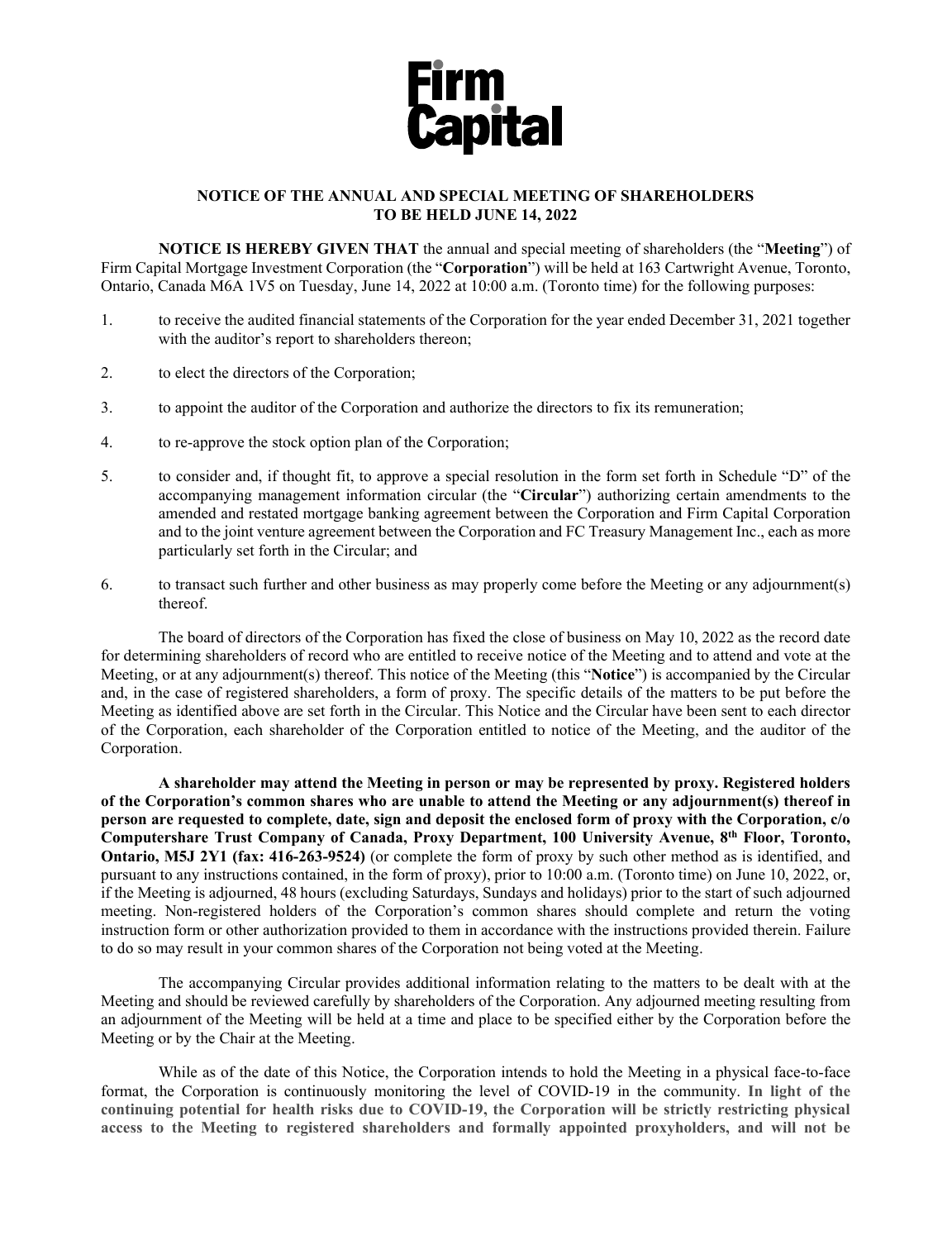**permitting any others (including beneficial shareholders that hold their shares through a broker or other intermediary) to attend.** The Corporation asks that, in considering whether to attend the Meeting in person, registered shareholders and formally appointed proxyholders follow, among other things, the instructions of the Public Health Agency of Canada and any applicable additional provincial and local instructions, guidelines and requirements. All shareholders are strongly encouraged to vote prior to the Meeting by any of the means described in the Circular, the form of proxy or other materials provided by an intermediary. Registered shareholders and formally appointed proxyholders who nonetheless wish to attend in person may be subject to health screening procedures at the entrance and will be asked, at a minimum, to socially distance themselves from others at the Meeting.

Shareholders and any other interested persons who are unable or not permitted to attend the Meeting in person have the opportunity to listen to the Meeting live through an audio conference call. Registration to participate in the live call should be completed by following the link provided on the Corporation's website at www.firmcapital.com and, once registered, call-in details will be provided.

The Corporation reserves the right to take any additional precautionary measures it deems appropriate in relation to the Meeting in response to developments in respect of a COVID-19 outbreak, including, if the Corporation considers it necessary or advisable, hosting the Meeting solely by means of remote communication. Changes to the Meeting date and/or means of holding the Meeting may be announced by way of press release. Please monitor the Corporation's press releases as well as the Corporation's website at www.firmcapital.com for updated information. The Corporation advises you to check the Corporation's website one week prior to the Meeting date for the most current information. The Corporation does not intend to prepare or mail an amended Notice and/or Circular in the event of changes to the Meeting date or format.

**DATED** at Toronto, this 10<sup>th</sup> day of May, 2022.

#### **BY ORDER OF THE BOARD OF DIRECTORS**

*"Eli Dadouch"*

ELI DADOUCH President, Chief Executive Officer and Director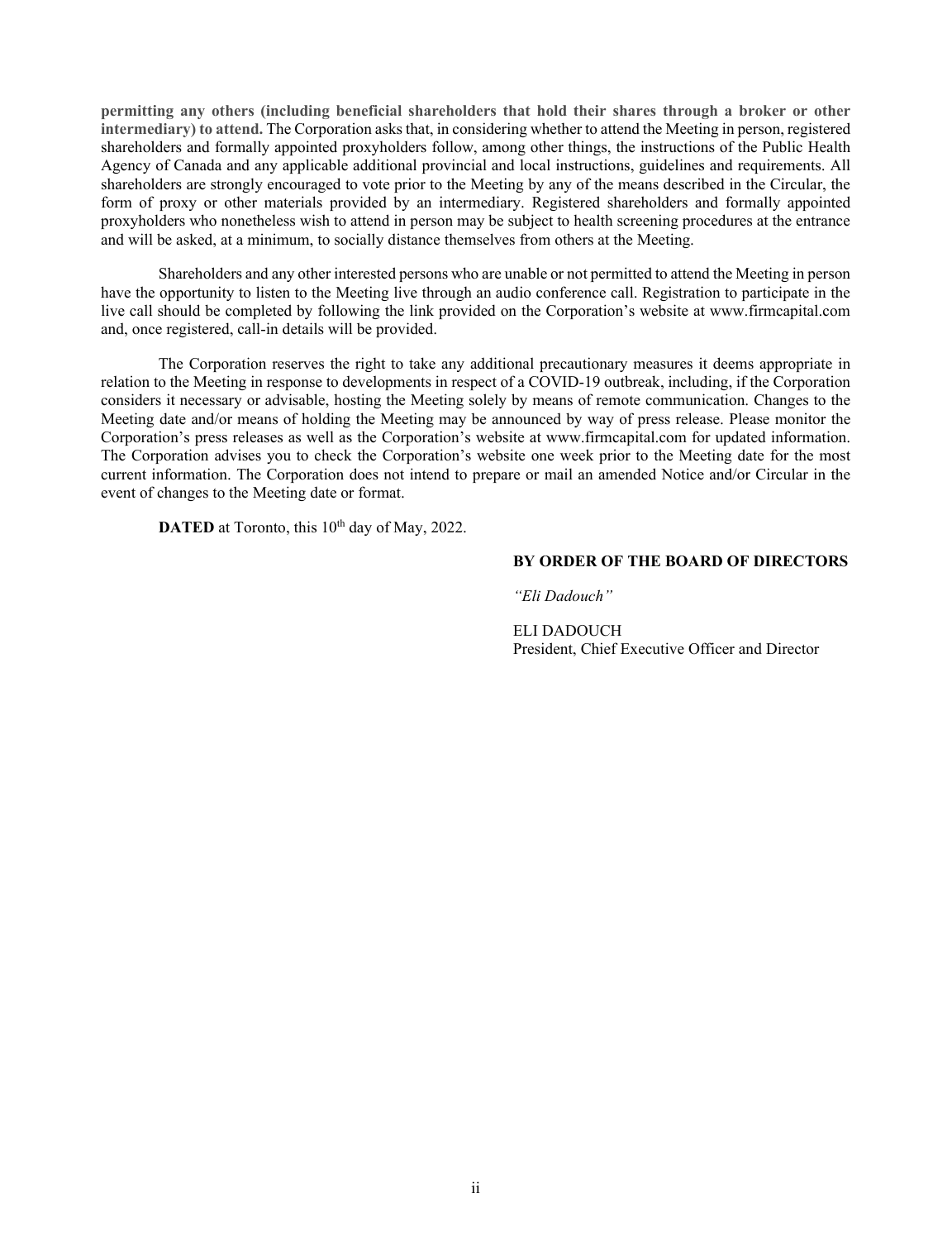

# **FIRM CAPITAL MORTGAGE INVESTMENT CORPORATION**

# **MANAGEMENT INFORMATION CIRCULAR**

#### **ANNUAL AND SPECIAL MEETING OF SHAREHOLDERS**

#### **GENERAL**

The annual and special meeting of shareholders (the "**Meeting**") of Firm Capital Mortgage Investment Corporation (the "**Corporation**") will be held at 163 Cartwright Avenue, Toronto, Ontario, Canada M6A 1V5 on Tuesday, June 14, 2022 at 10:00 a.m. (Toronto time).

The record date for determining persons entitled to receive notice of and vote at the Meeting is May 10, 2022. Shareholders of record as at the close of business on such date will be entitled to attend and vote at the Meeting, or any adjournment(s) thereof, in the manner and subject to the procedures described in this Management Information Circular (the "**Circular**").

The Corporation provides detailed information on its business and financial results on its website located at www.firmcapital.com. The Corporation's financial statements and other prescribed documents are required to be filed on the electronic database maintained by the Canadian Securities Administrators (known as SEDAR) located at www.sedar.com. A copy of this Circular is available on SEDAR.

Unless otherwise specifically stated, all information set forth herein is given as at May 10, 2022. In this Circular, references to "\$" and "dollars" are to the lawful currency of Canada. All dollar amounts herein are in Canadian dollars, unless otherwise stated. The address of the registered office of the Corporation is 163 Cartwright Avenue, Toronto, Ontario M6A 1V5.

# **COVID-19 NOTICE AND MEETING ATTENDANCE RESTRICTIONS**

While as of the date of this Circular, the Corporation intends to hold the Meeting in a physical face-to-face format, the Corporation is continuously monitoring the level of COVID-19 in the community. **In light of the continuing potential for health risks due to COVID-19, the Corporation will be strictly restricting physical access to the Meeting to registered shareholders and formally appointed proxyholders, and will not be permitting any others (including beneficial shareholders that hold their shares through a broker or other intermediary) to attend.** The Corporation asks that, in considering whether to attend the Meeting in person, shareholders and proxyholders follow, among other things, the instructions of the Public Health Agency of Canada and any applicable additional provincial and local instructions, guidelines and requirements. All shareholders are strongly encouraged to vote prior to the Meeting by any of the means described in this Circular, the form of proxy or other materials provided by an intermediary. Registered shareholders and formally appointed proxyholders who nonetheless wish to attend in person may be subject to health screening procedures at the entrance and will be asked, at a minimum, to socially distance themselves from others at the Meeting.

The Corporation reserves the right to take any additional precautionary measures it deems appropriate in relation to the Meeting in response to further developments in respect of the COVID-19 outbreak, including, if the Corporation considers it necessary or advisable, hosting the Meeting solely by means of remote communication. Changes to the Meeting date and/or means of holding the Meeting may be announced by way of press release. Please monitor the Corporation's press releases as well as the Corporation's website at www.firmcapital.com for updated information. The Corporation advises you to check the Corporation's website one week prior to the Meeting date for the most current information. The Corporation does not intend to prepare or mail an amended notice of Meeting and/or Circular in the event of changes to the Meeting date or format.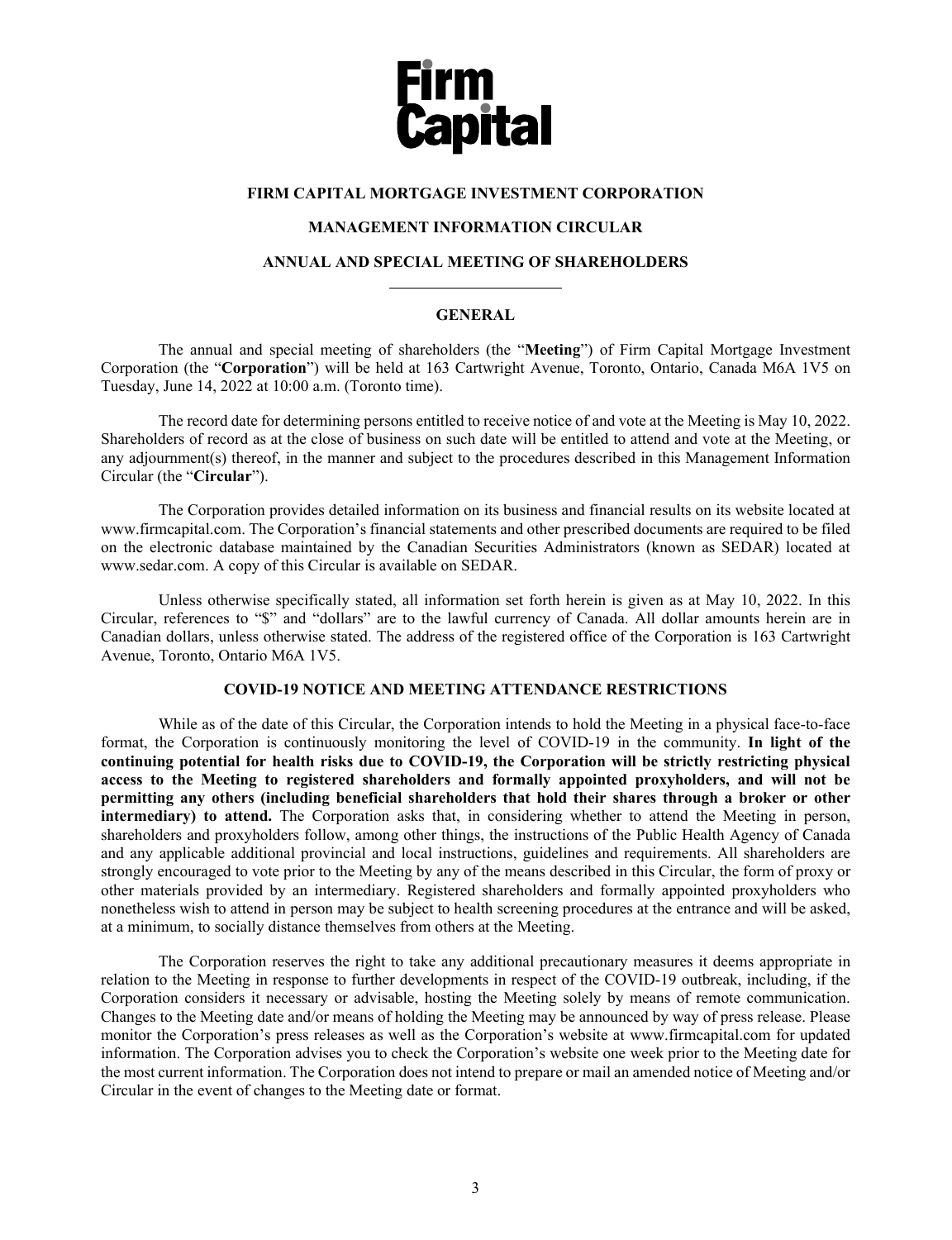#### **LISTEN TO THE MEETING LIVE**

Shareholders and any other interested persons who are unable or not permitted to attend the Meeting in person have the opportunity to listen to the Meeting live through an audio conference call. Registration to participate in the live call should be completed by following the link provided on the Corporation's website at www.firmcapital.com and, once registered, call-in details will be provided.

#### **SOLICITATION OF PROXIES**

**This Circular is furnished in connection with the solicitation of proxies by management of the Corporation for use at the Meeting to be held at the time and place and for the purposes set forth in the accompanying notice of meeting (the "Notice") and any adjournment(s) thereof for the purposes set forth in the Notice.** References in this Circular to the "**Meeting**" include references to any adjournment(s) thereof. It is expected that the solicitation will be primarily by mail, but proxies may also be solicited by telephone or other personal contact by employees, officers and directors of the Corporation. These persons will receive no compensation for such solicitation other than their regular fees or salaries. The costs of solicitation will be borne by the Corporation.

## **APPOINTMENT AND REVOCATION OF PROXIES**

A form of proxy is enclosed for registered holders of common shares (the "**Shareholders**") of the Corporation (the "**Shares**") and, if it is not your intention to be present in person at the Meeting, you are asked to complete and return the form of proxy in the envelope provided or complete and submit the form of proxy by such other method as is identified, and pursuant to any instructions contained, in the form of proxy. The proxy must be executed by the Shareholder or the attorney of such Shareholder, duly authorized in writing. Proxies to be used at the Meeting must be deposited with the Corporation's transfer agent for the Shares, Computershare Trust Company of Canada, Proxy Department, 100 University Avenue,  $8<sup>th</sup>$  Floor, Toronto, Ontario M5J 2Y1, or by such other method as is identified in the form of proxy, in accordance with the instructions set out in the form of proxy, prior to 10:00 a.m. (Toronto time) on June 10, 2022, or, if the Meeting is adjourned, 48 hours (excluding Saturdays, Sundays and holidays) prior to the start of such adjourned meeting. The time limit for the deposit of proxies may be waived or extended by the Chair of the Meeting at his or her discretion without notice.

The individuals specified as proxyholders in the enclosed form of proxy are directors or officers of the Corporation.

**A REGISTERED SHAREHOLDER HAS THE RIGHT TO APPOINT A PERSON (WHO NEED NOT BE A SHAREHOLDER) TO ATTEND AND ACT FOR HIM, HER OR IT AND ON HIS, HER OR ITS BEHALF AT THE MEETING OTHER THAN THE PERSONS DESIGNATED IN THE ENCLOSED FORM OF PROXY. SUCH RIGHT MAY BE EXERCISED BY STRIKING OUT THE NAMES OF THE PERSONS DESIGNATED IN THE FORM OF PROXY AND BY INSERTING IN THE BLANK SPACE PROVIDED FOR THAT PURPOSE THE NAME OF THE DESIRED PERSON, OR BY COMPLETING ANOTHER PROPER FORM OF PROXY AND, IN EITHER CASE, DELIVERING OR SUBMITTING THE COMPLETED AND EXECUTED FORM OF PROXY AS OUTLINED HEREIN.**

If you have given a proxy pursuant to this solicitation, you may revoke it as to any matter on which a vote has not already been cast pursuant to its authority, either: (i) by instrument in writing executed by you or by your attorney authorized in writing and deposited either (y) at the Corporation's head office at any time up to and including the last business day preceding the day of the Meeting or any adjournment thereof at which the proxy is to be used, or (z) with the Chair of the Meeting on the day of the Meeting (but prior to the commencement thereof) or any adjournment thereof; or (ii) in any other manner permitted by law.

If your Shares are held in the name of a nominee (such as a bank, trust company or securities broker), the nominee will seek your instructions as to how to vote the Shares and you should follow the voting instructions provided by the nominee. See "Non-Registered Holders".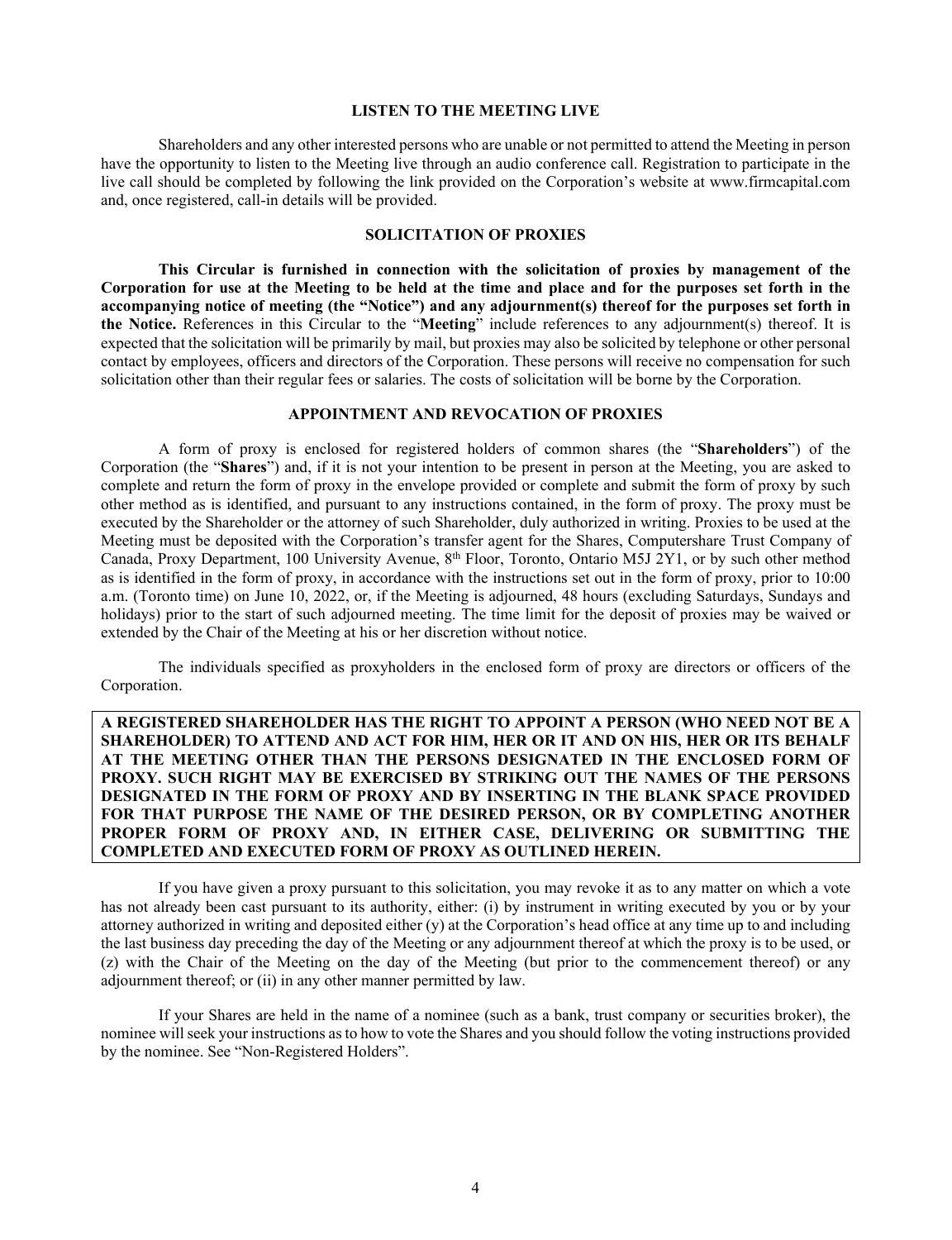#### **EXERCISE OF DISCRETION BY PROXIES**

The Shares represented by any proxy received by management will be voted or withheld from voting by the persons named in the enclosed form of proxy in accordance with the direction of the Shareholder appointing them. If the Shareholder specifies a choice with respect to any matter to be acted upon, the Shares represented by such Shareholder's proxy will be voted accordingly. **In the absence of any direction to the contrary, it is intended that the Shares represented by proxies received by management will be voted "for": (i) the election of the director nominees referred to in this Circular; (ii) the appointment of the Corporation's auditor with its remuneration to be fixed by the directors; (iii) the re-approval the Corporation's 2010 stock option plan (the "Stock Option Plan"); and (iv) amendments extending the term of, and allowing for amendments upon approval of the independent directors of the Corporation to, each of the amended and restated mortgage banking agreement dated as of June 19, 2019 between the Firm Capital Corporation (the "Mortgage Banker") and the Corporation (the "Mortgage Banking Agreement") and the joint venture agreement dated as of October 14, 2020 between the FC Treasury Management Inc. (the "Corporation Manager") and the Corporation (the "JV Agreement").** The enclosed form of proxy confers discretionary authority upon the persons named therein with respect to matters not specifically mentioned in the Notice but which may properly come before the Meeting or any adjournment thereof, and with respect to amendments or variations of matters identified in the Notice. As at the date hereof, management knows of no such amendments, variations or other matters to come before the Meeting other than the matters referred to in the Notice and routine matters incidental to the conduct of the Meeting. If any further or other business is properly brought before the Meeting, it is intended that the persons appointed as proxy will vote on such other business in such other manner as such persons then consider proper.

#### **NON-REGISTERED HOLDERS**

Only registered Shareholders or the persons they appoint as their proxies are permitted to vote at the Meeting. However, in many cases, Shares beneficially owned by a holder who is not a registered Shareholder (a "**Non-Registered Holder**") are registered either: (i) in the name of an intermediary with whom the Non-Registered Holder deals in respect of the Shares (an "**Intermediary**") such as, among others, banks, trust companies, securities dealers or brokers and trustees or administrators of self-administered registered retirement savings plans ("**RRSPs**"), registered retirement income funds ("**RRIFs**"), registered education savings plans and similar plans; or (ii) in the name of a clearing agency (such as CDS  $\&$  Co., of which the Intermediary is a participant). In accordance with the requirements of National Instrument 54-101 – *Communication with Beneficial Owners of Securities of a Reporting Issuer*, the Corporation will distribute copies of the Notice and this Circular to the clearing agencies and Intermediaries for onward distribution to Non-Registered Holders.

In accordance with applicable securities law requirements, the Corporation will have distributed copies of the Notice, the Circular, a Voting Instruction Form (as defined below) (collectively, the "**Mailed Materials**") to the clearing agencies and Intermediaries for distribution to Non-Registered Holders. The Corporation is not sending the Mailed Materials directly to non-objecting beneficial owners. The Corporation does not intend to pay for Intermediaries to deliver the Mailed Materials to the objecting beneficial owners.

Intermediaries are required to forward the Mailed Materials to the appropriate Non-Registered Holders. Non-Registered Holders will be given, in substitution for the proxy otherwise contained in proxy-related materials, a request for voting instructions (the "**Voting Instruction Form**") which, when properly completed and, if applicable, signed by the Non-Registered Holder and returned to the Intermediary or the Corporation, as applicable, will constitute voting instructions which the Intermediary must follow.

The purpose of this procedure is to permit Non-Registered Holders to direct the voting of the Shares they beneficially own. Should a Non-Registered Holder who receives the Voting Instruction Form wish to vote at the Meeting in person (or have another person attend the vote on behalf of the Non-Registered Holder), the Non-Registered Holder should so indicate in the place provided for that purpose in the Voting Instruction Form and a form of legal proxy will be sent to the Non-Registered Holder. In any event, Non-Registered Holders should carefully follow the instructions of their Intermediary set out in the Voting Instruction Form.

If any person entitled to vote at a meeting of the Corporation's Shareholders wishes to propose any matter for consideration at the next meeting, in order for such proposal to be considered for inclusion in the materials mailed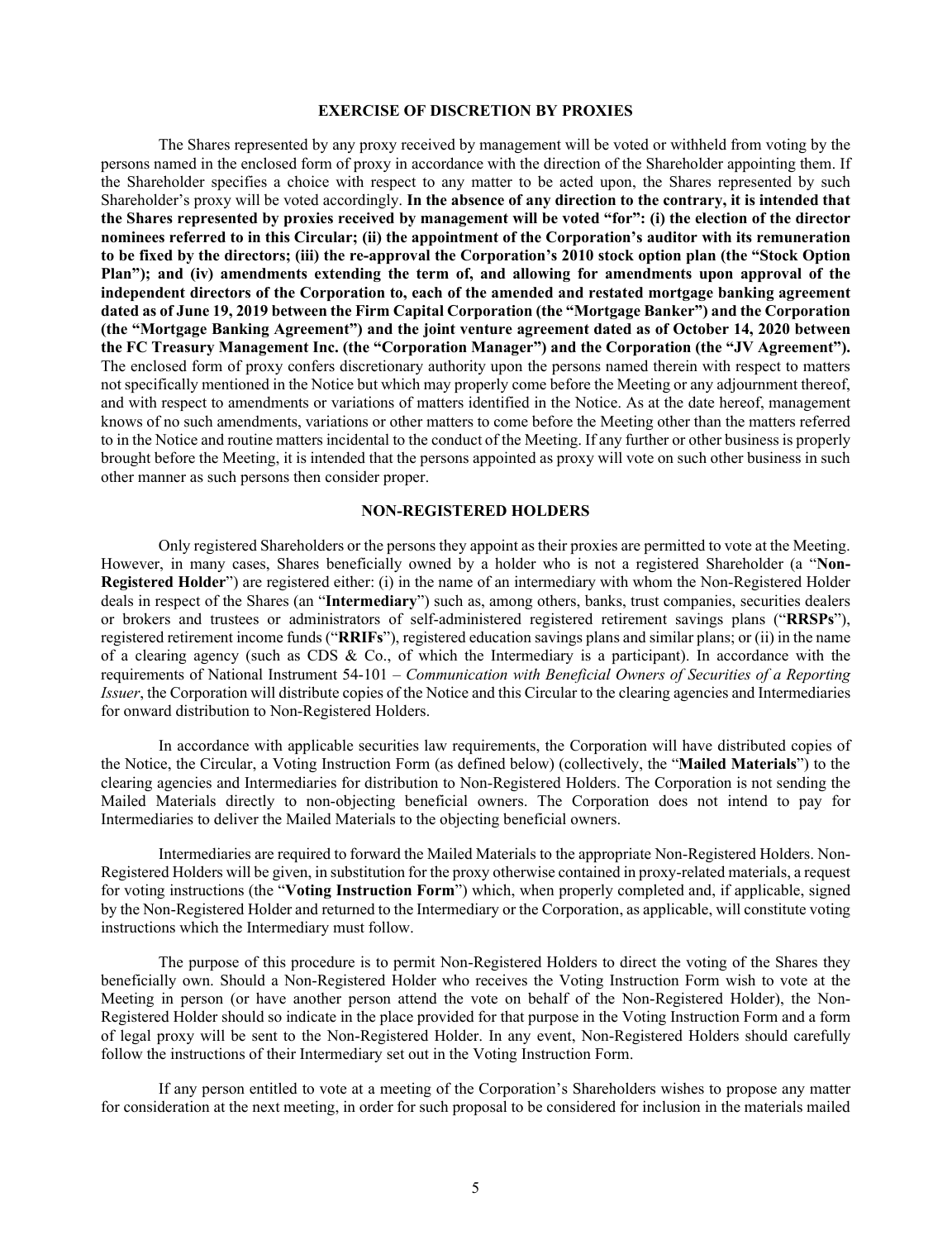to Shareholders in respect of such meeting, such proposal must be received by the Corporation no later than 90 days before the anniversary date of the Notice.

#### **AUTHORIZED CAPITAL, VOTING SECURITIES AND PRINCIPAL HOLDERS THEREOF**

The Corporation's authorized capital consists of an unlimited number of Shares and an unlimited number of preferred shares, issuable in series. As at May 10, 2022, 34,483,256 Shares were issued and outstanding.

Shareholders are entitled to one vote in respect of each matter to be voted upon at the Meeting for each Share registered in their name as at the close of business on May 10, 2022, even if a Shareholder disposes of their Shares after that date, and no Shareholder becoming such after that date shall be entitled to vote at the Meeting.

To the knowledge of the directors and executive officers of the Corporation, as at May 10, 2022, no person or company beneficially owns, or controls or directs, directly or indirectly, voting securities carrying 10% or more of the voting rights attached to the Shares.

The Corporation has adopted a by-law that requires advance notice by any Shareholder intending to nominate a director to the board of directors of the Corporation (the "**Advance Notice By-Law**") in order to provide Shareholders, directors and management of the Corporation with a clear framework for nominating directors in connection with an annual or special meeting of the Shareholders. Among other things, the Advance Notice By-Law fixes a deadline by which Shareholders must submit a notice of director nominations to the Company prior to any annual or special meeting of Shareholders where directors are to be elected and sets forth the information that a Shareholder must include in the notice for it to be valid. In the case of an annual meeting of Shareholders, notice to the Company must be made not later than the close of business on the  $30<sup>th</sup>$  day and not earlier than the opening of business on the 65th day prior to the date of the annual meeting; provided, however, that in the event that the annual meeting is to be held on a date that is less than 50 days after the date on which the first public announcement of the date of the annual meeting was made, notice may be made not later than the close of business on the  $10<sup>th</sup>$  day following such public announcement. In the case of a special meeting of Shareholders (which is not also an annual meeting), notice to the Company must be made not later than the close of business on the  $15<sup>th</sup>$  day following the day on which the first public announcement of the date of the special meeting was made. The Advance Notice By-Law was confirmed by the Shareholders on June 26, 2013. The by-laws of the Corporation, including the full text of the Advance Notice By-Law, are available under the Corporation's profile on the SEDAR website at www.sedar.com.

#### **QUORUM**

The by-laws of the Corporation provide that a quorum of Shareholders for the Meeting is that holders of not less than 5% of the Shares entitled to vote at the Meeting are present in person or represented by proxy, and at least two persons entitled to vote at the Meeting are actually present at the Meeting.

## **INTEREST OF CERTAIN PERSONS OR COMPANIES IN MATTERS TO BE ACTED UPON**

No: (i) director or executive officer of the Corporation who has held such position at any time since January 1, 2021; (ii) proposed nominee for election as a director of the Corporation; or (iii) associate or affiliate of a person in (i) or (ii), has any material interest, direct or indirect, by way of beneficial ownership of securities or otherwise, in any matter to be acted upon at the Meeting other than the election of directors.

#### **MATTERS REQUIRING SHAREHOLDER APPROVAL**

#### **Election of Directors**

The Corporation's articles of incorporation, as amended, provide that there shall be no fewer than three and no more than twelve directors, with the actual number of directors within that range to be determined from time to time by the Shareholders or by the directors. Presently, the Corporation has twelve directors. Pursuant to a nomination rights agreement between the Corporation and the Corporation Manager, as long as the Corporation Manager administers the day-to-day operations of the Corporation, the Corporation has the right to designate three nominees for election as a director of the Corporation in the event that the board of directors of the Corporation comprises eight or more directors, and two nominees for election as a director of the Corporation in the event that the board of directors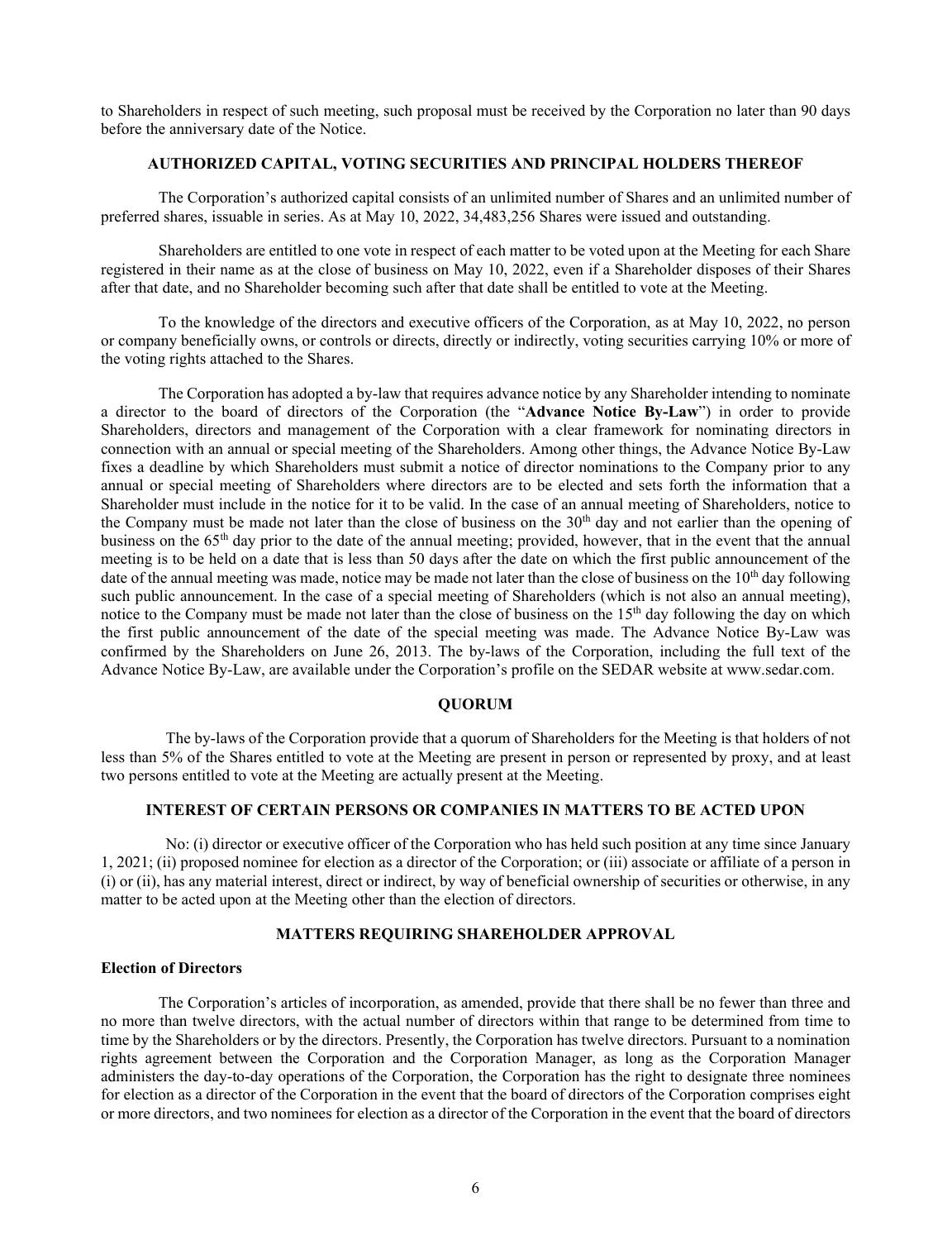of the Corporation comprises fewer than eight directors. In connection with the foregoing nomination rights agreement, three of the directors, namely, Eli Dadouch, Jonathan Mair and Michael Warner, have been nominated by the Corporation Manager, while the remaining nine directors are nominated by management. All directors elected by the Shareholders will hold office until the close of business of the next annual meeting of Shareholders, or any adjournment(s) thereof, unless his or her office is earlier vacated or until his or her successor is elected or appointed. The terms of all of the current directors expire at the close of the Meeting.

It is the intention of the persons named in the enclosed form of proxy for use at the Meeting (in the event that authority is not withheld) to vote in favour of the election of Geoffrey Bledin, Eli Dadouch, Morris Fischtein, Victoria Granovski, Stanley Goldfarb, Anthony Heller, Jonathan Mair, Francis Newbould, Joe Oliver, Keith Ray, Lawrence Shulman and Michael Warner as directors of the Corporation, to hold office until the close of the annual meeting of Shareholders in 2023 or until their successors are duly elected or appointed. Management does not contemplate that any of such nominees will be unable to serve as a director but, if that should occur for any reason prior to the Meeting, the persons named in the enclosed form of proxy will vote for another nominee as management may recommend unless the Shareholder has specified in the form of proxy that its Shares are to be withheld from voting in the election of directors.

The following table sets forth the names of the persons proposed by management and the Corporation Manager to be nominated for election as directors, their respective positions and offices currently held with the Corporation, their respective principal occupation or employment, the year each nominee became a director of the Corporation, and the approximate number of Shares beneficially owned, directly or indirectly, or over which control or direction is exercised by each of them at the date of this Circular:

| Name and<br><b>Municipality of Residence</b>             | <b>Office</b>                                                    | <b>Principal Occupation</b>                                                                                                                                                                                                                                                                                                                                                                                                                                                                                    | <b>Year First became a</b><br><b>Director</b>   | Number of<br><b>Shares</b><br><b>Beneficially</b><br><b>Owned or Over</b><br><b>Which Control or</b><br>Direction is<br>Exercised <sup>(4)</sup> |
|----------------------------------------------------------|------------------------------------------------------------------|----------------------------------------------------------------------------------------------------------------------------------------------------------------------------------------------------------------------------------------------------------------------------------------------------------------------------------------------------------------------------------------------------------------------------------------------------------------------------------------------------------------|-------------------------------------------------|--------------------------------------------------------------------------------------------------------------------------------------------------|
| GEOFFREY BLEDIN <sup>(1)</sup><br>Antigua, West Indies   | Director                                                         | Corporate Director, Trustee of Firm<br>Capital Property Trust (a publicly                                                                                                                                                                                                                                                                                                                                                                                                                                      | 2011                                            | 85,000                                                                                                                                           |
|                                                          |                                                                  | traded real estate trust); Chairman of<br>Firm Capital Apartment Real Estate<br>Investment Trust (a publicly traded real<br>estate trust)                                                                                                                                                                                                                                                                                                                                                                      | $(2008-2010$ trustee of<br>predecessor)         |                                                                                                                                                  |
| Toronto, Ontario, Canada                                 | Chief<br>Executive<br>Officer,<br>President<br>and a<br>Director | President of the Mortgage Banker, the<br>Corporation<br>Manager,<br>and Firm<br>Capital Properties Inc. (a property<br>management company); President and<br>a director of Firm Capital Mortgage<br>Investors Corp. (a mortgage investment<br>company); Vice Chair and Co-Chief<br>Investment Officer of Firm Capital<br>Property Trust (a publicly traded real<br>estate trust); Vice Chairman of Firm<br>Apartment<br>Capital<br>Real<br>Estate<br>Investment Trust (a publicly traded real<br>estate trust) | 2011<br>(1999-2010 trustee of<br>predecessor)   | 296,985(5)                                                                                                                                       |
| MORRIS FISCHTEIN $^{(1)(2)}$<br>Toronto, Ontario, Canada | Director                                                         | President of High City Holdings<br>Limited (a construction, development<br>and property management company)                                                                                                                                                                                                                                                                                                                                                                                                    | 2011<br>$(2000-2010$ trustee of<br>predecessor) | 1,000                                                                                                                                            |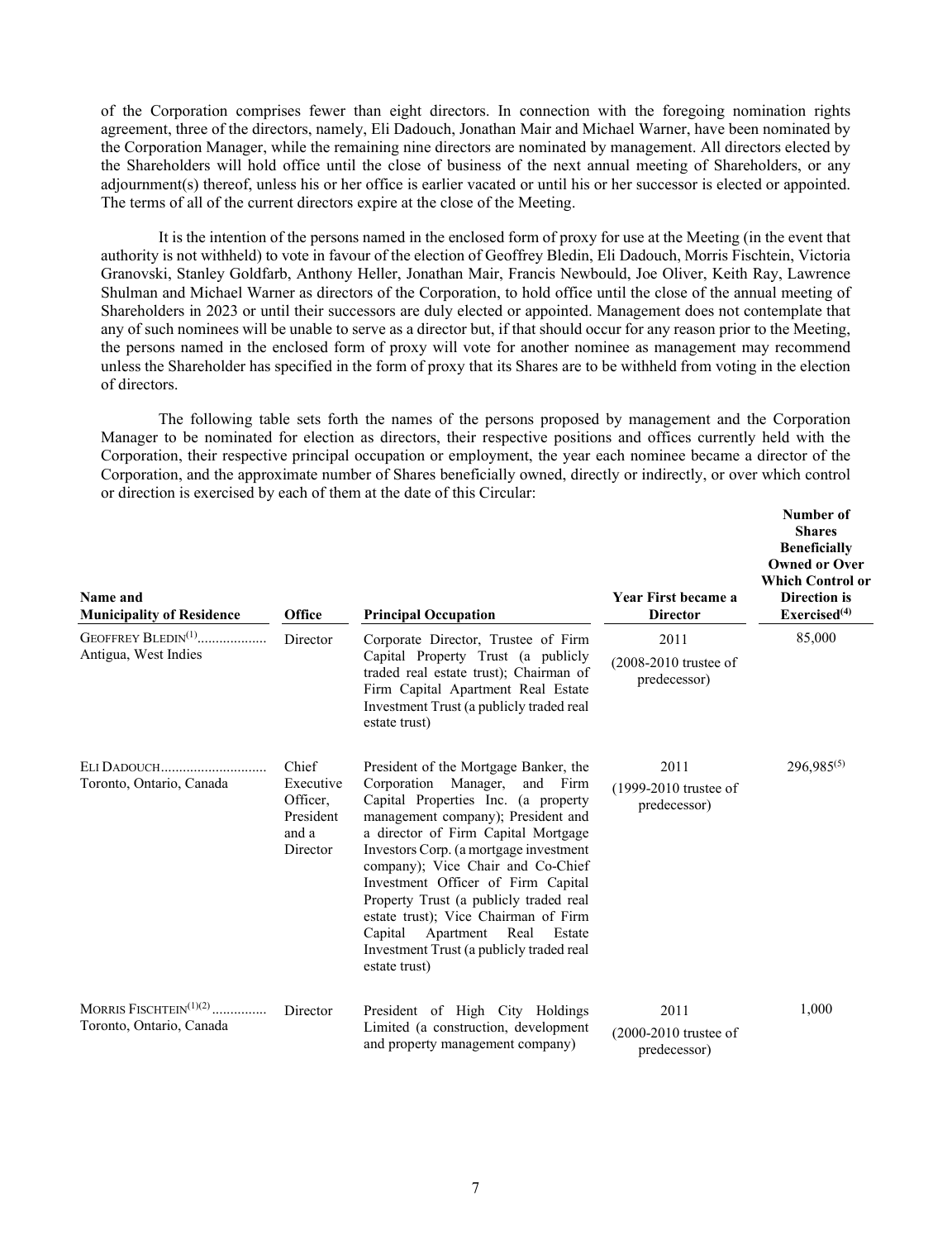| Name and<br><b>Municipality of Residence</b>                                                | Office                                                                                                 | <b>Principal Occupation</b>                                                                                                                                                                                                                                                                                                                                                                      | Year First became a<br><b>Director</b>        | Number of<br><b>Shares</b><br><b>Beneficially</b><br><b>Owned or Over</b><br><b>Which Control or</b><br>Direction is<br>Exercised <sup>(4)</sup> |
|---------------------------------------------------------------------------------------------|--------------------------------------------------------------------------------------------------------|--------------------------------------------------------------------------------------------------------------------------------------------------------------------------------------------------------------------------------------------------------------------------------------------------------------------------------------------------------------------------------------------------|-----------------------------------------------|--------------------------------------------------------------------------------------------------------------------------------------------------|
| STANLEY GOLDFARB, FCPA,                                                                     | Chairman                                                                                               | Chief Executive Officer of Goldfarb                                                                                                                                                                                                                                                                                                                                                              | 2011                                          | 92,000                                                                                                                                           |
| Toronto, Ontario, Canada                                                                    | of the<br>Board of<br><b>Directors</b><br>and a<br>Director                                            | Management Services Limited (a<br>private<br>investment<br>management<br>company); Director of The Goldfarb<br>Corporation (an investment holding<br>company); Chairman of Firm Capital<br>Property Trust (a publicly traded real<br>estate trust)                                                                                                                                               | (1999-2010 trustee of<br>predecessor)         |                                                                                                                                                  |
| VICTORIA GRANOVSKI, CFA,<br>Vaughan, Ontario, Canada                                        | Senior<br>Vice<br>President,<br>Credit &<br>Equity<br>Capital,<br>Secretary<br>$(6)$ and a<br>Director | Internal Credit Manager, Senior Vice<br>President, Credit and Equity Capital<br>and Vice President of Mortgage<br>Operations at Firm Capital Corporation<br>(Mortgage Banker)                                                                                                                                                                                                                    | 2017                                          | 13,000                                                                                                                                           |
| ANTHONY HELLER $(1)(2)$<br>Toronto, Ontario, Canada                                         | Director                                                                                               | President,<br>Plazacorp<br>Investments<br>Limited (a real estate development<br>company)                                                                                                                                                                                                                                                                                                         | 2011<br>(1999-2010 trustee of<br>predecessor) | 900                                                                                                                                              |
| JONATHAN MAIR, CPA, CA<br>Toronto, Ontario, Canada                                          | Chief<br>Operating<br>Officer,<br>Executive<br>Vice-<br>President<br>and a<br>Director                 | Chief Financial Officer and Senior<br>Vice-President of the Corporation<br>Manager;<br>Trustee<br>and Co-Chief<br>Investment Officer of Firm Capital<br>Property Trust (a publicly traded real<br>estate trust); Vice-President, Mortgage<br>Banking, of the Mortgage Banker and a<br>trustee of Firm Capital Apartment Real<br>Estate Investment Trust (a publicly<br>traded real estate trust) | 2011<br>(1999-2010 trustee of<br>predecessor) | 110,581                                                                                                                                          |
| THE HONOURABLE FRANCIS<br>(FRANK) NEWBOULD, Q.C. <sup>(1)</sup><br>Toronto, Ontario, Canada | Director                                                                                               | Former Justice at the Ontario Superior<br>Court of Justice; Counsel to Thornton<br>Grout<br>Finnigan<br>$LLP$ ;<br>member<br>arbitrator at Arbitration Place                                                                                                                                                                                                                                     | 2017                                          | 14,173                                                                                                                                           |
| THE HONOURABLE JOE OLIVER,<br>P.C. <sup>(1)</sup><br>Toronto, Ontario, Canada               | Director                                                                                               | Former Minister of Finance, Minister<br>of Natural Resources and Member of<br>Parliament for Eglinton-Lawrence;<br>Chair of the Ontario Independent<br>Electricity System Operator and<br>member of the board of High Arctic<br>Energy Services Inc. (listed on the<br>TSX).                                                                                                                     | 2016                                          | 30,000                                                                                                                                           |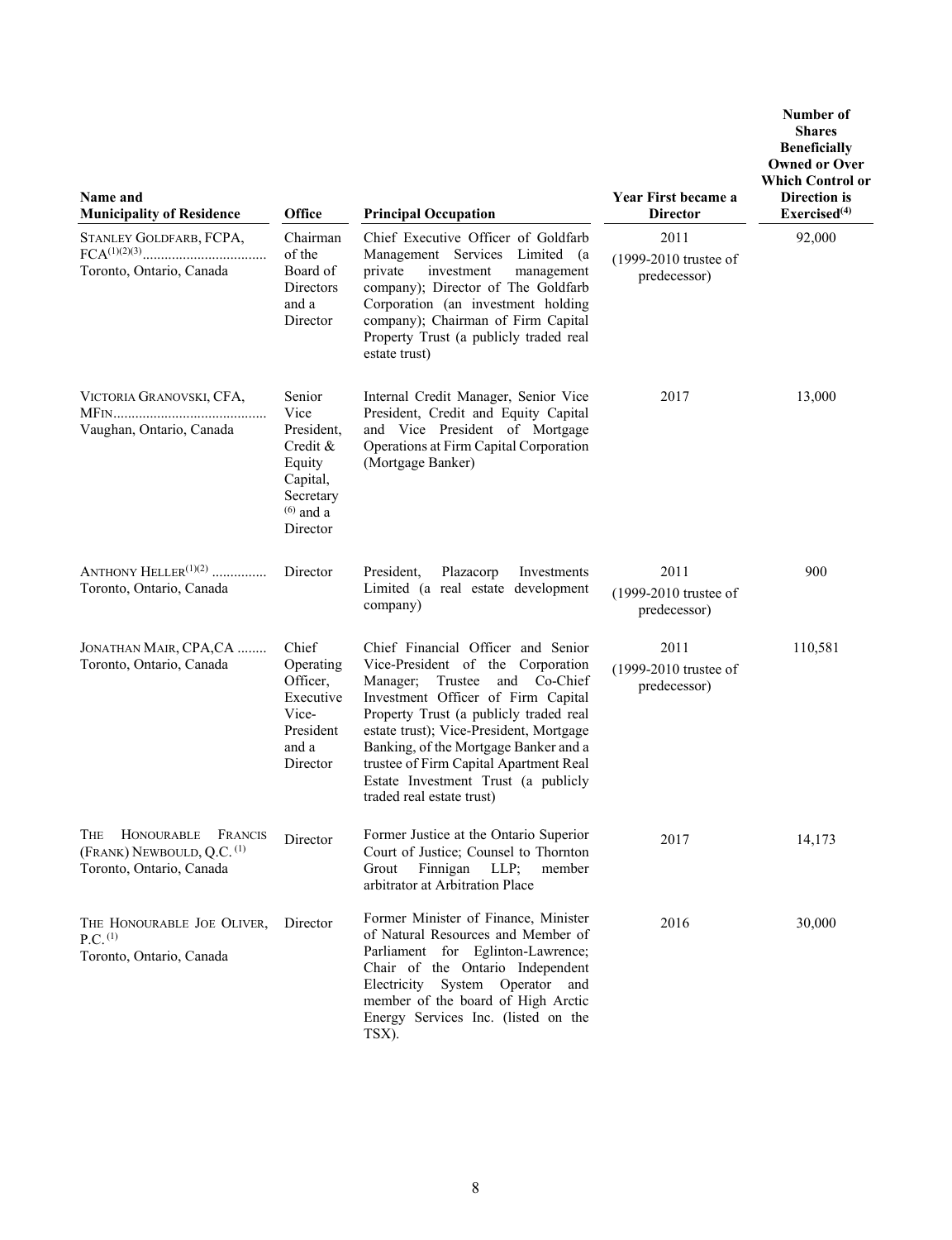| Name and<br><b>Municipality of Residence</b>                                 | <b>Office</b> | <b>Principal Occupation</b>                                                                                                                                                                                                                                   | Year First became a<br><b>Director</b>          | Number of<br><b>Shares</b><br><b>Beneficially</b><br><b>Owned or Over</b><br><b>Which Control or</b><br>Direction is<br>Exercised <sup>(4)</sup> |
|------------------------------------------------------------------------------|---------------|---------------------------------------------------------------------------------------------------------------------------------------------------------------------------------------------------------------------------------------------------------------|-------------------------------------------------|--------------------------------------------------------------------------------------------------------------------------------------------------|
| KEITH RAY, CPA, CA $^{(1)(2)}$<br>Toronto, Ontario, Canada                   | Director      | CEO of Realvest Management (a<br>company that manages real estate<br>related investments); a director of<br>Cliffside Capital Ltd. (listed on the<br>TSX-V); a trustee of Firm Capital<br>Apartment Real Estate Investment<br>Trust (a publicly traded trust) | 2014                                            | 76,553                                                                                                                                           |
| LAWRENCE SHULMAN,<br>B.COMM., CPA,CA $^{(1)(2)}$<br>Toronto, Ontario, Canada | Director      | Investment manager and financial<br>advisor; trustee for Firm Capital<br>Property Trust (a publicly traded trust)                                                                                                                                             | 2011<br>$(2006-2010$ trustee of<br>predecessor) | 18,700                                                                                                                                           |
| MICHAEL WARNER<br>Thornhill, Ontario, Canada                                 | Director      | Senior Vice President, Mortgage<br>Lending, of the Mortgage Banker                                                                                                                                                                                            | 2020                                            | 14,700                                                                                                                                           |

Notes:

(1) Member of the Investment Committee.

(2) Member of the Audit Committee.

(3) Chair of the Investment Committee and the Audit Committee.

(4) Individual directors have furnished information as to Shares beneficially owned by them, directly or indirectly, or over which they exercise control or direction.

(5) 12,000 of these Shares are beneficially owned by the Corporation Manager. See "Executive Compensation – Compensation Discussion and Analysis".

(6) Victoria Granovski was appointed as Secretary of the Corporation on March 30, 2021.

Following the Meeting, the Corporation will issue a news release disclosing the detailed results of the vote for the election of directors in accordance with the rules of the Toronto Stock Exchange (the "**TSX**").

#### *Corporate Cease Trade Orders*

To the best of the knowledge of the Corporation and based upon information provided to it by each proposed directors for election to the board of directors, no proposed director of the Corporation is, as at the date hereof, or has been, within 10 years before the date hereof, a director, chief executive officer or chief financial officer of any company (including the Corporation) that:

- (i) was subject to a cease trade order, an order similar to a cease trade order or an order that denied the relevant company access to any exemption under securities legislation, that was in effect for a period of more than 30 consecutive days that was issued while the proposed director was acting in the capacity as director, chief executive officer or chief financial officer; or
- (ii) was subject to a cease trade order, an order similar to a cease trade order or an order that denied the relevant company access to any exemption under securities legislation, that was in effect for a period of more than 30 consecutive days that was issued after the proposed director ceased to be a director, chief executive officer or chief financial officer and which resulted from an event that occurred while that person was acting in the capacity as director, chief executive officer or chief financial officer.

#### *Bankruptcies and Other Proceedings*

Other than as set forth below, no proposed director of the Corporation is, as at the date hereof, or has been within 10 years prior to the date hereof, a director or executive officer of any company (including the Corporation) that, while that person was acting in that capacity, or within a year of that person ceasing to act in that capacity, became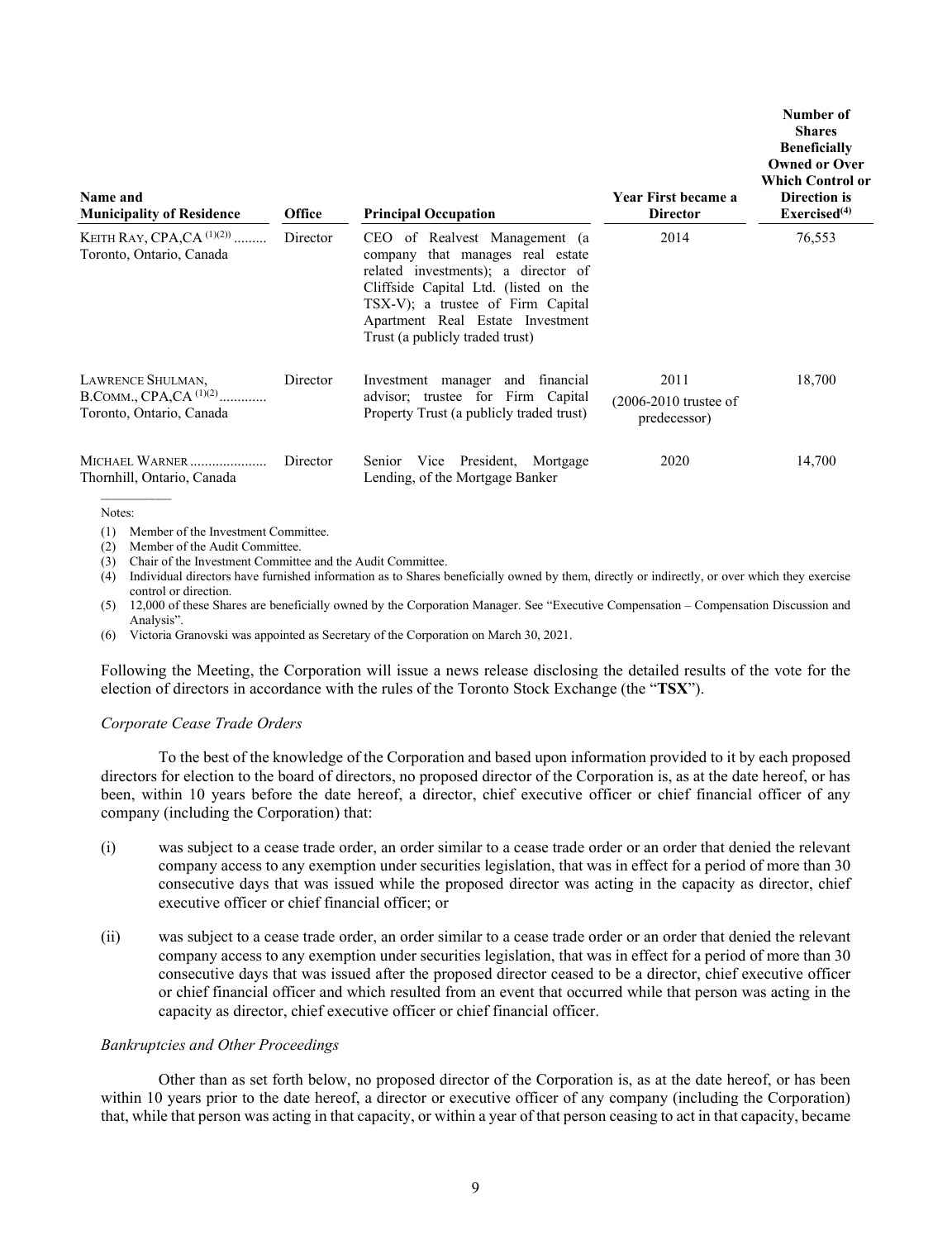bankrupt, made a proposal under any legislation relating to bankruptcy or insolvency or was subject to or instituted any proceedings, arrangement or compromise with creditors or had a receiver, receiver manager or trustee appointed to hold its assets.

Mr. Morris Fischtein is a director and officer of both Pinetree Resorts Inc. and 1212360 Ontario Inc. On April 29, 2013, a secured creditor appointed a receiver on assets of Pinetree Resorts Inc. and 1212360 Ontario Inc. The receiver completed the engagement within one year of being appointed. The work of the receiver focused on Pinetree Resorts Inc, and 1212360 Ontario Inc.

No proposed director of the Corporation has, within the 10 years prior to the date hereof, become bankrupt, made a proposal under any legislation relating to bankruptcy or insolvency, or become subject to or instituted any proceedings, arrangement or compromise with creditors, or had a receiver, receiver manager or trustee appointed to hold the assets of the proposed director.

#### *Penalties and Sanctions*

No proposed director of the Corporation has been subject to:

- (i) any penalties or sanctions imposed by a court relating to securities legislation or by a securities regulatory authority or has entered into a settlement agreement with a securities regulatory authority; or
- (ii) any other penalties or sanctions imposed by a court or regulatory body that would likely be considered important in deciding whether to vote for a proposed director.

# *Majority Voting Policy*

The ordinary resolution electing the directors must be passed by at least the majority of the votes cast at the Meeting by all Shareholders who vote in respect thereof in person or by proxy. It is the policy of the board that in an uncontested election of directors, any nominee who receives a greater number of votes "WITHHELD" than votes "FOR" will tender a resignation to the Chair of the board of directors promptly following the Meeting. The board will consider the offer of resignation and, except in special circumstances, will accept the resignation. A director's resignation pursuant to the policy will be effective when accepted by the board. A director who tenders a resignation pursuant to the policy will not participate in any meeting of the board, or any sub-committee of the board, at which the resignation is considered. The board will make its decision and announce it in a press release within 90 days following the Meeting, including the reasons for rejecting the resignation, if applicable. **The directors recommend that Shareholders vote in favour of the proposed director nominees.**

# **UNLESS SUCH AUTHORITY IS WITHHELD, THE PERSONS NAMED IN THE ACCOMPANYING FORM OF PROXY WILL VOTE FOR THE ABOVE DIRECTOR NOMINEES.**

# **Appointment of Auditor**

At the Meeting, Shareholders will be asked to approve a resolution appointing KPMG LLP, Chartered Professional Accountants, as auditor for the Corporation to hold office until the close of the next annual meeting of the Shareholders, and to authorize the directors to fix their remuneration. KPMG LLP have acted as the Corporation's auditor since their appointment in December 2002. For the fiscal year ended December 31, 2021, KPMG LLP was paid approximately \$231,000 in audit and audit related fees. The ordinary resolution must be passed by at least the majority of the votes cast at the Meeting by all Shareholders who vote in respect thereof in person or by proxy. **The directors recommend that Shareholders vote in favour of the appointment of KPMG LLP, Chartered Professional Accountants, and the authorization of the directors to fix their remuneration.**

# **UNLESS SUCH AUTHORITY IS WITHHELD, THE PERSONS NAMED IN THE ACCOMPANYING FORM OF PROXY WILL VOTE FOR THE APPOINTMENT OF KPMG LLP, CHARTERED PROFESSIONAL ACCOUNTANTS, AS AUDITORS OF THE CORPORATION, AND TO AUTHORIZE THE DIRECTORS TO FIX THEIR REMUNERATION.**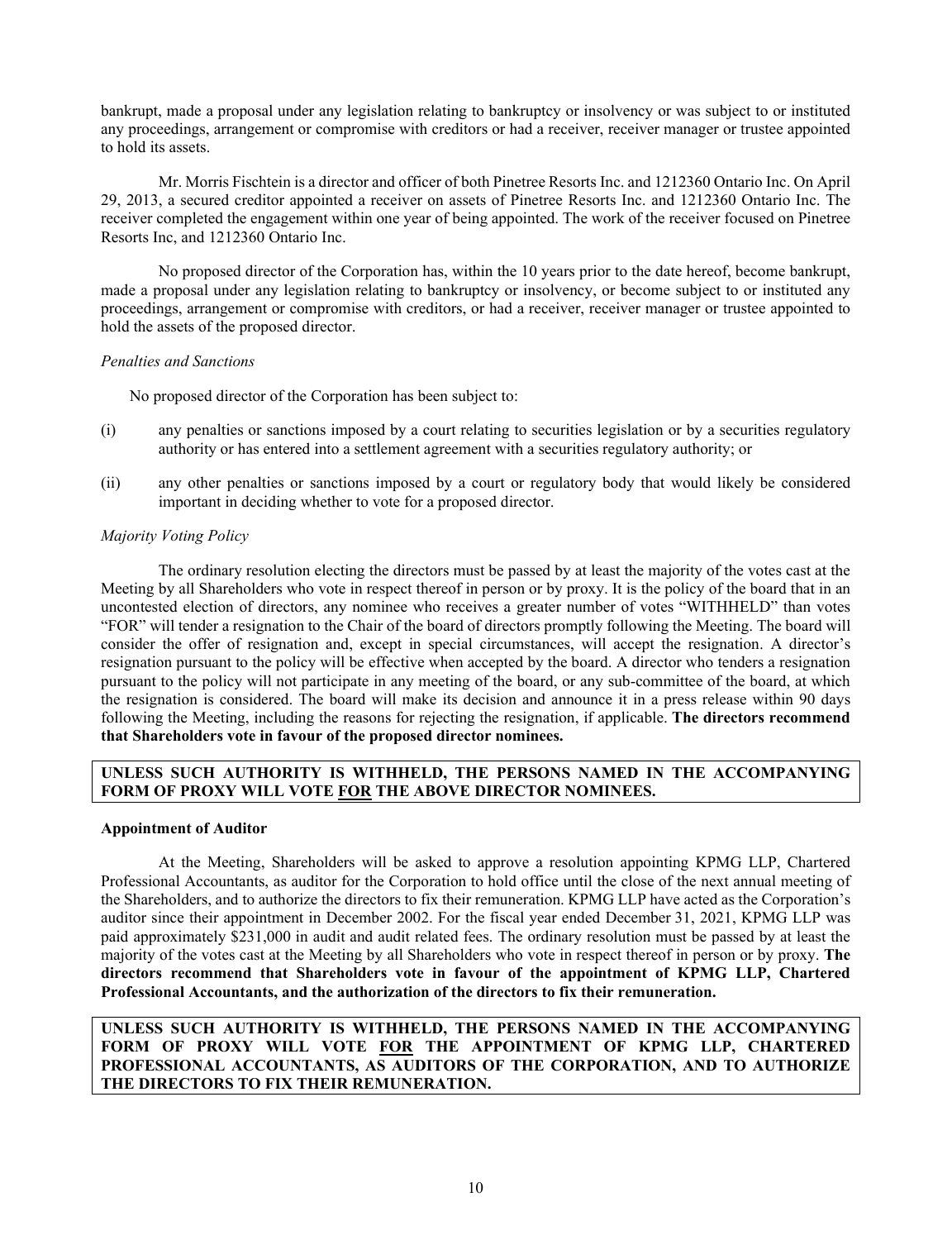#### **Re-Approval of the Stock Option Plan**

At the Meeting, Shareholders will be asked to consider and approve a resolution (the "**Stock Option Plan Resolution**") of Shareholders to re-approve the Stock Option Plan. The Stock Option Plan was previously approved by unitholders of Firm Capital Mortgage Investment Trust at a special meeting of unitholders held on November 30, 2010 and, pursuant to the rules of the Toronto Stock Exchange ("**TSX**"), is required to be re-approved by Shareholders every three years. The Stock Option Plan was last re-approved by Shareholders at the Corporation's annual and special meeting held on June 19, 2019. The Stock Option Plan is summarized below under "Executive Compensation – Option-Based Awards". The text of the Stock Option Plan Resolution is set out in Schedule "B" to this Circular and the Stock Option Plan is set out in Schedule "C" to this Circular.

The Stock Option Plan Resolution is an ordinary resolution and must be passed by at least a majority of the votes cast at the Meeting by all Shareholders who vote in respect thereof in person or by proxy. In the event that the Stock Option Plan Resolution is not approved at the Meeting, effective immediately, the Corporation will no longer be able to issue new Options under the Stock Option Plan. Previously issued Options will not be affected should the Stock Option Plan Resolution not be approved and will remain in place until their original expiry date in accordance with the existing terms of the Stock Option Plan. Provided that the Stock Option Plan is re-approved by the Shareholders at the Meeting, the Stock Option Plan must subsequently be re-approved no later than June 14, 2025. **The directors recommend that Shareholders vote in favour of the Stock Option Plan Resolution.**

# **UNLESS SUCH AUTHORITY IS WITHHELD, THE PERSONS NAMED IN THE ACCOMPANYING FORM OF PROXY WILL VOTE FOR THE STOCK OPTION PLAN RESOLUTION.**

#### **Amendments to the Mortgage Banking Agreement and JV Agreement**

# *Mortgage Banking Agreement*

In order to assist the Corporation in achieving its objectives of providing Shareholders with stable and secure cash dividends and maximizing yields, dividends and Share price, the Corporation has retained the Mortgage Banker to provide certain services pursuant to the Mortgage Banking Agreement. Under the Mortgage Banking Agreement, the Mortgage Banker is required to, among other things: (i) identify investment opportunities for the Corporation; (ii) provide the directors and the Investment Committee with information relating to proposed acquisitions, participation in investments, financing and mortgage and related investments; and (iii) service and administer the Corporation's portfolio of investments or interests therein on behalf of, and solely in the best interests and for the benefit of, the Corporation and the Shareholders.

Currently, the Mortgage Banking Agreement provides that it can be terminated by the Corporation on or at any time after October 6, 2030 otherwise than for cause, upon the approval of two-thirds of the votes cast by Shareholders at a meeting of the Shareholders called for such purpose after October 6, 2030, and upon 24 months' prior written notice to the Mortgage Banker given after such approval of Shareholders, subject to the payment of any amounts payable to the Mortgage Banker upon such termination. If such Shareholder approval is not obtained by January 6, 2031, then the Mortgage Banking Agreement provides that it shall be automatically renewed such that it cannot be terminated, otherwise than for cause, in accordance with the foregoing requirements until October 6, 2035. Furthermore, the Mortgage Banking Agreement currently provides that any material change to the Mortgage Banking Agreement shall only be effective upon the approval of at least two thirds of the votes cast by Shareholders at a meeting of Shareholders called for such purpose.

In acknowledgement of the Mortgage Banker's ongoing and increasing contributions to the Corporation, the need to facilitate timely and appropriate changes to the Mortgage Banking Agreement approved in an independent and knowledgeable manner and to maintain the critical alignment of interests between the Mortgage Banker and the Corporation, and consistent with current general industry practice as well as past extensions and automatic renewal terms and the terms of the Investment and Operating Guidelines of the Corporation, the Corporation's board of directors has approved, subject to Shareholder approval at the Meeting, amendments to the Mortgage Banking Agreement to: (i) extend the earliest date on which the above termination notice can be given from October 6, 2030 to October 6, 2035, and to extend the automatic renewal period, if the requisite termination approval of Shareholders described above is not obtained by January 6, 2036, from October 6, 2035 to October 6, 2040; and (ii) replace the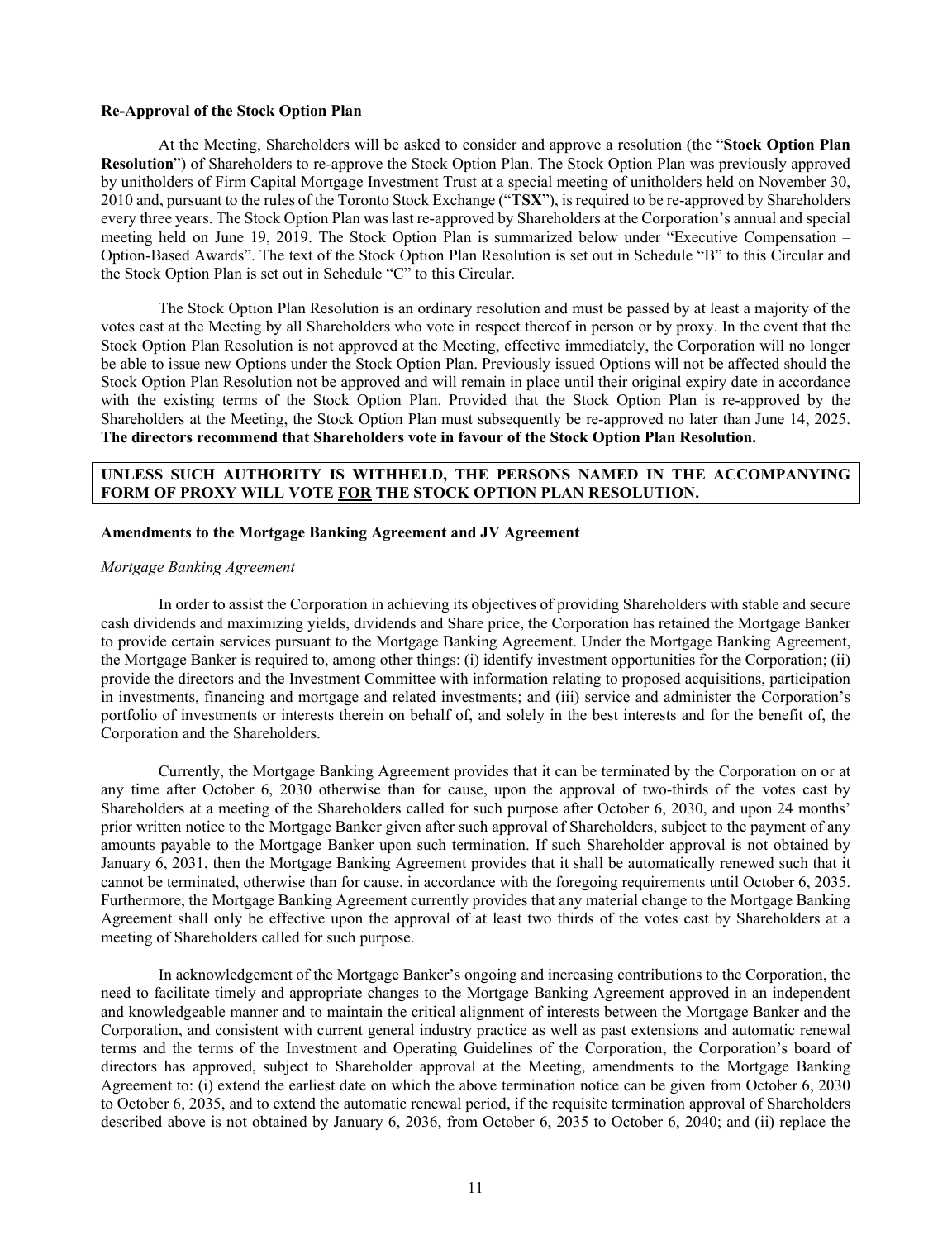requirement that material changes require two thirds of the votes cast by Shareholders, with the requirement that any change or modification of the Mortgage Banking Agreement may only be executed by the Corporation if and when approved by a majority of the independent directors of the Corporation.

The proposal to extend the earliest date on which the termination notice can be given under the Mortgage Banking Agreement to October 6, 2035 is consistent with similar extensions that were approved by Shareholders in each of 2001, 2005, 2007, 2010, 2012, 2016 and 2019.

The Corporation's board of directors believes that it is critical to the Corporation's success that a stable and secure source of mortgage investment opportunities be maintained on appropriate terms and that the Corporation has the ability to obtain financing on commercially reasonable terms and raise capital as required from time to time. The Corporation is dependent upon the Mortgage Banker for such services. In addition, the Mortgage Banker provides valuable underwriting and servicing functions in consultation with the Corporation in connection with its mortgage investments and also assumes control of enforcement proceedings, where necessary. As the Corporation's assets under administration have continued to increase, even during periods of considerable economic pressures, the Mortgage Banker has naturally been required to devote an increasingly significant amount of its time and resources to sourcing, underwriting and servicing the Corporation's mortgage investments under the direction of the Corporation. Contributing to the inter-dependence between the Corporation and the Mortgage Banker is the Corporation's right of first refusal on any mortgages underwritten by the Mortgage Banker and the Mortgage Banker's non-competition agreement in the Corporation's favour. To enable the Mortgage Banker to continue to expand its business while maintaining the personnel to support the Corporation's activities, the Corporation's relationship with the Mortgage Banker needs to be of sufficient duration to ensure that the Mortgage Banker is adequately incentivized and, in particular, can rely on the Corporation for a consistent, sustained and long-term stream of sourcing, underwriting and servicing opportunities. The Mortgage Banker has implemented a program to increase its staffing and management team to deal with, among other things, the Corporation's evolving requirements. With the implementation of this program, the Mortgage Banker's management team will have expanded considerably, and the Mortgage Banker will have in place a diverse group of professionals who are able to fulfill its obligations to the Corporation.

The directors believe that a contract with an 13 year term, with any changes requiring independent director approval, is reasonable for an entity of the Corporation's size, especially given the stability provided to the Corporation as a result of it having committed service providers. External management contracts of this duration are becoming more prevalent in the market place. The proposed amendments to the Mortgage Banking Agreement will help the Mortgage Banker and the Corporation achieve the objective of enabling stable and secure growth on appropriate terms. Such a term will appropriately acknowledge the Mortgage Banker's contribution to the Corporation's growth and provide it with adequate protections similar to those afforded to comparable externally managed entities so that it can devote the necessary resources to the Corporation's operations.

The proposed amendments to the Mortgage Banking Agreement are expected to assist in aligning the longterm interests of the Mortgage Banker with those of the Corporation and to contribute to the achievement of the Corporation's objective of stable and secure growth.

The proposed amendments will also allow the independent directors of the Corporation to approve any change or modification of the Mortgage Banking Agreement, which will allow for the efficient and independent monitoring of the Mortgage Banking Agreement by those persons who have significant knowledge about the Corporation and are best able to independently evaluate any proposed changes or modifications. Moreover, this change is consistent with the Investment and Operating Guidelines of the Corporation which govern which loan investments are able to be made by the Corporation and how such investments are made, which guidelines may (since January 1, 2011) be modified by the board of directors of the Corporation and provide that loan investments over certain monetary thresholds must be approved by one or more independent directors of the Corporation. In connection with the conversion of the former income trust structure of Firm Capital Mortgage Investment Trust into the Corporation which was completed on January 1, 2011, the Investment and Operating Guidelines at the time were modified so as to allow them to be changed by the directors of the Corporation as outlined above (instead of the then unitholders, as was the case prior to January 1, 2011). This change to the Mortgage Banking Agreement will align it to the efficiency and independent governance structure used in the Investment and Operating Guidelines of the Corporation, which has operated well for the Corporation for more than 11 years.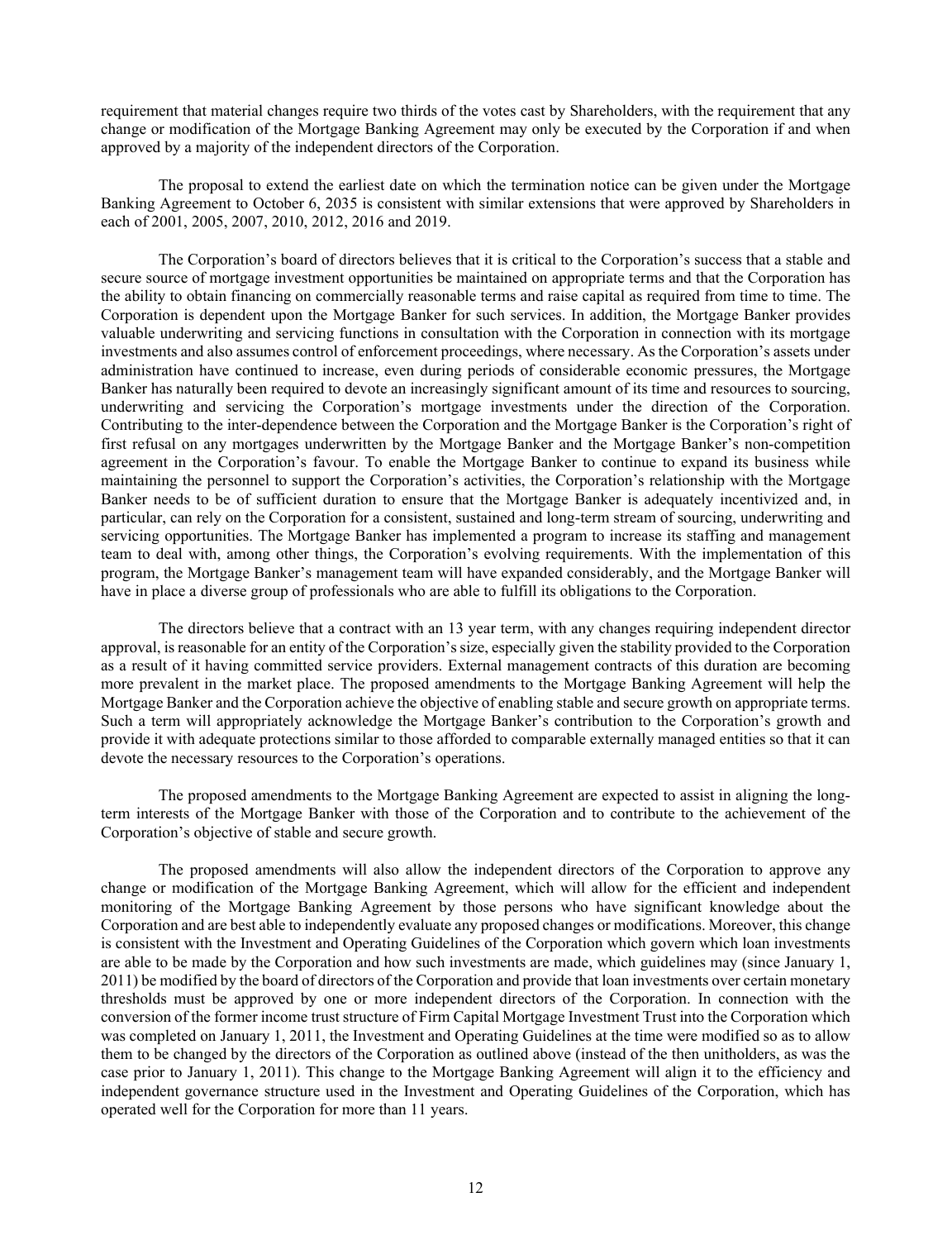#### *JV Agreement*

Pursuant to the JV Agreement, the Corporation Manager administers the Corporation's day-to-day operations. The Corporation Manager's address is 163 Cartwright Avenue, Toronto, Ontario, M6A 1V5. Among its duties, the Corporation Manager is required to: (i) arrange financing and raise capital for the Corporation, as required; (ii) provide advice and assistance on the Corporation's behalf in connection with the Corporation's dealings with investment dealers, institutions and investors regarding sales of the Corporation's securities; (iii) conduct day-to-day relations on the Corporation's behalf with other persons, including brokers, consultants, lenders, accountants, lawyers, appraisers, insurers and insurance agents, and lenders; (iv) maintain the Corporation's books and financial records; and (v) provide office space, equipment and the necessary clerical and secretarial personnel for the administration of the Corporation's day-to-day affairs.

Similar to the Mortgage Banking Agreement, the JV Agreement provides that it can be terminated by the Corporation on or at any time after October 6, 2030 otherwise than for cause, upon the approval of two-thirds of the votes cast by Shareholders at a meeting of the Shareholders called for such purpose after October 6, 2030, and upon 24 months' prior written notice to the Corporation Manager given after such approval of Shareholders, subject to the payment of any amounts payable to the Corporation Manager upon such termination. If such Shareholder approval is not obtained by January 6, 2031, then the JV Agreement provides that it shall be automatically renewed such that it cannot be terminated, otherwise than for cause, in accordance with the foregoing requirements until October 6, 2035. Also similar to the Mortgage Banking Agreement, the JV Agreement currently provides that any material change to the JV Agreement shall only be effective upon the approval of at least two thirds of the votes cast by Shareholders at a meeting of Shareholders called for such purpose.

Subject to Shareholder approval at the Meeting, and consistent with past extensions and automatic renewal terms and the need to facilitate timely and appropriate changes to the JV Agreement approved in an independent manner, the Corporation's board of directors has approved amendments to the JV Agreement to: (i) extend the earliest date on which the above termination notice can be given from October 6, 2030 to October 6, 2035, and to extend the automatic renewal period, if the requisite termination approval of Shareholders described above is not obtained by January 6, 2036, from October 6, 2035 to October 6, 2040; and (ii) replace the requirement that material changes require two thirds of the votes cast by Shareholders, with the requirement that any change or modification of the JV Agreement may only be executed by the Corporation if and when approved by a majority of the independent directors of the Corporation.

The proposal to extend the earliest date on which the termination notice can be given under the JV Agreement to October 6, 2035 is consistent with similar extensions that were approved by Shareholders in each of 2001, 2005, 2007, 2010, 2012, 2016 and 2019.

Similar to the reasons referred to above in connection with the proposed amendments to the Mortgage Banking Agreement, to enable the Corporation Manager to continue devoting time and resources to the Corporation, the Corporation needs to ensure that the Corporation Manager is adequately incentivized and, in particular, can rely on the Corporation for a sustained stream of business. It is critical to the Corporation's success that the Corporation have the ability to obtain financing and raise capital as required from time to time. The Corporation is dependent upon the Corporation Manager for advice and assistance in this regard. Since its initial public offering the Corporation's assets under administration have increased and, as a result, the Corporation Manager has been required to devote an increasingly significant amount of its time and resources addressing the Corporation's ongoing financing and capital requirements. Accordingly, the proposed amendments to the JV Agreement are expected to assist in aligning the longterm interests of the Corporation Manager with those of the Corporation, and to contribute to achieving the Corporation's objective of stable and secure growth. Also similar, the proposed amendments will also allow the independent directors of the Corporation to approve any change or modification of the JV Agreement, which will allow for the efficient and independent monitoring of the JV Agreement by those persons who have significant knowledge about the Corporation and are best able to independently evaluate any proposed changes or modifications, as well align the JV Agreement to the efficiency and independent governance structure used in the Investment and Operating Guidelines of the Corporation, which has operated well for the Corporation for many years.

Additionally, as the JV Agreement and Mortgage Banking Agreement are interdependent, the terms of these agreements should run concurrently and be able to modified in the same efficient and independent manner.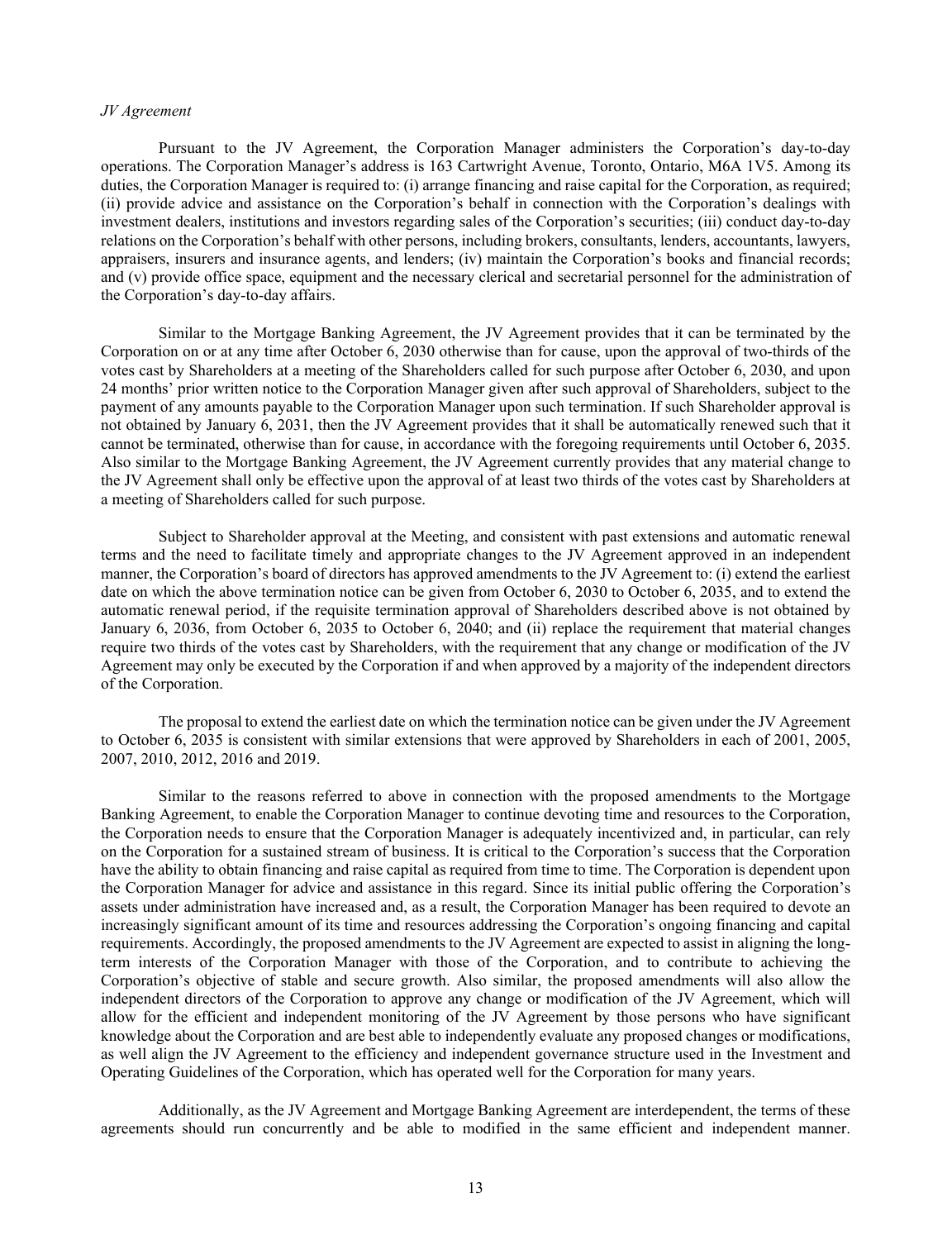Accordingly, the term of the JV Agreement and ability to amend the JV Agreement should be extended or changed, as applicable, to match the proposed amendments to the Mortgage Banking Agreement discussed above.

The text of the special resolution authorizing the amendments to both the Mortgage Banking Agreement and the JV Agreement is set forth in Schedule "D" to this Circular. To be effective, this special resolution must be passed by at least two-thirds of the votes cast by Shareholders present in person or represented by proxy at the Meeting. **The directors recommend that Shareholders vote in favour of the special resolution approving the amendments to both the Mortgage Banking Agreement and the JV Agreement.**

#### **UNLESS SUCH AUTHORITY IS WITHHELD, THE PERSONS NAMED IN THE ACCOMPANYING FORM OF PROXY WILL VOTE FOR THE SPECIAL RESOLUTION APPROVING THE AMENDMENTS TO BOTH THE MORTGAGE BANKING AGREEMENT AND THE JV AGREEMENT.**

# **EXECUTIVE COMPENSATION**

#### **Compensation Discussion and Analysis**

None of the Corporation's executive officers, including Ryan Lim (Chief Financial Officer), Eli Dadouch (Chief Executive Officer and President), Jonathan Mair (Chief Operating Officer and Executive Vice President), and Sandy Poklar (Executive Vice President and Managing Director, Finance), received compensation from, or were employed by, the Corporation during the fiscal year ended December 31, 2021. Pursuant to the JV Agreement, the Corporation Manager is entitled to receive a portion of interest income payable by borrowers of the Corporation's investments equal to the greater of \$150,000 and 0.75% of our first \$1 billion of invested mortgages, in aggregate, in each calendar year, paid monthly. Under the JV Agreement, the share of interest income to which the Corporation Manager is entitled in respect of investments greater than \$1 billion shall be determined at a future date and based on a proposal by the Corporation Manager to the Shareholders for their approval by 2/3 of the votes cast by Shareholders at a meeting. The Corporation Manager is not entitled to any share of interest income on cash balances or mortgage loans held in respect of which interest payments are in arrears for 30 days or more, but excluding mortgage loans in respect of which any default thereunder was subsequently remedied in accordance with the terms of such loans. For the years ended December 31, 2021, 2020 and 2019, the Corporation Manager received a share of interest income under the JV Agreement (or the predecessor thereto) equal to \$4,151,045, \$3,774,550 and \$3,685,593, respectively. Eli Dadouch and, up to June 2019, Jonathan Mair and Michael Warner, each of whom is a director and/or officer of the Corporation, are (or were) also directors, officers and/or are related to entities that directly or indirectly own (or, up to June 2019, owned) an interest in the Corporation Manager, and a portion of the interest income is (or has been) received by entities related to these individuals in connection with such entities' ownership interest (and not in their capacity as directors, officers and/or employees of the Corporation Manager). In the last three fiscal years, entities related to Eli Dadouch, and, up to June 2019, Jonathan Mair and Michael Warner received the following amounts in respect of such entities' ownership interest in the Corporation Manager (and also, in the case of payments received by entities related to Eli Dadouch, in respect of the reimbursement of such entities for costs they incurred on behalf of the Corporation Manager): in 2021, they received \$3,352,744, \$0 and \$0, respectively; in 2020, they received \$2,948,314, \$0 and \$0, respectively; and in 2019, they received \$1,735,673, \$300,000 and \$0, respectively. As none of Eli Dadouch, Jonathan Mair or Michael Warner owns a direct interest in the Corporation Manager, these individuals may receive only a part of, or none of, the amounts received by the entities related to them. Also, due to the fact that the Corporation has a different fiscal year end than the Corporation Manager, certain of the interest income earned by the Corporation Manager is not distributed by the Corporation Manager during its fiscal year.

As a result of the Corporation's arrangements with the Corporation Manager, the Corporation does not employ any individuals (and has no employment contracts with any individuals) other than the Corporation's Credit Manager, Victoria Granovski. The Credit Manager, being the Corporation's sole employee, is responsible for ensuring compliance with the Corporation's investment and operating guidelines established from time to time by the board of directors, and reports directly to the Chair of the board of directors (who is an independent director). As such, the directors have determined that the Corporation does not require a compensation committee. Instead, the entire board of directors is responsible for compensation matters, to the extent applicable.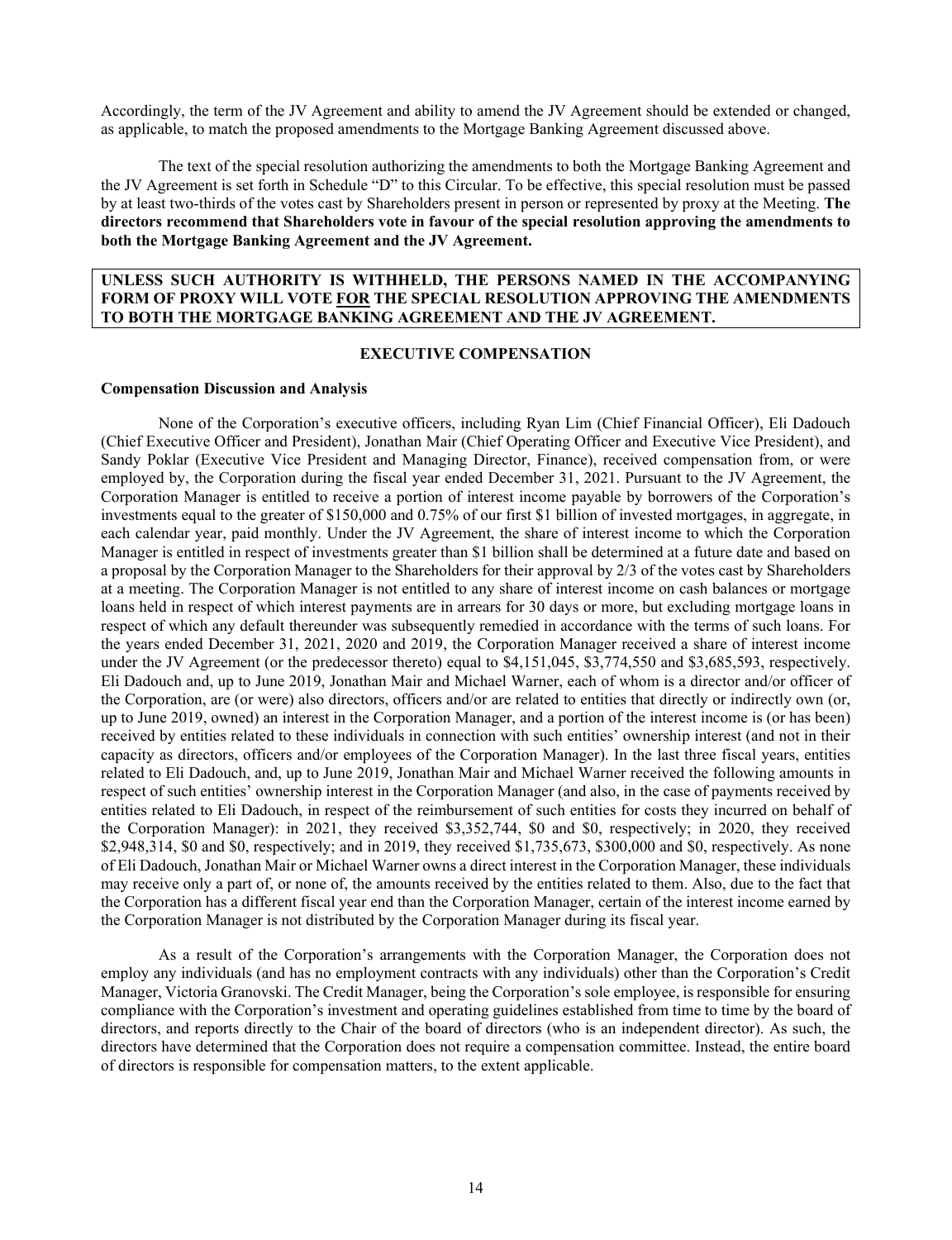#### **Share Performance Graph**

The following graph compares the total cumulative Shareholder return for \$100 invested in Shares with the cumulative total return of the S&P/TSX Composite Total Return Index during the Corporation's five most recently completed financial years. During the period, the total cumulative Shareholder return for \$100 invested in Shares was \$150, as compared to \$160 for the S&P/TSX Composite Total Return Index.





As is noted above, none of the executive officers of the Corporation are employed by the Corporation, or received any compensation from the Corporation, other than stock options, during the period covered by the graph above. As such, the trend shown in the graph above is unrelated to compensation paid by the Corporation to the Corporation's executive officers during the same period.

#### **Option-Based Awards**

The Stock Option Plan provides for the grant of options to purchase Shares to eligible service providers of the Corporation, including the Corporation's directors, officers, and employees, and the directors, officers and employees of the Corporation Manager and the Mortgage Banker. The maximum number of Shares that may be issued pursuant to options granted under the Stock Option Plan is equal to 10% of the number of Shares outstanding from time to time. Given that the Stock Option Plan does not have a fixed maximum number of Shares issuable thereunder, it has to be re-approved by Shareholders every three years from the date of the meeting of Shareholders at which it was last approved.

As of December 31, 2021, the Stock Option Plan permitted a maximum of 3,361,089 Shares to be issued to holders of options granted thereunder. Previous grants and exercises of options under the Stock Option Plan are taken into account when considering new grants. During 2021, 100,000 additional options were issued at a price of \$13.97 per Share (all of which were fully vested upon granting), and 947,500 options were exercised. During 2020, the Corporation granted 1,875,000 options at an exercise price of \$11.70 per Share (1,700,000 of these options were fully vested upon granting, and the remaining 175,000 options vest five years from the grant date), and 65,000 options were exercised. During 2019, 46,250 options were exercised. During 2018, 20,000 options were exercised. During 2017, 70,000 additional options were issued at a price of \$13.15 per Share, and 131,000 options were exercised. During 2016, 46,250 options were exercised. During 2015, 10,000 options were cancelled, and additional 35,000 options were issued at a price of \$12.21 per Share. During 2014, 10,000 options were cancelled and 1,500 options were exercised. During 2013, the Corporation granted 1,040,000 options at an exercise price of \$11.78 per Share. These options were fully vested upon granting.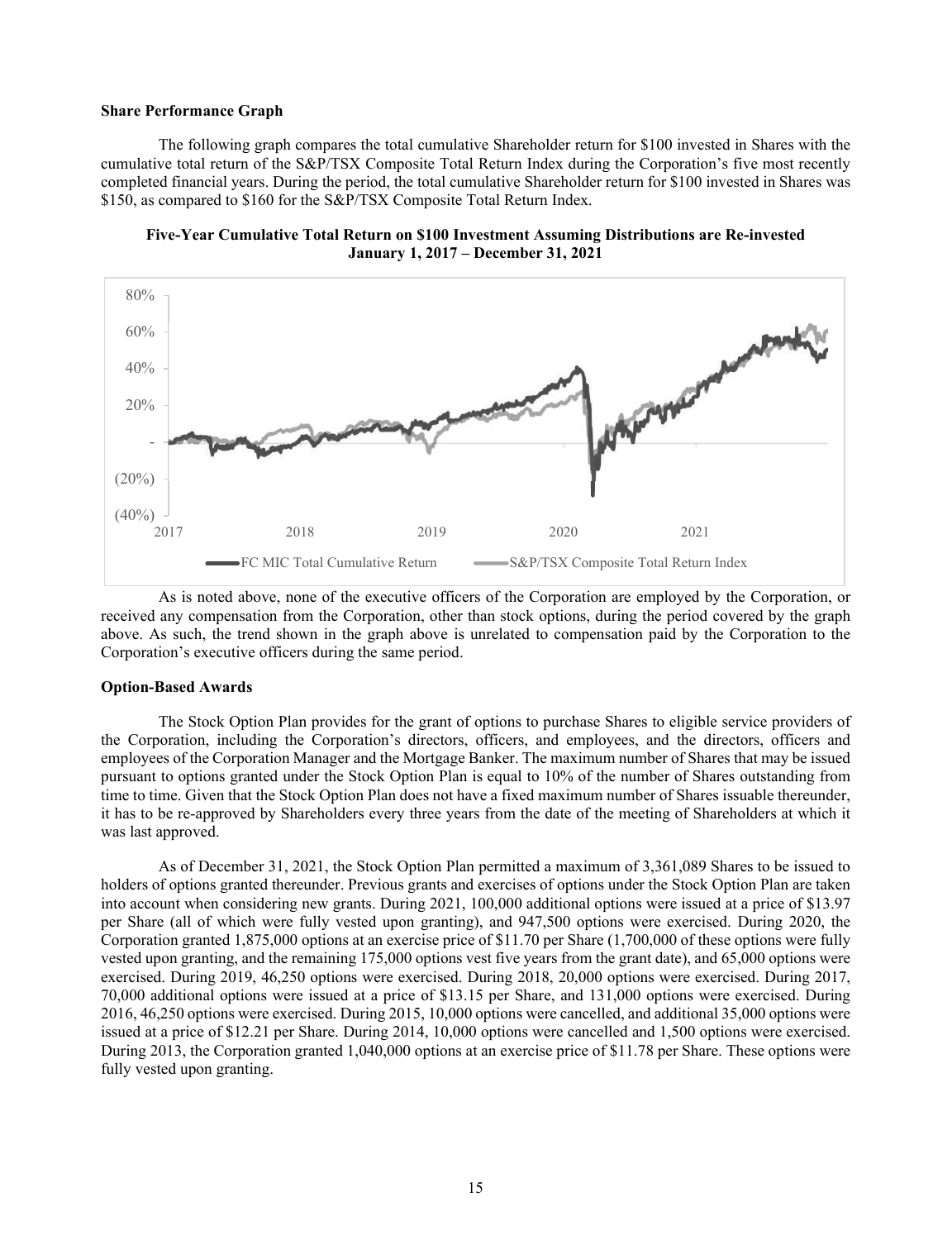As at December 31, 2021, 1,842,500 options were outstanding, representing 5.5% of the issued and outstanding Shares on that date, leaving 1,518,589 options available to be issued under the Stock Option Plan, representing 4.5% of the issued and outstanding Shares, on that date.

The number of Shares issuable to insiders at any time pursuant to the Stock Option Plan and any other security based compensation arrangement cannot exceed, in aggregate, 10% of the Shares then issued and outstanding. In addition, the number of Shares issuable to insiders within any one year period pursuant to the Stock Option Plan and any other securities based compensation arrangement cannot exceed 10% of the issued and outstanding Shares. Finally, the number of Shares issuable to non-employee directors of the Corporation pursuant to the Stock Option Plan cannot exceed 5% of the Shares then issued and outstanding.

The exercise price at which Shares may be issued pursuant to any option granted under the Stock Option Plan shall not be less than the Market Price. For the purposes of the Stock Option Plan, "**Market Price**" means: (i) the volume weighted average trading price for the Shares during the five trading days on the TSX prior to the applicable date of grant, or (ii) if the Shares are not listed on the TSX or are suspended from trading thereon, the market price shall be either (y) the price per Share determined in accordance with the rules and regulations of any other stock exchange or over-the-counter trading system upon which the Shares may then be listed and traded, or (z) if (y) is not applicable, the fair market value of the Shares as determined by the board of directors in its sole discretion shall be used for the purpose of determining the Market Price.

Unless limited by the terms of the Stock Option Plan or any regulatory or stock exchange requirement, the board of directors shall have full and final authority to determine the terms and conditions attached to any grant of options to an eligible participant (an "**Optionee**"), including when such options shall become vested and exercisable. The Optionee may then exercise any vested options, in whole or in part, at any time not later than the tenth anniversary of the date of grant or such earlier date fixed by the board of directors (the "**Expiry Date**"), and all unexercised options shall expire and terminate following such Expiry Date. The Stock Option Plan provides that, if the Expiry Date occurs during a black-out period, then the options shall remain exercisable until the period ending up to two trading days after the end of such black-out period, notwithstanding the natural expiry of its term, except that in no event may such exercise occur more than 10 years after the initial grant date of the options.

None of the Optionees shall receive any loan or other financial assistance from the Corporation to facilitate the exercise of options.

In the event of the death of an Optionee, vested options held by such Optionee may be exercised by the personal representatives of the Optionee until the earlier of one year from the date of death or the Expiry Date of such options, following which the options will terminate.

In the event that any Optionee shall cease to be an eligible participant for any reason, other than for cause or death, he or she may exercise any options issued under the Stock Option Plan that are then exercisable, but only within the period that is three months from the date that he or she ceases to be an eligible participant. However, the board of directors of the Corporation may, in its discretion, amend the terms of any options held by such Optionee to permit such Optionee to exercise any or all such options as if such Optionee's employment had not been terminated.

In the event that an Optionee ceases to be an eligible participant because of termination for cause, the options of the Optionee not exercised at such time shall immediately be cancelled on the date of such termination and be of no further force or effect whatsoever, notwithstanding anything to the contrary in the Stock Option Plan. Likewise, if any Optionee shall cease to be an eligible participant for any reason other than as already provided for, the options of the Optionee not exercised at such time shall immediately be cancelled and be of no further force or effect whatsoever.

Notwithstanding the foregoing, the board of directors always retains the discretion to permit the exercise of any or all options held by an Optionee in the manner and on the terms it authorizes, provided it shall not authorize the exercise of an option after its Expiry Date.

The Optionee's rights with respect to an option granted under the Stock Option Plan are not assignable or transferable by the Optionee or capable of being the subject of any other alienation, sale, pledge, hypothec or other encumbrance by an Optionee, other than a transfer to the Optionee's legal personal representative(s) by will or by law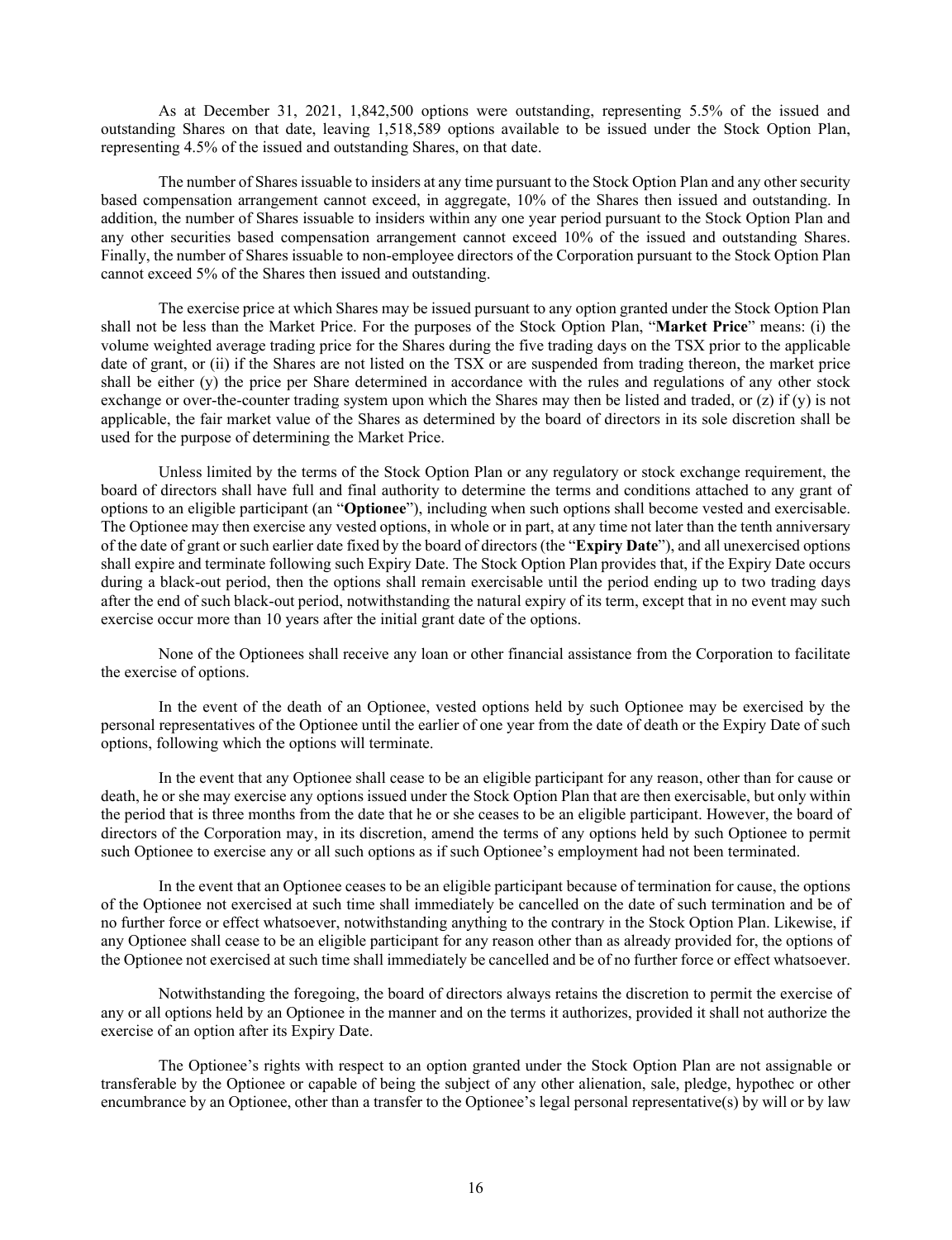and other than a transfer to an Optionee's RRSP or RRIF, provided that the Optionee is, during the Optionee's lifetime, the sole beneficiary of such RRSP or RRIF.

If at any time an option granted under the Stock Option Plan remains unexercised with respect to any Shares and: (i) a *bona fide* offer to purchase all of the issued Shares is made by a third party; (ii) the Corporation proposes to sell all or substantially all of its assets and undertaking; (iii) the Corporation proposes to merge, amalgamate or be absorbed by or into any other corporation (save and except for a subsidiary) under any circumstances which involve or may involve or require the liquidation of the Corporation, a distribution of its assets among its Shareholders, or the termination of the corporate existence of the Corporation; or (iv) the Corporation proposes an arrangement as a result of which all of the outstanding Shares of the Corporation would be acquired by a third party, then the Corporation shall use its best efforts to bring such offer or proposal to the attention of the Optionees as soon as practicable. All or any of the Shares subject to an option granted under the Stock Option Plan may be exercised, whether or not vested, by the Optionee at any time up to and including a date 60 days following the date of the completion of such transaction or prior to the close of business on the Expiry Date of the option, whichever is the earlier, or, if a longer period is provided for in a written agreement between an Optionee and the Corporation, the period provided for in the agreement shall apply provided that such period does not exceed one year. The Corporation may also, by resolution of the board of directors, require the acceleration of the time for the exercise of said option and of the time for the fulfillment of any conditions or restrictions on such exercise, and all such changes shall be final and binding on all options granted to Optionees under the Stock Option Plan.

The board of directors of the Corporation may, at any time and from time to time, amend, suspend or terminate the Stock Option Plan, provided that no such amendment, suspension or termination may be made without obtaining any required approval of any regulatory authority or stock exchange, and may not materially prejudice the rights of any Optionee under any option previously granted to the Optionee without the consent or deemed consent of the Optionee.

Without limiting the generality of the provisions of the Stock Option Plan, the board of directors of the Corporation may, without the approval of the holders of the outstanding Shares, make amendments to the Stock Option Plan for any of the following purposes:

- changing the terms related to the vesting of options as provided in Section 7(c) thereof;
- changing the terms related to the termination of options upon the cessation of provision of services as provided in Section 8 thereof;
- making provisions for any form of financial assistance by the Corporation for the acquisition of Shares by an Optionee;
- making any addition to, deletion from or alteration of the provisions of the Stock Option Plan that are necessary to comply with applicable law or the requirements of any regulatory authority or stock exchange;
- changing the provisions relating to the administration of the Stock Option Plan; and
- making any other amendment under applicable laws or the rules of the TSX, including amendments of a "clerical" or "housekeeping" nature.

Notwithstanding any other term or condition of the Stock Option Plan, none of the following amendments may be made to the Stock Option Plan without first obtaining the approval of the holders of the outstanding Shares:

- an increase in the maximum number of Shares which may be issued under the Stock Option Plan or a change in the percentage of Shares issuable thereunder;
- removing or exceeding the insider participation limits;
- changing the terms related to the pricing of options as provided in Section 6 of the Stock Option Plan;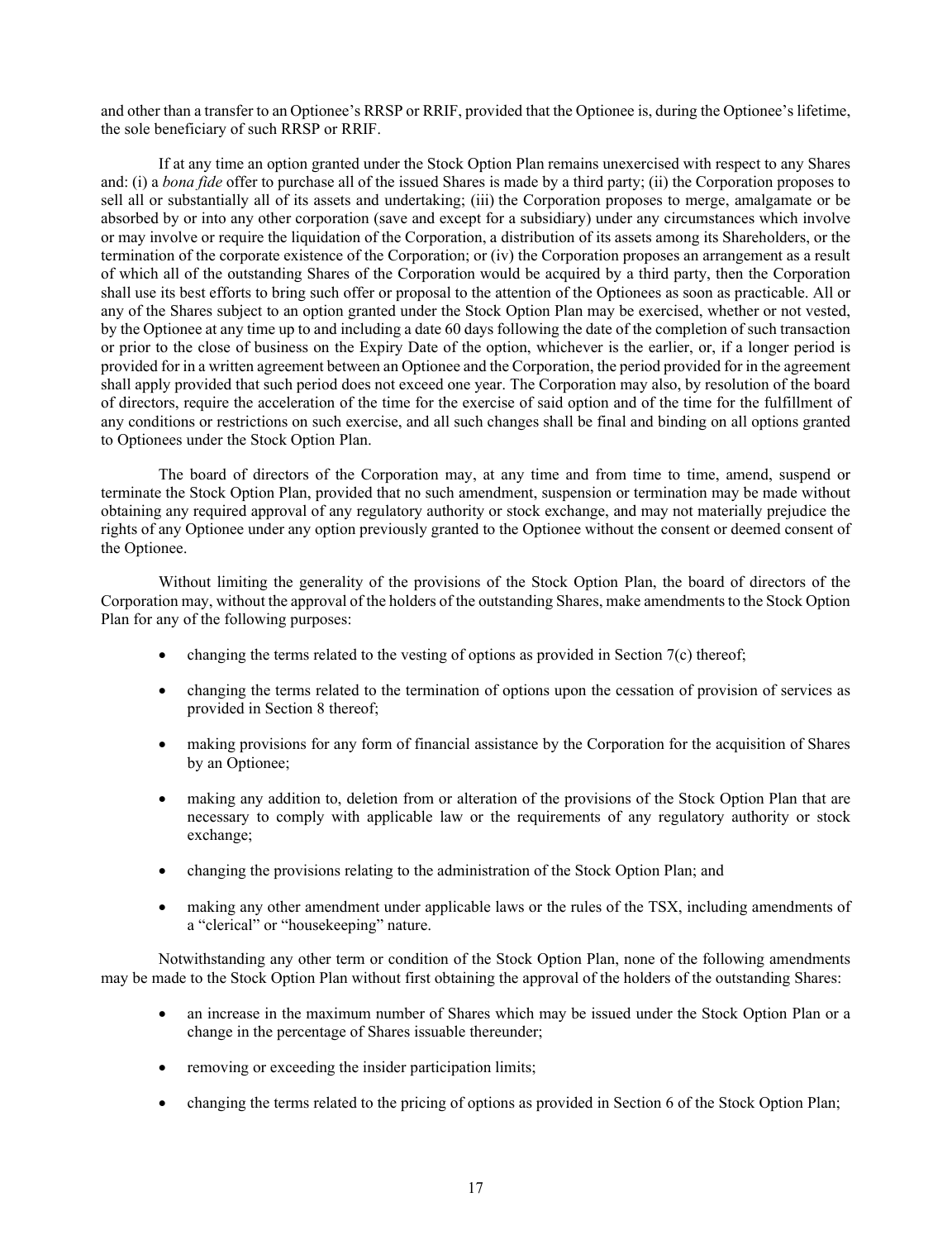- changing the amendment and termination provisions of the Stock Option Plan as provided in Section 11 thereof;
- changing the definition of Eligible Participant in the Stock Option Plan;
- making any amendments to the transferability of options as provided in Section 10 of the Stock Option Plan;
- changing the exercise price of any option issued under the Stock Option Plan where such amendment would reduce the exercise price of such option; or
- changing the term of any option issued under the Stock Option Plan where such amendment would extend the term of such option (provided in all cases that any such extension shall not exceed the 10 year term provided for in Section 7(b) of the Stock Option Plan).

#### **Summary Compensation Table**

The following table provides a summary of compensation paid during the fiscal years ended December 31, 2021, 2020 and 2019 to the Chief Executive Officer, the Chief Operating Officer, Chief Financial Officer and the Managing Director, Finance of the Corporation (collectively, the "**Named Executive Officers**"). The Corporation has no executive officers who received total salary and bonus in excess of \$150,000 during the Corporation's most recently completed financial year.

|                                              |                       |                      |                                                |                                                 |                                                     | <b>Non-equity Incentive</b><br><b>Plan Compensation</b><br>(S) |                                   |                                                 |                                     |
|----------------------------------------------|-----------------------|----------------------|------------------------------------------------|-------------------------------------------------|-----------------------------------------------------|----------------------------------------------------------------|-----------------------------------|-------------------------------------------------|-------------------------------------|
| <b>Name and Principal</b><br><b>Position</b> | <b>Fiscal</b><br>Year | <b>Salary</b><br>(S) | Share-<br><b>based</b><br><b>Awards</b><br>(S) | Option-<br><b>based</b><br><b>Awards</b><br>(S) | Bonus/<br>Annual<br><b>Incentive</b><br>Plan<br>(S) | Long-<br>term<br><b>Incentive</b><br><b>Plans</b><br>(S)       | <b>Pension</b><br>Value<br>$(\$)$ | <b>All Other</b><br>$Compensation(1)(3)$<br>(S) | <b>Total</b><br>Compensation<br>(S) |
| ELI DADOUCH,                                 | 2021                  | N/A                  | N/A                                            | N/A                                             | N/A                                                 | N/A                                                            | N/A                               | 3,352,744                                       | 3,352,744                           |
| CEO and President<br>(2)(3)                  | 2020                  | N/A                  | N/A                                            | 264,450 <sup>(6)</sup>                          | N/A                                                 | N/A                                                            | N/A                               | 2,948,314                                       | 3,212,764                           |
|                                              | 2019                  | N/A                  | N/A                                            | N/A                                             | N/A                                                 | N/A                                                            | N/A                               | 1,735,673                                       | 1,735,673                           |
| <b>JONATHAN MAIR,</b>                        | 2021                  | N/A                  | N/A                                            | N/A                                             | N/A                                                 | N/A                                                            | N/A                               | 300,000                                         | 300,000                             |
| COO and Executive<br>VP(2)(3)                | 2020                  | N/A                  | N/A                                            | 95,202 <sup>(6)</sup>                           | N/A                                                 | N/A                                                            | N/A                               | 300,000                                         | 395,202                             |
|                                              | 2019                  | N/A                  | N/A                                            | N/A                                             | N/A                                                 | N/A                                                            | N/A                               | 300,000                                         | 300,000                             |
| <b>SANDY POKLAR,</b>                         | 2021                  | N/A                  | N/A                                            | N/A                                             | N/A                                                 | N/A                                                            | N/A                               | 70,000                                          | 70,000                              |
| Executive VP and<br>Managing Director,       | 2020                  | N/A                  | N/A                                            | 79,335(6)                                       | N/A                                                 | N/A                                                            | N/A                               | 53,333                                          | 132,668                             |
| Finance                                      | 2019                  | N/A                  | N/A                                            | N/A                                             | N/A                                                 | N/A                                                            | N/A                               | 50,000                                          | 50,000                              |
| RYAN LIM.                                    | 2021                  | N/A                  | N/A                                            | $52,621^{(7)}$                                  | N/A                                                 | N/A                                                            | N/A                               | 63,942                                          | 116,563                             |
| $CFO$ <sup><math>(4)</math></sup>            | 2020                  | N/A                  | N/A                                            | N/A                                             | N/A                                                 | N/A                                                            | N/A                               | N/A                                             | N/A                                 |
|                                              | 2019                  | N/A                  | N/A                                            | N/A                                             | N/A                                                 | N/A                                                            | N/A                               | N/A                                             | N/A                                 |
| <b>BORIS BARIL,</b>                          | 2021                  | N/A                  | N/A                                            | N/A                                             | N/A                                                 | N/A                                                            | N/A                               | 69,231                                          | 69,231                              |
| CFO <sup>(5)</sup>                           | 2020                  | N/A                  | N/A                                            | 42,312 <sup>(6)</sup>                           | N/A                                                 | N/A                                                            | N/A                               | 150,000                                         | 192,312                             |
|                                              | 2019                  | N/A                  | N/A                                            | N/A                                             | N/A                                                 | N/A                                                            | N/A                               | 150,000                                         | 150,000                             |

Notes:

<sup>(1)</sup> Refers to amounts received by entities related to the Named Executive Officers in connection with the Corporation Manager but does not include any amounts received from the Mortgage Banker. See "Compensation Discussion and Analysis".

<sup>(2)</sup> The Named Executive Officers do not receive any compensation for acting as directors. See "Director Compensation".

<sup>(3)</sup> Includes payments received by entities related to Eli Dadouch, which include the reimbursement for costs incurred on behalf of the Corporation Manager. As none of Eli Dadouch or Jonathan Mair owns a direct interest in the Corporation Manager, these individuals may receive only a part of, or none of, the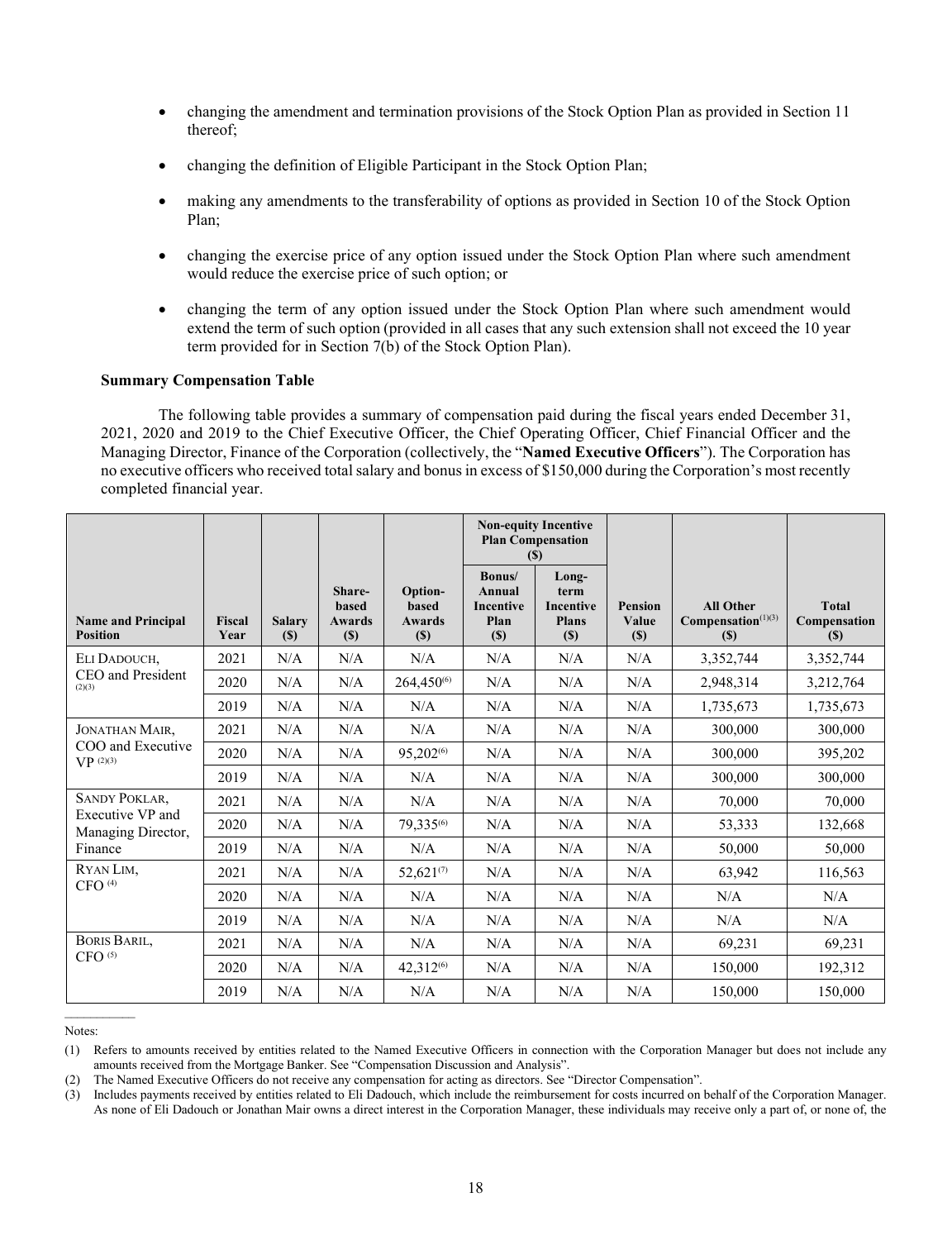amounts received by the entities related to them. Also, due to the fact that the Corporation has a different fiscal year end than the Corporation Manager, certain of the interest income earned by the Corporation Manager is not distributed by the Corporation Manager during its fiscal year.

- (4) Ryan Lim was appointed as Chief Financial Officer on August 16, 2021.
- (5) Boris Baril resigned as Chief Financial Officer effective May 31, 2021.
- (6) Fair value of these options was determined using Black-Scholes options pricing model assuming ten year average expected options holding period, 15.29% average expected volatility rate, 8.0% average dividend yield and 0.41% average risk-free rate.
- (7) Fair value of these options was determined using Black-Scholes options pricing model assuming ten year average expected options holding period, 17.99% average expected volatility rate, 6.7% average dividend yield and 1.5% average risk-free rate.

#### **Incentive Plan Awards**

The table below sets forth information related to options held by the Named Executive Officers as at the end of the Corporation's most recently completed financial year.

|               |                                                                                           |                                                  | <b>Option-based Awards</b>   | <b>Share-based Awards</b>                                                         |                                                                                                            |                                                                                                           |                                                                                                                             |
|---------------|-------------------------------------------------------------------------------------------|--------------------------------------------------|------------------------------|-----------------------------------------------------------------------------------|------------------------------------------------------------------------------------------------------------|-----------------------------------------------------------------------------------------------------------|-----------------------------------------------------------------------------------------------------------------------------|
| <b>Name</b>   | Number of<br><b>Securities</b><br>Underlying<br>Unexercised<br><b>Options</b><br>$^{(#)}$ | Option<br><b>Exercise</b><br>Price<br><b>(S)</b> | Option<br><b>Expiry Date</b> | Value of<br>Unexercised<br>In-the-<br><b>Money</b><br>Options <sup>(1)</sup> (\$) | Number of<br><b>Shares</b> or<br>units of<br><b>Shares that</b><br>have not<br><b>Vested</b><br><b>(S)</b> | <b>Market</b> or<br><b>Payout Value</b><br>of Share-based<br><b>Awards that</b><br>have not Vested<br>(S) | Market or<br><b>Payout Value of</b><br><b>Vested Share-</b><br>based Awards<br>not Paid Out or<br><b>Distributed</b><br>(S) |
| Eli Dadouch   | 500,000                                                                                   | 11.70                                            | Aug 14, 2030                 | 1,325,000                                                                         | N/A                                                                                                        | N/A                                                                                                       | N/A                                                                                                                         |
| Jonathan Mair | 150,000                                                                                   | 11.70                                            | Aug 14, 2030                 | 397,500                                                                           | N/A                                                                                                        | N/A                                                                                                       | N/A                                                                                                                         |
| Sandy Poklar  | 117,000                                                                                   | 11.70                                            | Aug 14, 2030                 | 310,050                                                                           | N/A                                                                                                        | N/A                                                                                                       | N/A                                                                                                                         |
| Ryan Lim      | 100,000                                                                                   | 13.97                                            | Dec 6, 2031                  | 38,000                                                                            | N/A                                                                                                        | N/A                                                                                                       | N/A                                                                                                                         |
| Boris Baril   | N/A                                                                                       | N/A                                              | N/A                          | N/A                                                                               | N/A                                                                                                        | N/A                                                                                                       | N/A                                                                                                                         |

Note:

(1) The value of unexercised in-the-money options is calculated by multiplying the difference between the closing Share price at December 31, 2021 of \$14.35 and the option exercise price by the total number of unexercised in-the-money options.

The following table provides a summary of the value vested or earned for incentive plan awards for each Named Executive Officer during the Corporation's most recently completed financial year.

| <b>Name</b>   | <b>Option-based Awards - Value</b><br>Vested during the Year<br>$(S)^{(1)}$ | <b>Share-based Awards – Value</b><br><b>Vested during the Year</b> | <b>Non-equity Incentive Plan</b><br><b>Compensation - Value Earned</b><br>during the Year |
|---------------|-----------------------------------------------------------------------------|--------------------------------------------------------------------|-------------------------------------------------------------------------------------------|
| Eli Dadouch   |                                                                             |                                                                    |                                                                                           |
| Jonathan Mair |                                                                             |                                                                    |                                                                                           |
| Sandy Poklar  |                                                                             |                                                                    |                                                                                           |
| Ryan Lim      | 52,621                                                                      |                                                                    |                                                                                           |
| Boris Baril   |                                                                             |                                                                    |                                                                                           |

Note:

(1) Fair value of these options was determined using Black-Scholes options pricing model assuming ten year average expected options holding period, 17.99% average expected volatility rate, 6.7% average dividend yield and 1.5% average risk-free rate.

Although the Corporation has no formal compensation arrangements in place with the Corporation's officers and, in particular, the Named Executive Officers, the Corporation may provide a long-term incentive by granting options pursuant to the Stock Option Plan. The options granted permit certain key individuals, including the Corporation's directors and the Named Executive Officers, to acquire Shares at an exercise price equal to the Market Price of such Shares under option at the date the option is granted. The objective of granting options is to encourage directors and executives to acquire an ownership interest in the Corporation over a period of time, which acts as a financial incentive for such persons to consider the Corporation's long-term interests and those of the Shareholders.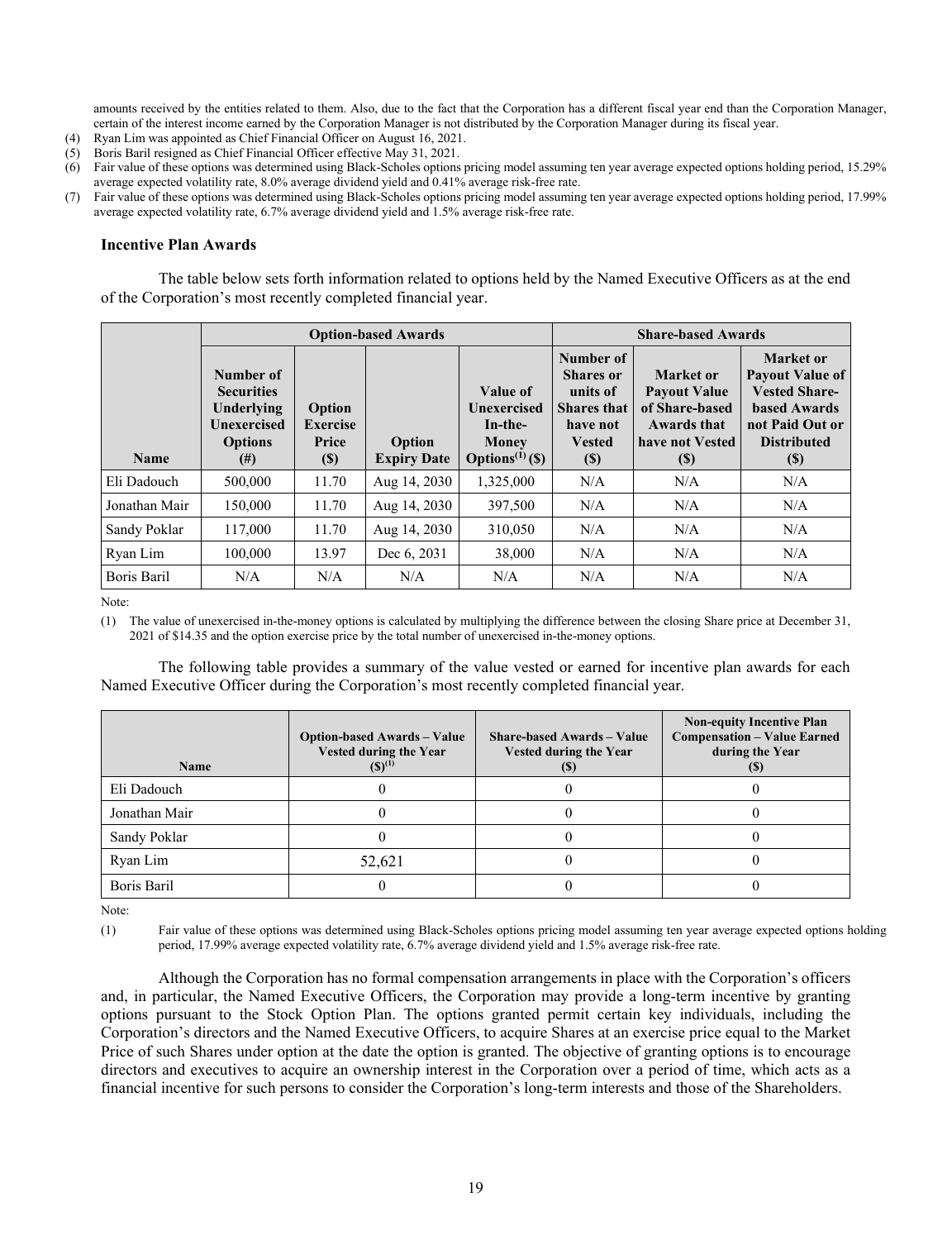#### **Hedging and Compensation Risk**

The Named Executive Officers and directors of the Corporation are not formally prohibited from purchasing financial instruments designed to hedge or offset a decrease in the market value of Shares, including Shares granted as or underlying Share-based compensation or otherwise held directly or indirectly by a Named Executive Officer or a director.

In light of the Corporation's arrangement with the Corporation Manager, the board of directors does not believe it to be necessary to formally consider the implications of the risks associated with the Corporation's compensation policies and practices.

# **Pension Plan Benefits**

The Corporation does not have a pension plan and does not provide any pension plan benefits.

#### **Termination and Change of Control Benefits**

The JV Agreement provides that upon the agreement being terminated by the Corporation other than for cause (including, without limitation, if the Corporation's activities are not carried on in the normal course consistent with past practice or if the Corporation proposes to distribute its capital (other than ordinary distributions of capital which are consistent with past practice and that portion of the distributions, if any, in connection with the amortization of the Corporation's initial public offering costs) or upon a breach by the Corporation of the JV Agreement, the Corporation will be required to pay the Corporation Manager any amounts which would have been earned by the Corporation Manager under the JV Agreement for the duration of the term of the agreement (including notice periods), based on the amounts to which the Corporation Manager was entitled during the four most recently completed fully operational quarters immediately prior to the occurrence of the termination or breach. If the JV Agreement was terminated by the Corporation other than for cause as of December 31, 2021, it is estimated that the Corporation would be required to pay the Corporation Manager approximately \$45 million. In lieu of termination of the JV Agreement other than for cause as set out above, at the option of the Corporation Manager, it may cause the Corporation to acquire the JV Agreement for a purchase price equal to the amount that the Corporation Manager would have received had the agreement been terminated other than for cause. The Corporation Manager will have the option to take payments for the amounts payable on termination or breach in cash, interests in mortgages or any combination thereof, and to obtain a security interest in the Corporation's property and assets in respect of such obligations.

The Mortgage Banking Agreement provides that upon the agreement being terminated by the Corporation other than for cause or upon a breach by the Corporation of the agreement, the Corporation will be required to pay the Mortgage Banker an amount equal to a termination fee of approximately **\$**13 million, plus any other amounts which would have been earned by the Mortgage Banker under the agreement in respect of the then-remaining portion of the term of the agreement, which, as of the date of this Circular, is estimated to be approximately \$93 million.

#### **Director Compensation**

The following table shows the fee amounts earned by individual directors in respect of their membership on the board of directors and its committees for the fiscal year ended December 31, 2021. Eli Dadouch, Jonathan Mair and Michael Warner do not receive any compensation in acting as directors of the Corporation.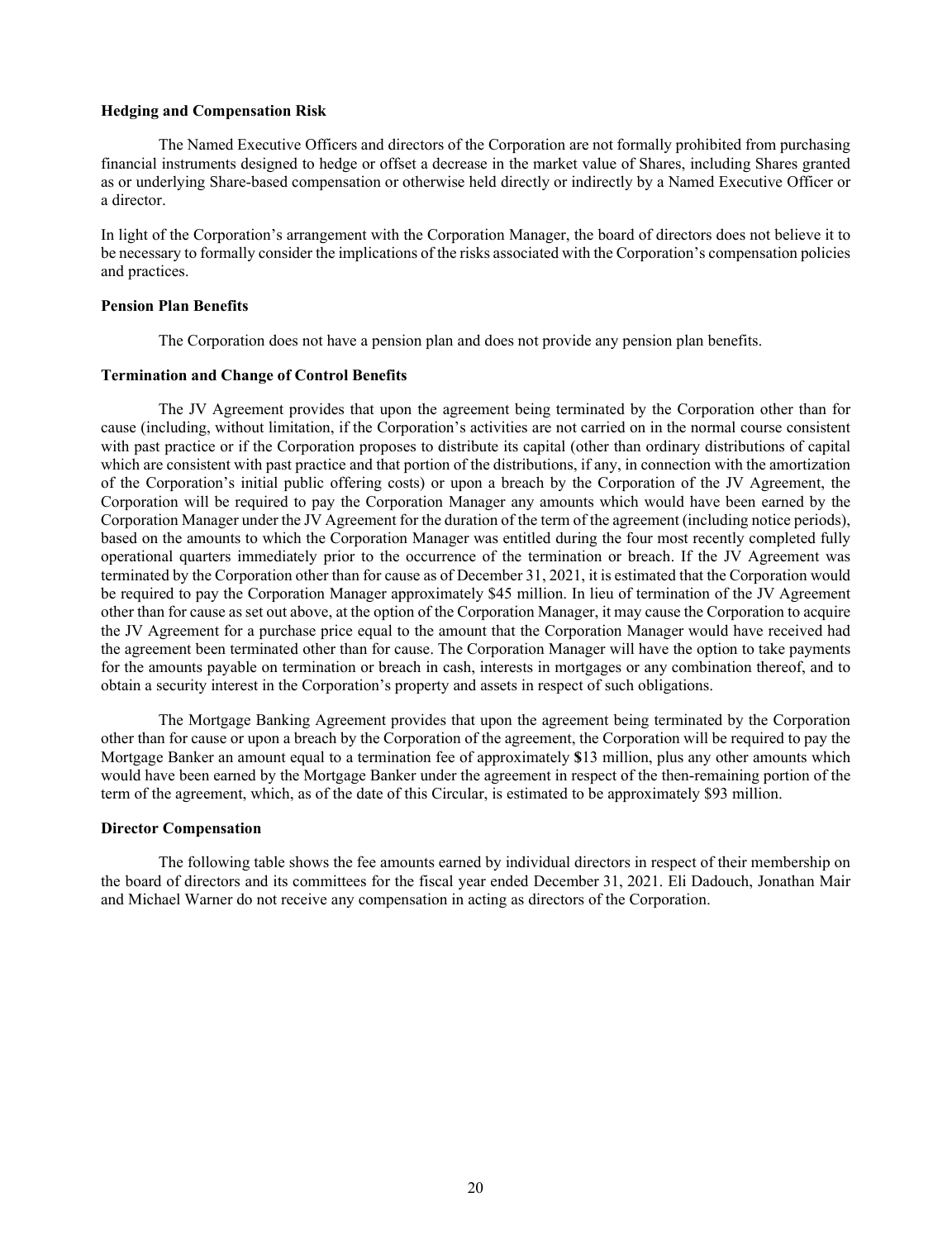| <b>Name</b>             | Annual<br>Fee<br>$\left( \mathbb{S}\right)$ | <b>Share-based</b><br>Award<br>$(\$)$ | <b>Option-based</b><br>Award<br>$(\$)$ | Non-equity<br><b>Incentive Plan</b><br>Compensation<br>$\left( \mathbb{S}\right)$ | <b>Pension</b><br>Value<br>$\left( \mathbb{S}\right)$ | All other<br>compensatio<br>n<br>$(\$)$ | <b>Total</b><br><b>(S)</b> |
|-------------------------|---------------------------------------------|---------------------------------------|----------------------------------------|-----------------------------------------------------------------------------------|-------------------------------------------------------|-----------------------------------------|----------------------------|
| Geoffrey Bledin         | 31,750                                      | $\overline{0}$                        | $\overline{0}$                         | 0                                                                                 | $\mathbf{0}$                                          | $\theta$                                | 31,750                     |
| Morris Fischtein        | 31,750                                      | $\overline{0}$                        | $\overline{0}$                         | $\mathbf{0}$                                                                      | $\theta$                                              | $\theta$                                | 31,750                     |
| Victoria Granovski      | 13,750                                      | $\theta$                              | $\theta$                               | $\theta$                                                                          | $\theta$                                              | $132,354^{(1)}$                         | 146,104                    |
| <b>Stanley Goldfarb</b> | 85,000                                      | $\theta$                              | $\Omega$                               | $\theta$                                                                          | $\theta$                                              | $\Omega$                                | 85,000                     |
| Anthony Heller          | 31,750                                      | $\overline{0}$                        | $\theta$                               | $\theta$                                                                          | $\theta$                                              | $\theta$                                | 31,750                     |
| Francis Newbould        | 31,750                                      | $\overline{0}$                        | $\Omega$                               | $\theta$                                                                          | $\theta$                                              | $\theta$                                | 31,750                     |
| Joe Oliver              | 31,750                                      | $\theta$                              | $\Omega$                               | $\theta$                                                                          | $\theta$                                              | $\theta$                                | 31,750                     |
| Keith Ray               | 31,750                                      | $\overline{0}$                        | $\overline{0}$                         | $\theta$                                                                          | $\theta$                                              | $\theta$                                | 31,750                     |
| Lawrence Shulman        | 31,750                                      | $\theta$                              | $\theta$                               | $\theta$                                                                          | $\theta$                                              | $\theta$                                | 31,750                     |
| Michael Warner $(2)$    | $\theta$                                    | $\theta$                              | $\Omega$                               | $\theta$                                                                          | $\theta$                                              | $\theta$                                | $\Omega$                   |
| <b>TOTAL</b>            | 321,000                                     | $\mathbf{0}$                          | 0                                      | 0                                                                                 | 0                                                     | $\mathbf{0}$                            | 453,354                    |

Notes:

 $\mathcal{L}$  and  $\mathcal{L}$ 

(1) Earned in capacity as Internal Credit Manager for the Corporation.

(2) Michael Warner is compensated by the Corporation Manager.

In the fiscal year ended December 31, 2021, the Chair of the board of directors received remuneration from the Corporation in the aggregate amount of \$85,000 in respect of base remuneration and for acting as Chair of the board of directors, the Investment Committee and the Audit Committee, as well as Chair of the annual meeting of Shareholders, for performing his duties as a member of the Investment Committee, and for participating in meetings of the directors.

In fiscal 2021, each independent director of the Corporation (other than the Chair of the board of directors) received remuneration from the Corporation in the aggregate amount of \$31,750 in respect of base remuneration and for performing his or her duties as a member of the Investment Committee and participating in meetings of the Directors. In fiscal 2021, Victoria Granovski, a non-independent director, received remuneration from the Corporation in the aggregate amount of \$13,750 for participating in meetings of the directors and \$132,354 earned in her capacity as Internal Credit Manager for the Corporation.

The directors' compensation is subject to such amendments as the independent directors of the Corporation may determine from time to time, and the directors are entitled to reimbursement of their out-of-pocket expenses incurred in acting as directors. The directors may also be entitled to additional remuneration from the Corporation for the performance of additional services and special projects. The amount of any such remuneration shall be determined by the independent director of the Corporation. The Corporation's directors are entitled to participate in the Stock Option Plan.

#### **Incentive Plan Awards – Directors**

The table below sets forth information related to options held by the directors of the Corporation as at the end of the Corporation's most recently completed financial year (other than Eli Dadouch and Jonathan Mair, whose similar information is set out under "Incentive Plan Awards" above).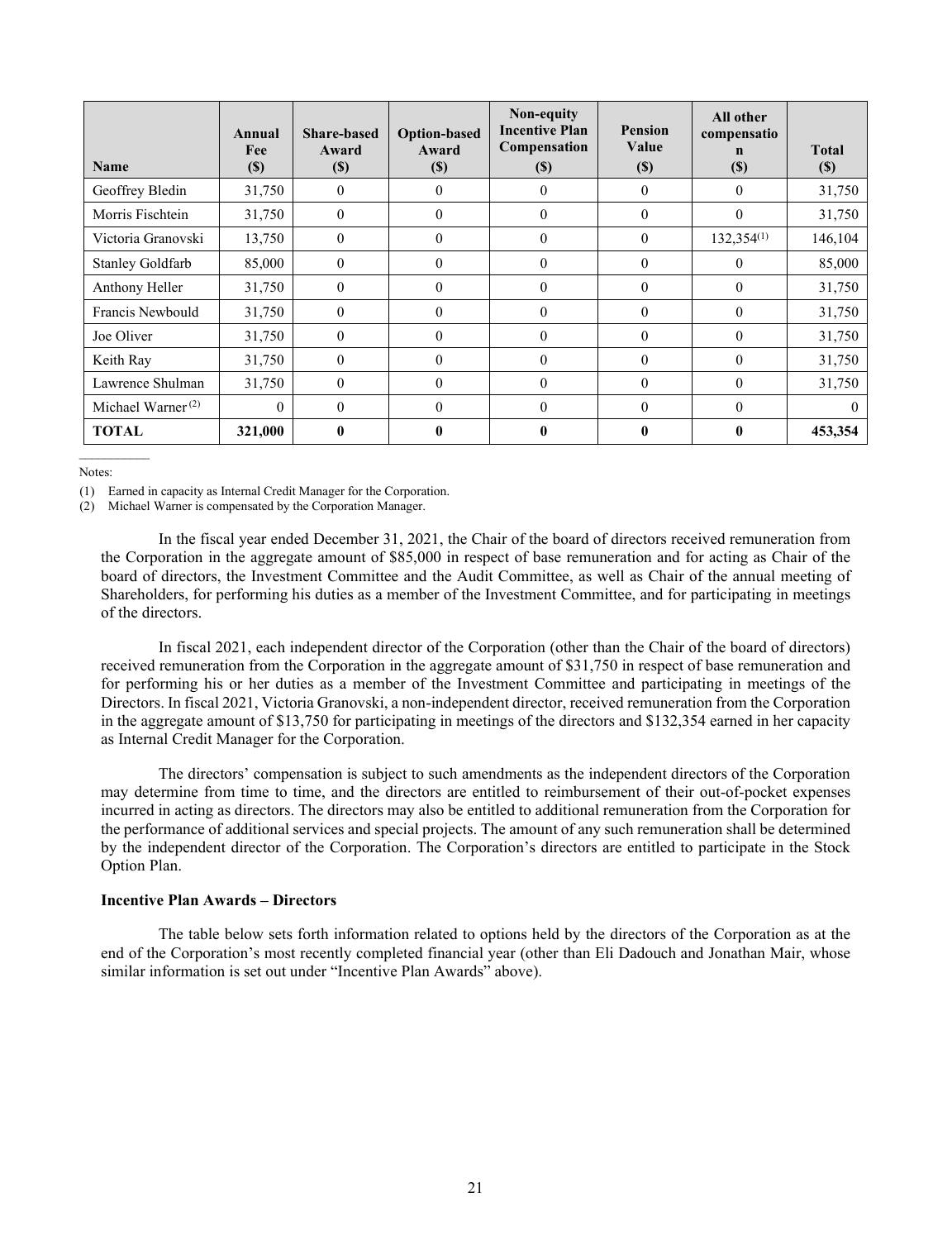|                         |                                                                                                           |                                           | <b>Option-Based Awards</b>   | <b>Share-Based Awards</b>                                           |                                                              |                                                                                                                            |                                                                                                                                            |
|-------------------------|-----------------------------------------------------------------------------------------------------------|-------------------------------------------|------------------------------|---------------------------------------------------------------------|--------------------------------------------------------------|----------------------------------------------------------------------------------------------------------------------------|--------------------------------------------------------------------------------------------------------------------------------------------|
| <b>Name</b>             | Number of<br><b>Securities</b><br>Underlying<br><b>Unexercised</b><br><b>Options</b><br>(# <sup>2</sup> ) | Option<br><b>Exercise</b><br>Price<br>(S) | Option<br><b>Expiry Date</b> | Value of<br>Unexercised<br>in-the-<br>money<br>Options $(1)$<br>(S) | Number of<br><b>Shares</b><br>that have<br>not Vested<br>(S) | Market or<br><b>Payout Value</b><br>of Share-<br><b>based</b><br><b>Awards that</b><br>have not<br><b>Vested</b><br>$(\$)$ | <b>Market</b> or<br>Payout<br>Value of<br><b>Vested</b><br><b>Share-based</b><br>Awards not<br>Paid Out or<br><b>Distributed</b><br>$(\$)$ |
| Geoffrey Bledin         | N/A                                                                                                       | N/A                                       | N/A                          | N/A                                                                 | N/A                                                          | N/A                                                                                                                        | N/A                                                                                                                                        |
| Morris Fischtein        | 35,000                                                                                                    | 11.70                                     | Aug 14, 2030                 | 92,750                                                              | N/A                                                          | N/A                                                                                                                        | N/A                                                                                                                                        |
| Victoria Granovski      | 33,000                                                                                                    | 11.70                                     | Aug 14, 2030                 | 87,450                                                              | N/A                                                          | N/A                                                                                                                        | N/A                                                                                                                                        |
| <b>Stanley Goldfarb</b> | 50,000<br>50,000                                                                                          | 11.78<br>11.70                            | Nov 11, 2023<br>Aug 14, 2030 | 128,500<br>132,500                                                  | N/A                                                          | N/A                                                                                                                        | N/A                                                                                                                                        |
| Anthony Heller          | 35,000<br>50,000                                                                                          | 11.78<br>11.70                            | Nov 11, 2023<br>Aug 14, 2030 | 89.950<br>132,500                                                   | N/A                                                          | N/A                                                                                                                        | N/A                                                                                                                                        |
| Francis Newbould        | 60,000                                                                                                    | 11.70                                     | Aug 14, 2030                 | 159,000                                                             | N/A                                                          | N/A                                                                                                                        | N/A                                                                                                                                        |
| Joe Oliver              | 35,000<br>60,000                                                                                          | 13.15<br>11.70                            | Nov 11, 2023<br>Aug 14, 2030 | 42,000<br>159,000                                                   | N/A                                                          | N/A                                                                                                                        | N/A                                                                                                                                        |
| Keith Ray               | 35,000<br>50,000                                                                                          | 12.21<br>11.70                            | Nov 11, 2023<br>Aug 14, 2030 | 74.900<br>132,500                                                   | N/A                                                          | N/A                                                                                                                        | N/A                                                                                                                                        |
| Lawrence Shulman        | 35,000<br>50,000                                                                                          | 11.78<br>11.70                            | Nov 11, 2023<br>Aug 14, 2030 | 89.950<br>132,500                                                   | N/A                                                          | N/A                                                                                                                        | N/A                                                                                                                                        |
| Michael Warner          | 10,000<br>150,000                                                                                         | 11.78<br>11.70                            | Nov 11, 2023<br>Aug 14, 2030 | 25,700<br>397,500                                                   | N/A                                                          | N/A                                                                                                                        | N/A                                                                                                                                        |
|                         |                                                                                                           |                                           |                              |                                                                     |                                                              |                                                                                                                            |                                                                                                                                            |

Note:

(1) The value of unexercised in-the-money options is calculated by multiplying the difference between the closing Share price at December 31, 2021 of \$14.35 and the option exercise price by the total number of unexercised in-the-money options.

The following table provides a summary of the value vested or earned for incentive plan awards for each of the directors (other than Eli Dadouch and Jonathan Mair, whose similar information is set out under "Incentive Plan Awards" above) during the Corporation's most recently completed financial year.

| <b>Name</b>             | <b>Option-based Awards – Value</b><br><b>Vested during the Year</b><br>$\mathfrak{g}$ | <b>Share-based Awards –</b><br>Value Vested during the<br>Year<br><b>(\$)</b> | <b>Non-equity Incentive Plan</b><br>Compensation – Value<br><b>Earned during the Year</b><br>ID. |
|-------------------------|---------------------------------------------------------------------------------------|-------------------------------------------------------------------------------|--------------------------------------------------------------------------------------------------|
| Geoffrey Bledin         |                                                                                       |                                                                               |                                                                                                  |
| Morris Fischtein        |                                                                                       |                                                                               |                                                                                                  |
| Victoria Granovski      |                                                                                       | 0                                                                             |                                                                                                  |
| <b>Stanley Goldfarb</b> |                                                                                       | 0                                                                             |                                                                                                  |
| Anthony Heller          |                                                                                       |                                                                               |                                                                                                  |
| Francis Newbould        |                                                                                       |                                                                               |                                                                                                  |
| Joe Oliver              |                                                                                       |                                                                               |                                                                                                  |
| Keith Ray               |                                                                                       |                                                                               |                                                                                                  |
| Lawrence Shulman        |                                                                                       |                                                                               |                                                                                                  |
| Michael Warner          |                                                                                       |                                                                               |                                                                                                  |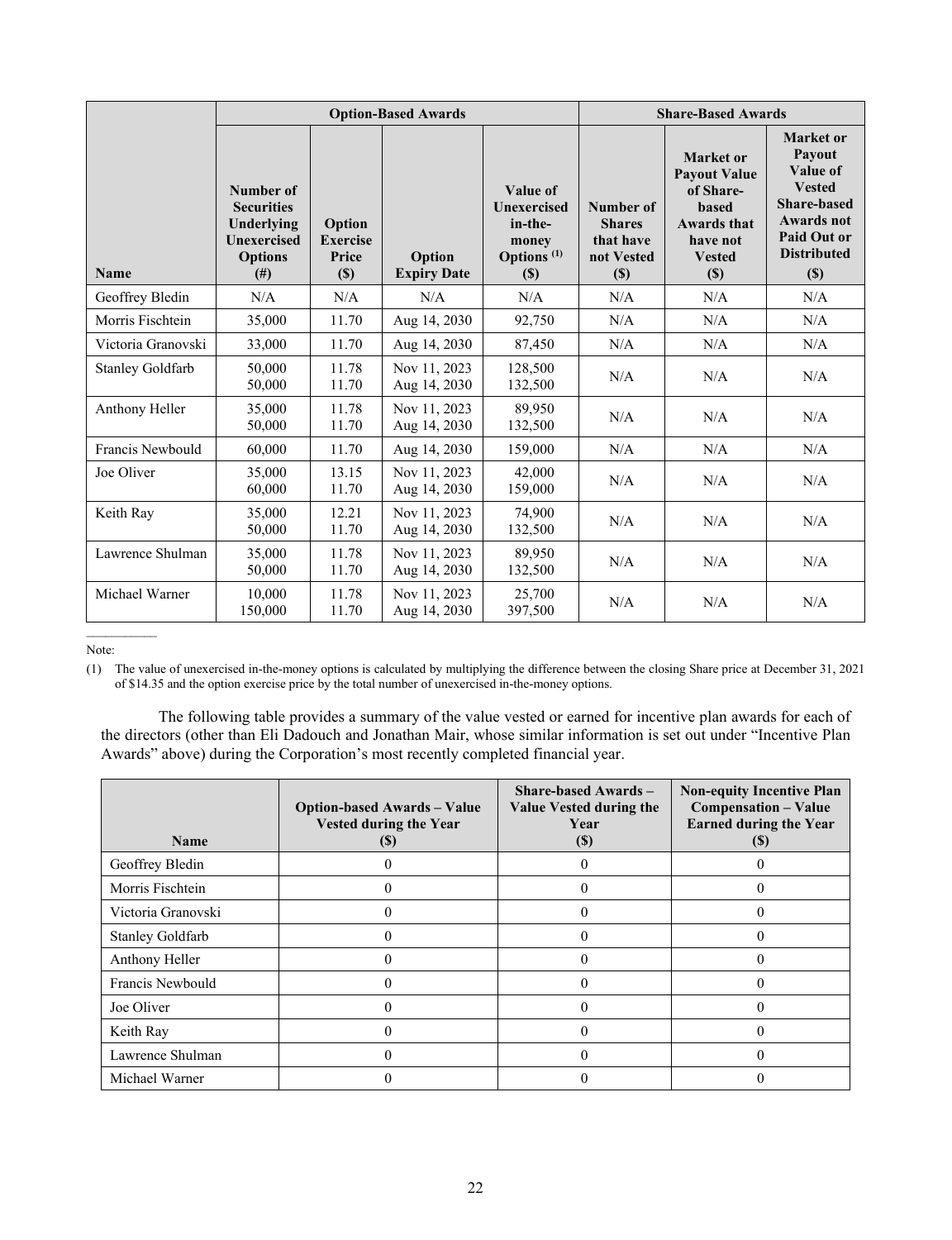#### **Securities Authorized for Issuance Under Equity Compensation Plans**

The following table sets forth details of the Corporation's equity compensation plans as of the end of the Corporation's most recently completed financial year.

| <b>Plan Category</b>                                      | Number of securities to<br>be issued upon exercise<br>of outstanding options,<br>warrants and rights $^{(2)}$<br>(a) | Weighted-average<br>exercise price of<br>outstanding options,<br>warrants and rights<br>(b) | <b>Number of Shares</b><br>remaining available for<br>future issuance under<br>equity compensation<br>plans as of December 31,<br>2021 (excluding<br>securities reflected in<br>column (a)) <sup>(1)(3)</sup><br>(c) |
|-----------------------------------------------------------|----------------------------------------------------------------------------------------------------------------------|---------------------------------------------------------------------------------------------|----------------------------------------------------------------------------------------------------------------------------------------------------------------------------------------------------------------------|
| Equity compensation plans approved by<br>Shareholders     | 1.842.500                                                                                                            | \$11.87                                                                                     | $1,518,589$ <sup>(1)</sup>                                                                                                                                                                                           |
| Equity compensation plans not approved<br>by Shareholders | N/A                                                                                                                  | N/A                                                                                         | N/A                                                                                                                                                                                                                  |
| Total                                                     | 1,842,500                                                                                                            | \$11.87                                                                                     | 1,518,589                                                                                                                                                                                                            |

Notes:

 $\mathcal{L}$  . The set of the set of the set of the set of the set of the set of the set of the set of the set of the set of the set of the set of the set of the set of the set of the set of the set of the set of the set of t

(1) The maximum number of Shares that may be issued pursuant to options granted under the Stock Option Plan is equal to 10% of the number of Shares outstanding from time to time. See "Option-Based Awards".

(2) As at May 10, 2022, the Corporation had 1,797,500 options outstanding under the Stock Option Plan.

(3) As at May 10, 2022, the Corporation had 1,650,826 options available for grant under the Stock Option Plan.

Set out below is information related to the applicable "annual burn rate" of options granted under the Stock Option Plan. "Annual burn rate" is the number of stock options granted under the Stock Option Plan during the applicable fiscal year divided by the weighted average number of Shares outstanding for the applicable fiscal year.

| Year | <b>Number of Options Granted</b><br>under Stock Option Plan | <b>Weighted Average Number</b><br>of Shares Outstanding for the<br><b>Applicable Year</b> | <b>Annual Burn Rate</b> |
|------|-------------------------------------------------------------|-------------------------------------------------------------------------------------------|-------------------------|
| 2021 | 100,000                                                     | 31,560,133                                                                                | $0.3\%$                 |
| 2020 | 1,875,000                                                   | 28,852,672                                                                                | $6.5\%$                 |
| 2019 |                                                             | 28,142,080                                                                                | $0.0\%$                 |

# **STATEMENT OF GOVERNANCE PRACTICES**

# **General**

The Corporation's directors believe that sound governance practices are essential to the well-being of the Corporation and the Shareholders, and that these practices must be reviewed regularly to ensure that they are appropriate. The following describes the Corporation's governance practices with reference to National Policy 58-201 – *Corporate Governance Guidelines* and National Instrument 58-101 – *Disclosure of Corporate Governance Practices* (collectively, the "**Governance Guidelines**"), which are initiatives of the Canadian Securities Administrators.

The board of directors and management of the Corporation recognize that effective corporate governance practices are fundamental to the long-term success of the Corporation. Sound corporate governance contributes to Shareholder value through increased market confidence. In light of the Governance Guidelines and best practice standards in Canada, the board of directors and management have implemented a sophisticated set of governance policies and procedures and is committed to maintaining a high standard of corporate governance.

The following is a description of the Corporation's corporate governance practices.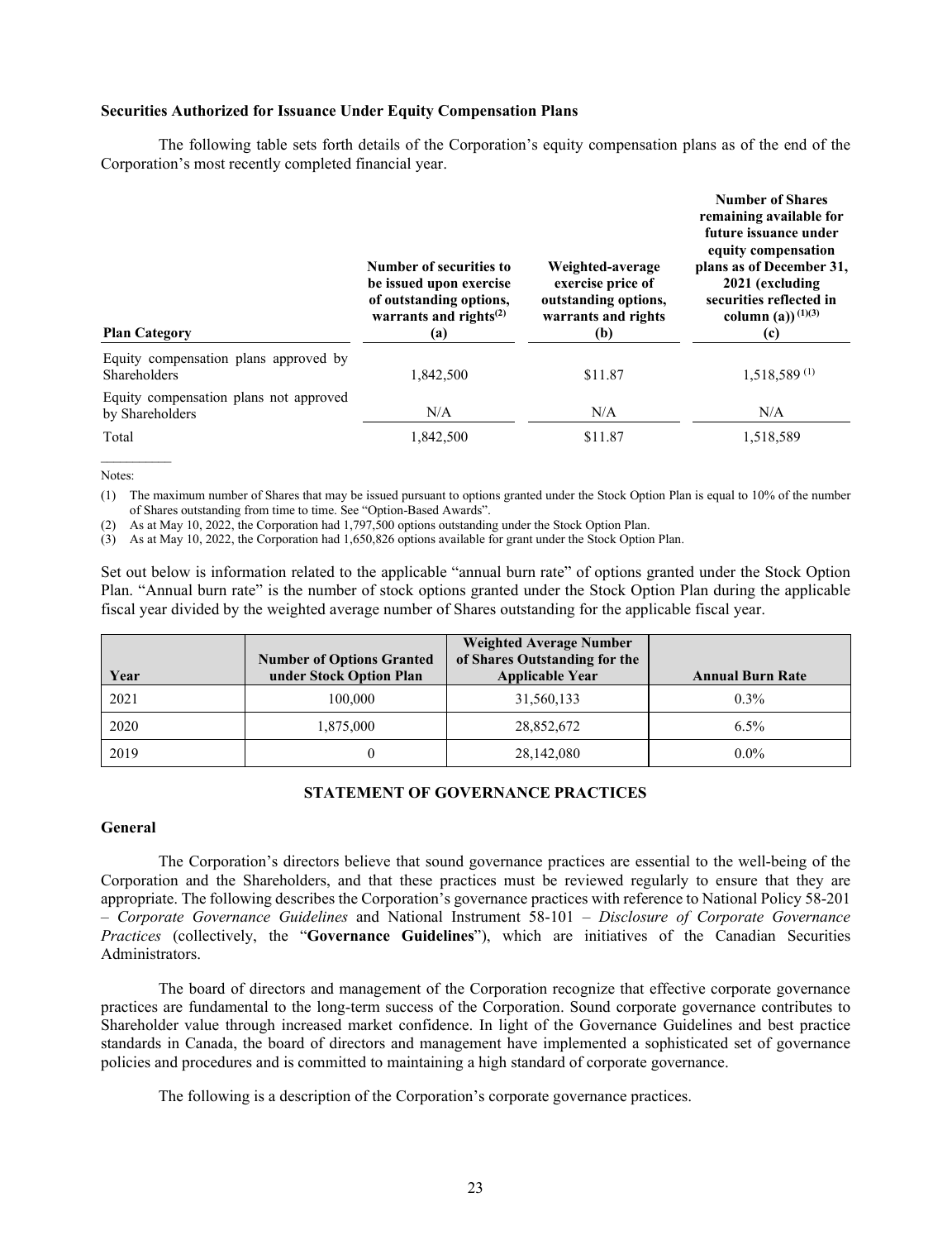#### **Board of Directors**

The board of directors has determined that eight of the twelve current directors are "independent" as such term is defined in the Governance Guidelines. The "independent" directors are Messrs. Bledin, Fischtein, Goldfarb, Heller, Oliver, Newbould, Ray and Shulman.

The non-independent directors are Mr. Dadouch, President and Chief Executive Officer of the Corporation and President of the Mortgage Banker and the Corporation Manager; Mr. Mair, Chief Operating Officer and Executive Vice-President of the Corporation, Chief Financial Officer and Senior Vice-President of the Corporation Manager and, Vice-President, Mortgage Banking of the Mortgage Banker; Mr. Warner, Senior Vice President, Mortgage Lending, of the Mortgage Banker; and Victoria Granovski, Internal Credit Manager and Secretary of the Corporation, and Senior Vice President, Credit and Equity Capital and Vice President of Mortgage Operations of the Mortgage Banker.

A majority of the directors of the Corporation are "independent".

#### **Other Public Company Directorships**

The following members of the board of directors currently hold directorships in other reporting issuers as set forth below:

| <b>Name</b>             | <b>Name of Reporting Issuer</b>       | <b>Market</b>               |
|-------------------------|---------------------------------------|-----------------------------|
| Geoffrey Bledin         | Firm Capital Property Trust           | <b>TSX</b>                  |
|                         | Firm Capital Apartment Real Estate    | <b>TSX Venture Exchange</b> |
|                         | <b>Investment Trust</b>               |                             |
| Eli Dadouch             | Firm Capital Property Trust           | <b>TSX</b>                  |
|                         | Firm Capital Apartment Real Estate    | TSX Venture Exchange        |
|                         | <b>Investment Trust</b>               |                             |
| Anthony Heller          | Findey Inc.                           | TSX Venture Exchange        |
| <b>Stanley Goldfarb</b> | Consolidated HCI Holdings Corporation | <b>TSX</b>                  |
|                         | Firm Capital Property Trust           | <b>TSX</b>                  |
| Victoria Granovski      | Firm Capital Property Trust           | <b>TSX</b>                  |
| Jonathan Mair           | Firm Capital Property Trust           | <b>TSX</b>                  |
|                         | Firm Capital Apartment Real Estate    | <b>TSX Venture Exchange</b> |
|                         | <b>Investment Trust</b>               |                             |
| Joe Oliver              | High Arctic Energy Services Inc       | <b>TSX</b>                  |
| Keith Ray               | Firm Capital Apartment Real Estate    | TSX Venture Exchange        |
|                         | <b>Investment Trust</b>               |                             |
|                         | Cliffside Capital Ltd.                | TSX Venture Exchange        |
| Lawrence Shulman        | Firm Capital Property Trust           | <b>TSX</b>                  |

#### **Independence of the Board**

Due to the fact that the Chief Executive Officer, the Chief Operating Officer and Secretary are the only directors who are related to the Corporation, the board of directors believes that it is sufficiently independent from the management of the Corporation. The board of directors facilitates its exercise of independent judgment by appointing an independent director as the Chair of the board of directors. The Corporation has also appointed a Credit Manager, Victoria Granovski, who was appointed to the board of directors on November 13, 2017. In addition, the board and its committees meet annually without management present and have the ability to ask the directors who are related to the Corporation to leave any meeting in order to facilitate an open and candid discussion among the independent directors.

# **Chairman of the Board of Directors**

The Chair of the board of directors, Mr. Goldfarb, is an "independent" director. Mr. Goldfarb's responsibilities include: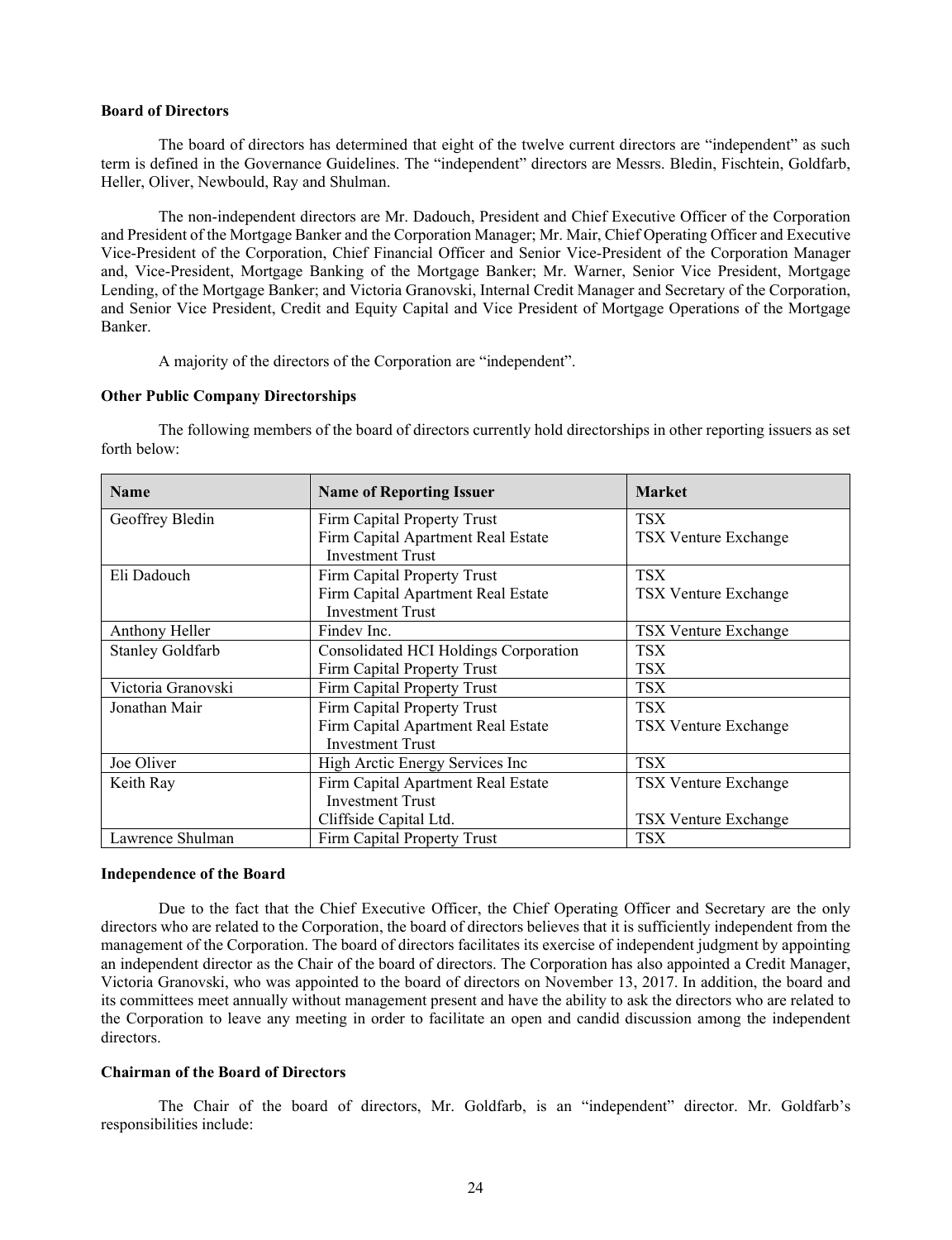- (i) attending and chairing meetings of the board of directors of the Corporation and Shareholders;
- (ii) providing direction with respect to the dates and frequencies of board meetings and related committee meetings and liaising with the Chief Executive Officer of the Corporation to prepare board meeting agendas;
- (iii) ensuring that the board understands the boundaries between board and management responsibilities; and
- (iv) ensuring that the board of directors carries out its responsibilities effectively, which will involve the board meeting on a regular basis without management present and may involve assigning responsibility for administering the board's relationship with management to a committee of the board.

#### **Board and Audit Committee Meetings**

The following table sets forth, for the fiscal year ended December 31, 2021, the number of board of directors and Audit Committee meetings held and attendance by directors who are proposed to be nominated for election at the Meeting:

| <b>Director</b>         | <b>Director</b><br><b>Meetings Attended</b> | <b>Audit Committee</b><br><b>Meetings Attended</b> |
|-------------------------|---------------------------------------------|----------------------------------------------------|
| Eli Dadouch             | $4$ of $4$                                  |                                                    |
| Jonathan Mair           | $4$ of $4$                                  |                                                    |
| Victoria Granovski      | $4$ of $4$                                  |                                                    |
| Geoffrey Bledin         | $4$ of $4$                                  |                                                    |
| Morris Fischtein        | $4$ of $4$                                  | $4$ of $4$                                         |
| <b>Stanley Goldfarb</b> | $4$ of $4$                                  | $4$ of $4$                                         |
| Anthony Heller          | $4$ of $4$                                  | $4$ of $4$                                         |
| Francis Newbould        | $4$ of $4$                                  |                                                    |
| Joe Oliver              | $4$ of $4$                                  |                                                    |
| Keith Ray               | $4$ of $4$                                  | $4$ of $4$                                         |
| Lawrence Shulman        | $4$ of $4$                                  | $4$ of $4$                                         |
| Michael Warner          | $4$ of $4$                                  |                                                    |

The Board of Directors is actively involved in the approval process of the Corporation's investments. During fiscal year 2021, the approval of the Board of Directors was sought and obtained for the Corporation's 120 investments made in 2021. Under the investment and operating guidelines adopted by the Corporation, investments made by the Corporation with a total investment amount of between \$1 million to \$2 million require the approval of one independent director, and investments made by the Corporation with a total investment amount of over \$2 million require the approval of three independent directors.

Further, the alignment of the interests of the Corporation and its board of directors is demonstrated by the fact that certain directors (and senior management) and their related entities also invested side by side and *pari passu* as participants in various investment opportunities that the Corporation participated in. As at December 31, 2021, certain members of the Corporation's board of directors and senior management and their related entities so invested an aggregate amount of approximately \$65 million.

#### **Board Mandate**

The board of directors has adopted a written mandate (the "**Mandate of the Board of Directors**") to confirm and enhance the board of directors' ongoing duties and responsibility for stewardship of the Corporation. A copy of the Mandate of the Board of Directors is attached to this Circular as Schedule "A". The directors have assumed responsibility for the stewardship of the Corporation and have been granted the necessary powers to carry out their responsibilities. The directors' responsibilities include: (a) the development and adoption of the Corporation's strategic planning process; (b) the identification of the principal risks associated with the business, and the implementation of appropriate systems to manage these risks; and (c) the appointment and evaluation of senior management.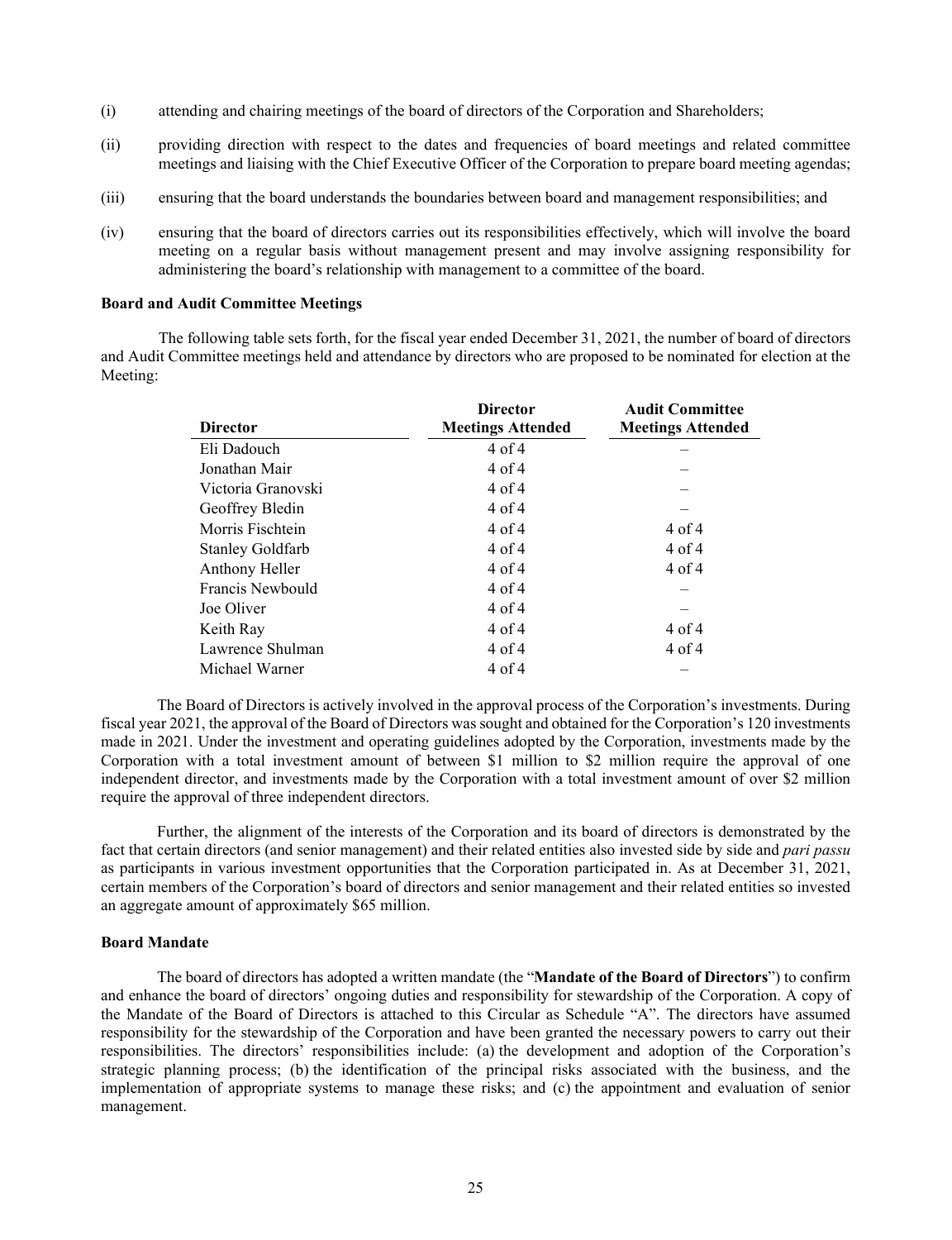#### **Position Descriptions**

The board of directors, together with the Chief Executive Officer, has developed position descriptions for the Chair of the board of directors, the Chair of each of the Investment Committee and the Audit Committee, and the Chief Executive Officer of the Corporation. These position descriptions are disclosed in the Mandate of the Board of Directors, which is attached to this Circular as Schedule "A".

#### **Orientation and Continuing Education**

New board members are provided with materials to educate them on the Corporation and its business, as well as their responsibilities as directors. This practice is consistent with the Governance Guidelines and enables a new director to better understand the Corporation and his or her role and responsibilities. The Corporation requires that at least 75% of the directors must have had at least 10 years of substantial experience in the real estate and/or mortgage industries. Currently, greater than 75% of the directors have over 10 years of substantial experience in the real estate and/or mortgage industries. Such experience and continued involvement in the real estate and/or mortgage industries allows the directors to make meaningful contributions to the Corporation. The directors do not believe that a formalized continuing education program is required at this time, given the continuing extensive industry experience of each of the directors.

#### **Code of Business Conduct and Ethics**

The Corporation has adopted a Code of Business Conduct and Ethics (the "**Code**") that sets out the basic principles to guide the behaviour of directors, officers and employees of the Corporation. The Code addresses the following issues:

- (a) compliance with laws, rules and regulations;
- (b) conflicts of interest, including transactions and agreements in respect of which a director or executive officer has a material interest:
- (c) confidential information;
- (d) personal opportunities discovered through the use of corporate property, information or positions without the consent of the board of directors;
- (e) protection and proper use of the Corporation's assets;
- (f) fair dealing with persons with whom the Corporation has a business relationship;
- (g) gifts and entertainment and payments to government personnel;
- (h) discrimination and harassment;
- (i) health and safety;
- (j) accuracy of records and reporting; and
- (k) reporting of any illegal or unethical behaviour.

A copy of the Code is available under the Corporation's profile on the SEDAR website at www.sedar.com.

Monitoring of accounting, internal controls and auditing matters, as well as violations of the law, the Code and other policies or directives, occurs through the reporting of complaints and concerns using the reporting methods provided for in the Code. The board monitors compliance with the Code by making enquiries of the appropriate parties at each meeting. Any person can report complaints or concerns, on an anonymous basis if desired, by reporting to the Chair of the Audit Committee by email, phone or fax.

The board of directors (or a committee of the board of directors to whom that authority has been delegated) can grant waivers of compliance with the Code for the benefit of directors or executive officers in appropriate circumstances. No such waiver has been granted since the adoption of the Code and consequently, the Corporation filed no material change report during the last fiscal year pertaining to any conduct of a director or executive officer that constituted a departure from the Code.

To ensure that directors or executive officers exercise independent judgment in considering transactions and agreements in respect of which a director or officer has a material interest, the director or officer of the Corporation, as the case may be, is required to disclose in writing to the directors or request to have entered into the minutes of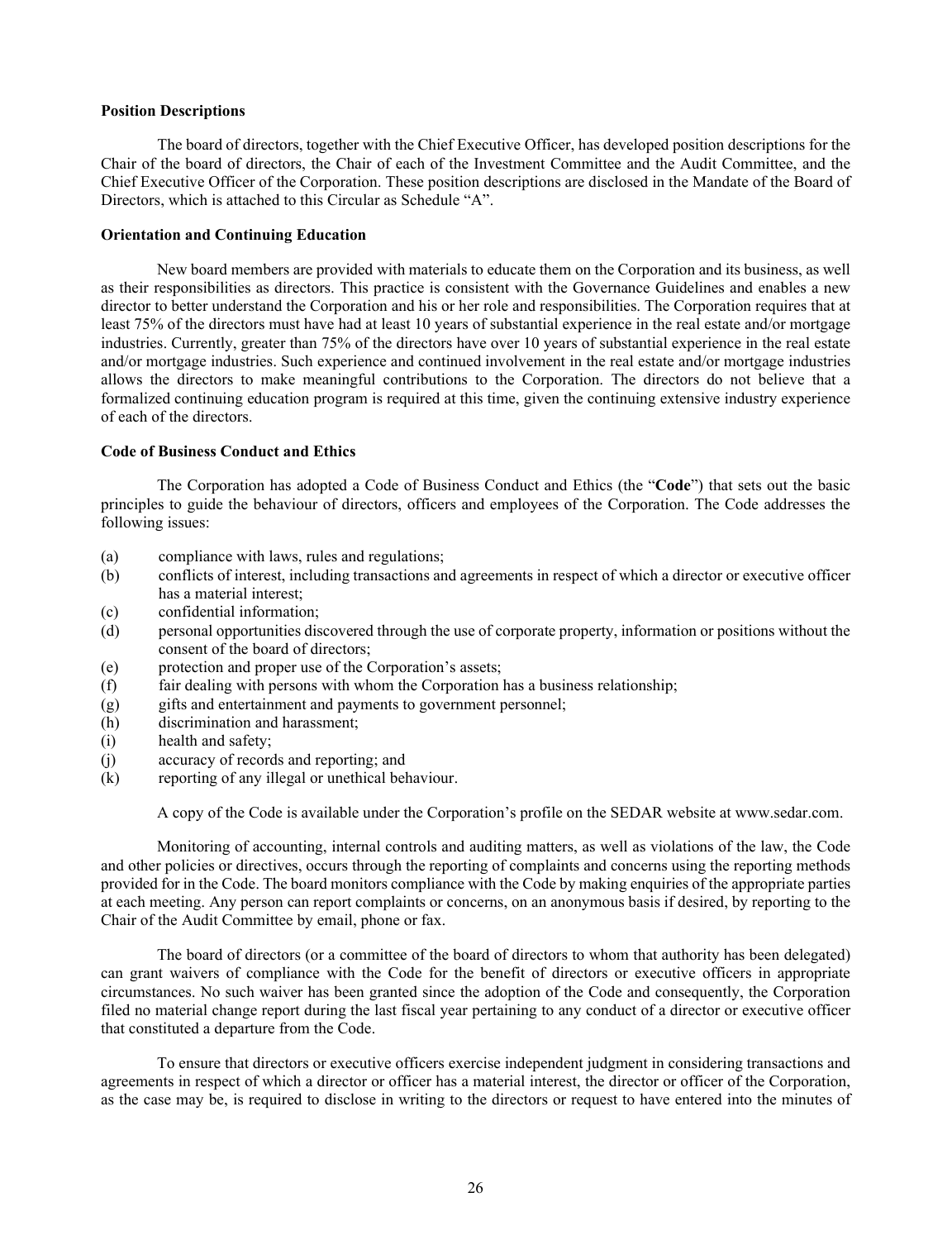meetings of the directors or the Investment Committee, as the case may be, the nature and extent of such interest, as follows:

- (a) The disclosure required in the case of a director must be made:
	- (i) at the meeting of directors or the Investment Committee, as the case may be, at which a proposed contract or transaction is first considered;
	- (ii) if the director was not then interested in a proposed contract or transaction, at the first such meeting after he becomes so interested;
	- (iii) if the director becomes interested after a contract is made or a transaction is entered into, at the first meeting after he becomes so interested; or
	- (iv) if a person who is interested in a contract or transaction later becomes a director, at the first such meeting after he becomes a director.
- (b) The disclosure required in the case of an officer of the Corporation who is not a director must be made:
	- (i) forthwith after such person becomes aware that the contract or transaction or proposed contract or transaction is to be considered or has been considered at a meeting of the directors or the Investment Committee;
	- (ii) if such person becomes interested after a contract is made or transaction entered into, forthwith after such person becomes aware that he has become so interested; or
	- (iii) if a person who is interested in a contract or a transaction later becomes an officer of the Corporation, forthwith after he becomes an officer of the Corporation.

A director may not vote on any resolution to approve the said contract or transaction in which he or she is interested unless the contract or transaction is one relating primarily to his remuneration as a director, or one for indemnity or the purchase of liability insurance.

#### **Nomination of Directors**

The Corporation does not currently have a nominating committee. Pursuant to the JV Agreement, the Corporation Manager may recommend suitable individuals for nomination as directors. In order to ensure objectivity in the nomination process, the independent directors of the Corporation review and approve any nominations proposed by the Corporation Manager.

#### **Compensation**

The Corporation does not currently have a compensation committee. As a result of the Corporation's arrangements with the Corporation Manager, the Corporation does not employ any individuals (and has no employment contracts with any individuals) other than its Credit Manager, Victoria Granovski, and thus the directors have determined that there is no need for a separate compensation committee. The compensation of the Corporation Manager is determined based on the provisions of the JV Agreement, which can only be amended with the approval of Shareholders.

The directors are responsible for implementing a process for reviewing the adequacy and form of compensation of directors and ensuring that compensation realistically reflects the responsibilities and risk involved in being a director. The Corporation requires that remuneration be at a level that will attract and motivate competent directors. Compensation is also based on the compensation of directors of similarly situated issuers. In order to ensure an objective process for determining compensation, the directors, through the Corporation Manager, review compensation paid to directors of various real estate investment trusts and other publicly traded companies.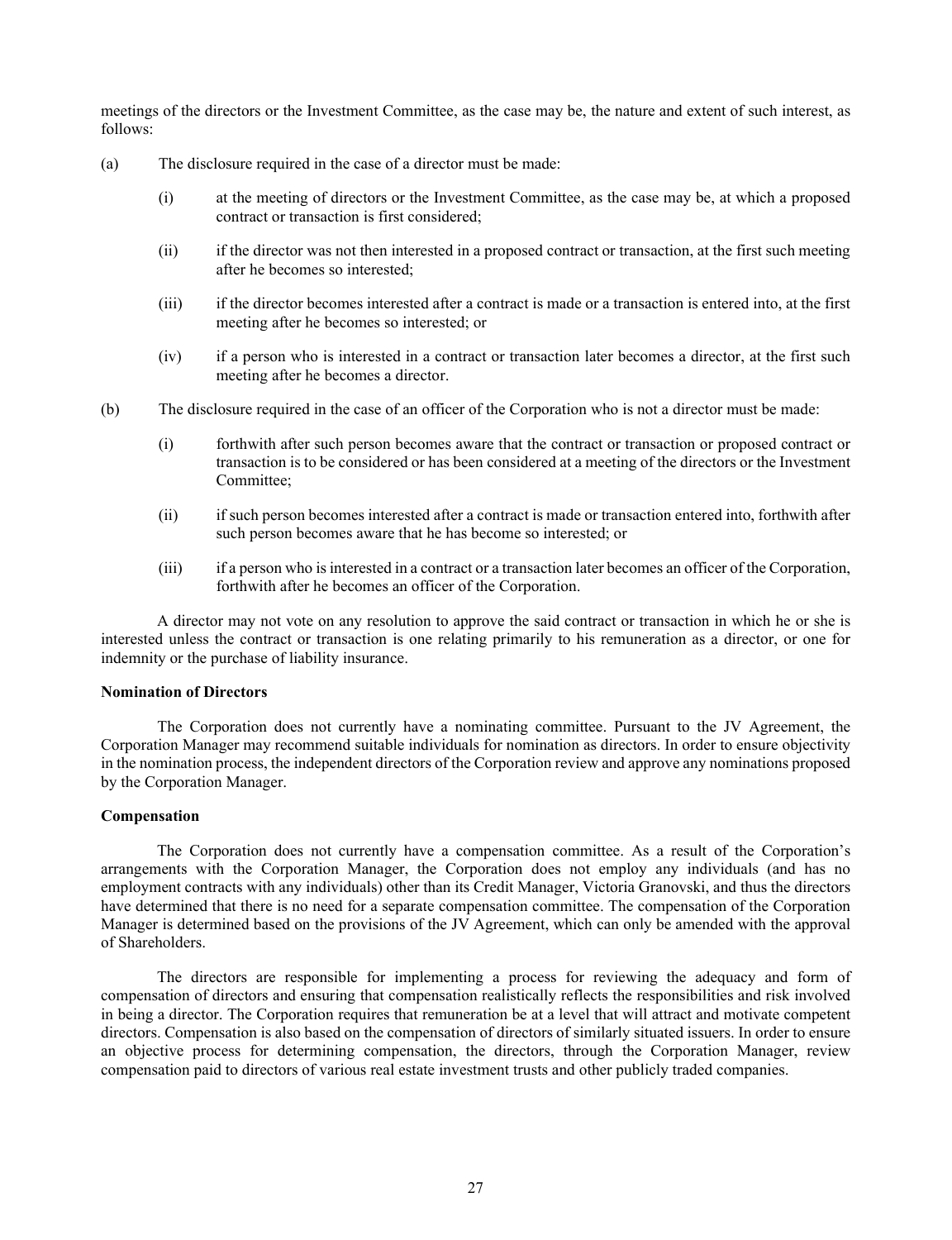#### **Audit Committee**

Information concerning, among other things, the composition of the Audit Committee and the Audit Committee's Charter, can be found in the "Directors and Officers – Audit Committee" and "Directors and Officers – Audit Services" sections of the Corporation's most recently filed Annual Information Form, available under the Corporation's profile on the SEDAR website at www.sedar.com.

#### **Investment Committee**

The Corporation's Investment Committee is composed of all of the independent directors of the Corporation. The Investment Committee is responsible for the following:

- (a) reviewing all of the Corporation's investments on at least an annual basis;
- (b) adjudicating and advising on transactions involving potential conflicts of interest or any other transactions which may be detrimental to the interests of the Shareholders;
- (c) the approval or rejection of investments and acquisitions of investments; and
- (d) dealing with such other matters as may be referred to the Investment Committee by the directors.

The Corporation shall obtain approval for its investments from the independent directors, as follows: (i) investments with a total investment amount of under \$1 million, no independent directors; (ii) investment amounts with a total investment amount of between \$1 million to \$2 million, one independent director; and (iii) investments with a total investment amount of over \$2 million, three independent directors.

The Chair of the Investment Committee, Stanley Goldfarb, is also the Chair of the board of directors and the Audit Committee.

# **Assessments**

The board of directors is responsible for implementing a process for assessing the effectiveness of the board as a whole, the committees of the board and the contributions of individual directors. In carrying out its responsibilities, the board of directors is required to periodically review the mandates of the directors and the board's committees and to make an assessment of the effectiveness of the directors. The directors have determined that the present number of directors is appropriate for the board to function at this time and that the board is properly constituted to reflect the investment of all Shareholders in the Corporation. On an ongoing basis, the directors review the size and composition of the board.

#### **Shareholder Communication**

The Corporation has adopted a written Disclosure Policy. The Disclosure Policy reflects the basic principle of securities regulation that all persons investing in securities should have equal access to information that may affect their investment decisions. The Disclosure Policy establishes the Corporation's procedure for determining how material information is to be disclosed or disseminated and promotes consistent disclosure practices aimed at informative, timely and broadly disseminated disclosure of material information to the market in accordance with all applicable legal, regulatory and stock exchange requirements.

The Disclosure Policy also deals with how the Corporation and its directors and employees handle material undisclosed information about the Corporation. It addresses the Corporation's formal disclosure requirements such as annual and quarterly reports, prospectuses and news releases, and information that the Corporation posts on its website. It also extends to oral communications, such as speeches by senior management, responses to media inquiries and statements made in meetings with analysts and investors, all of which must comply with the Disclosure Policy.

#### **Board's Expectations of Management**

The board of directors expects management to operate the Corporation in accordance with the investment restrictions and operating policies, and to enhance Shareholder value while managing the Corporation in a prudent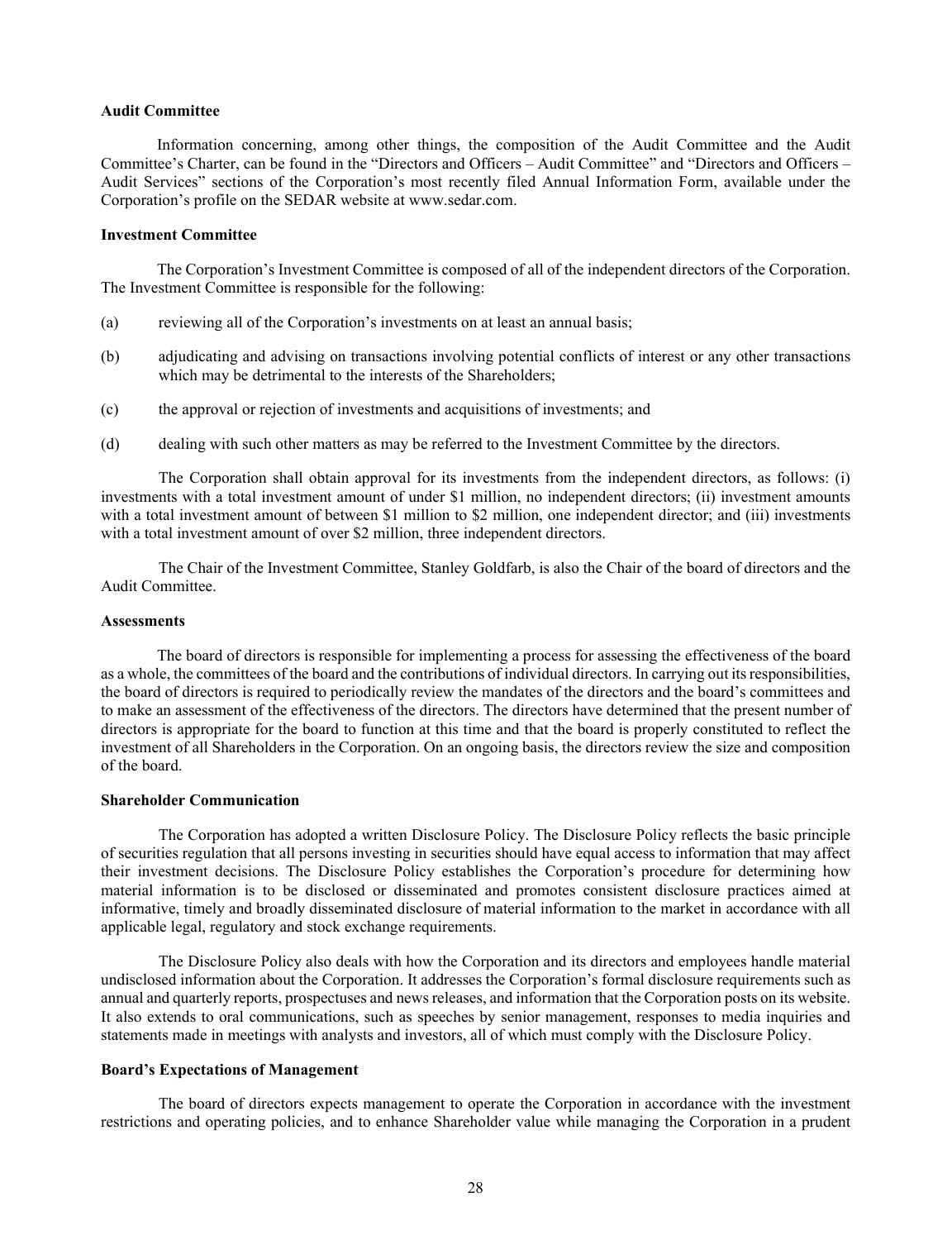manner. Management is expected to provide regular financial and operating reports to the board of directors and to make the board of directors aware of all important issues and major developments, particularly those which may not have been previously anticipated. Management is also expected to find opportunities for acquisitions and dispositions and to make appropriate recommendations to the board of directors.

#### **Director Term Limits and Other Mechanisms of Board Renewal**

The board of directors believes that the need to have highly experienced directors who: (i) are familiar with the business of the Corporation; (ii) possess highly developed specialized skill sets in real estate, finance, taxation, mortgage underwriting analysis and accounting; and (iii) are knowledgeable about the Corporation as a whole takes precedent when assessing management and its recommendations. As such, the board of directors has not adopted director term limits or other mechanisms of board renewal for the following reasons:

- (i) after considering the director profile at the Corporation, the board of directors determined that a term limit was not appropriate in the context of the Corporation. The Corporation invests in mortgages secured by all types of residential and commercial real property, subject to compliance with our investment policies. As such, this form of investment activity requires highly developed and specialized skill sets in real estate, finance, taxation, mortgage underwriting analysis and accounting;
- (ii) the Corporation has found that having long standing directors on its board of directors does not negatively impact its effectiveness, and instead positively contributes to boardroom dynamics. As such, the Corporation has for many years enjoyed a consistently engaged board of directors. This is reflective in the consistent returns the Corporation has delivered to Shareholders since the initial public offering of its predecessor in 1999 in the form of dividends and capital appreciation. See "Share Performance Graph";
- (iii) the imposition of director term limits on a board of directors implicitly discounts the value of experience and continuity amongst members of the board of directors and runs the risk of excluding experienced and potentially valuable members of the board of directors as a result of an arbitrary determination;
- (iv) that directors with the level of understanding of the issuer's business, history and culture acquired through long service on the board of directors provide additional value;
- (v) that term limits run the risk of acting as a substitute for proper board self-assessment and renewal and undermines Shareholders' voting rights to select their board of directors; and
- (vi) there is little empirical evidence that a director's ability to act independently of management declines after any specific period of service.

# **Policies Regarding the Representation of Members of Designated Groups on the Board of Directors**

A requirement to disclose diversity with respect to "designated groups" ("**Designated Groups**") is required under the *Canada Business Corporations Act*, which governs the Corporation. As defined under Section 3 of the *Employment Equity Act* (Canada), Designated Groups includes women, Aboriginal peoples, persons with disabilities and members of visible minorities.

The Corporation has not adopted a written policy relating to the identification and nomination of members of Designated Groups for directors to the Corporation. The Corporation has not adopted such a policy, written or otherwise, because the board of directors does not consider diversity of race, ethnicity, gender, age, abilities/disabilities and cultural background as requirements to be a director of the Corporation. When vacancies on the board of directors arise, the Corporation focuses on nominating directors with highly developed and specialized skill sets in real estate, finance, mortgage underwriting analysis and accounting, regardless of whether they a member of a Designated Group. These requirements are necessary to ensure that the Corporation continue to deliver consistent returns to Shareholders as it has since the initial public offering of its predecessor in 1999, and no written policy relating to the identification and nomination of members of Designated Groups for directors to the Corporation will ensure this outcome. As at May 10, 2022, the Corporation had one female board member.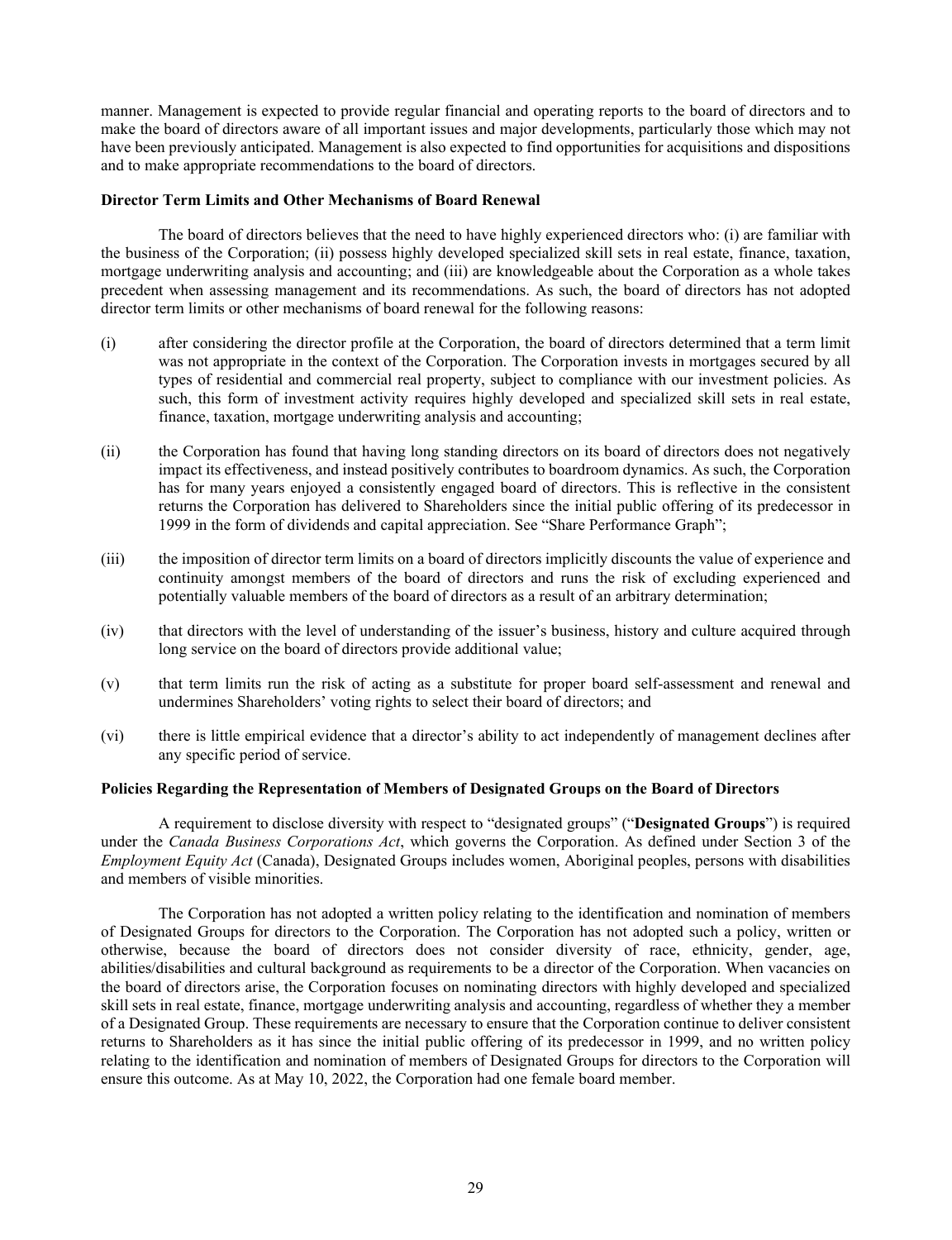# **Consideration of the Representation of Members of Designated Groups in the Director Identification and Selection Process**

In identifying and nominating candidates for election or re-election to the board of directors, the directors of the Corporation do not consider the level of representation of members of Designated Groups on the board of directors. The Corporation does not consider the level of representation of members of Designated Groups on the board of directors because in considering individuals as potential directors, the Corporation at all times seeks the most qualified persons, regardless of their race, ethnicity, gender, age, abilities/disabilities and cultural background. The Corporation believes that this approach enables it to make decisions regarding the composition of the board of directors based on what is in the best interests of the Corporation and its Shareholders**.** During the year ending December 31, 2021, the Corporation had one female board member.

#### **Consideration of the Representation of Members of Designated Groups in Senior Management Appointments**

In appointing individuals to the senior management team, the Corporation does not consider the level of representation of members of Designated Groups in senior management positions. The Corporation does not consider the level of representation of members of Designated Groups in senior management positions because, in considering individuals as members of senior management, the Corporation at all times seeks the most qualified persons, regardless of their race, ethnicity, gender, age, abilities/disabilities and cultural background. The Corporation believes that this approach enables it to make decisions regarding the composition of the senior management team based on what is in the best interests of the Corporation and its Shareholders. As at December 31, 2021, the Corporation had one employee, the Internal Credit Manager, which one employee is female and a member of senior management and the board of directors of the Corporation.

# **Targets Regarding the Representation of Members of Designated Groups on the Board and in Senior Management Positions**

The Corporation has not adopted a target or percentage, or a range of target numbers or percentages, regarding the members of each group comprising the Designated Groups on the Corporation's board of directors. The Corporation has not adopted a target or percentage, or a range of target numbers or percentages, for members of each group comprising the Designated Groups on the board of directors because the Corporation does not believe that any director nominee should be chosen nor excluded solely because of their race, ethnicity, gender, age, abilities/disabilities and cultural background. When vacancies on the board of directors arise, the Corporation focuses on nominating directors with highly developed specialized skill sets in real estate, finance, mortgage underwriting analysis and accounting, regardless of their race, ethnicity, gender, age, abilities/disabilities and cultural background. These requirements are necessary to ensure that the Corporation continues to deliver consistent returns to Shareholders as it has since the initial public offering of its predecessor in 1999, and no adoption of a target or percentage, or a range of target numbers or percentages, relating to the representation of members of each group comprising the Designated Groups on the board of directors of the Corporation will ensure this outcome.

The Corporation has not adopted a target or percentage, or a range of target numbers or percentages, regarding the members of each group comprising the Designated Groups in senior management positions. The Corporation has not adopted a target or percentage, or a range of target numbers or percentages, for members of each group comprising the Designated Groups in senior management positions because the Corporation does not believe that any candidate for a senior management position should be chosen nor excluded having any regard to their race, ethnicity, gender, age, abilities/disabilities and cultural background. In selecting senior management candidates, the Corporation considers the skills, expertise and background that would complement the existing management team. As at December 31, 2021, the Corporation had one employee, the Internal Credit Manager, which one employee is female and a member of senior management and the board of directors of the Corporation. In general, senior management personnel are recruited solely based on their ability to contribute to the Corporation having regard to the relevant senior management position.

# **Number of Members of Designated Groups on the Board and in Senior Management Positions**

As of the date of this Circular, one woman is a member of the Corporation's board of directors (8.3% of the board of directors) and one women serves in a senior management position with the Corporation, the Corporation Manager and the Mortgage Banker (20% of the collective senior management personnel of the Corporation, the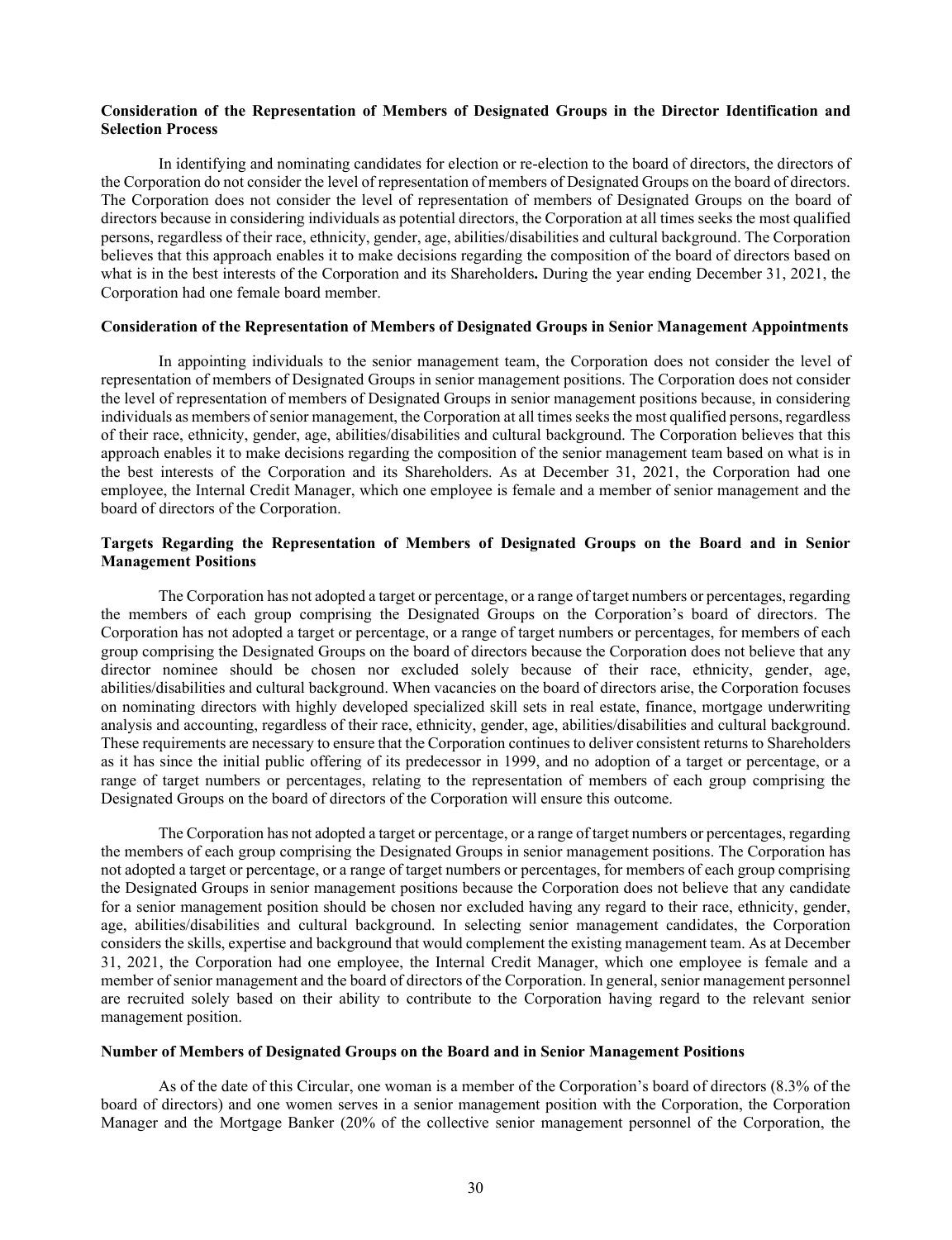Corporation Manager and the Mortgage Banker). No members of each group comprising the Designated Groups, other than women, are represented on the Corporation's board of directors or serve in a senior management position with the Corporation, the Corporation Manager and the Mortgage Banker.

# **INTEREST OF INFORMED PERSONS IN MATERIAL TRANSACTIONS AND MANAGEMENT CONTRACTS**

Several of the Corporation's mortgages are shared with other investors, including certain of the Corporation's directors and/or officers. The Corporation ranks equally with, or in priority to, other members of the syndicate as to receipt of principal and income in respect of such mortgages.

Pursuant to the JV Agreement, the Corporation Manager received a share of interest income for the year ended December 31, 2021 in the amount of \$4,151,045. Eli Dadouch, Jonathan Mair and Michael Warner, each of whom is a director and/or officer of the Corporation, are also directors and/or officers of, and/or are related to entities that directly or indirectly own an interest in, the Corporation Manager. See "Executive Compensation – Compensation Discussion and Analysis". A summary of the JV Agreement is set out in the most recent Annual Information Form of the Corporation, which summary is incorporated herein by reference.

Pursuant to the Mortgage Banking Agreement, the Mortgage Banker receives loan servicing fees equal to 0.10% per annum of the principal amount of each of the Corporation's mortgage investments and certain additional compensation, as disclosed and explained in the Corporation's annual financial statements for the year ended December 31, 2021 (under "Related party transactions and balances", note 12) included in the Corporation's 2021 Annual Report. These loan servicing fees amounted to approximately \$541,000 for the year ended December 31, 2021. Eli Dadouch, Jonathan Mair, and Michael Warner, each of whom is a director and/or officer of the Corporation, are also directors and/or officers of the Mortgage Banker. Victoria Granovski is Senior Vice President, Credit & Equity Capital and Senior Vice President of Mortgage Operations at the Mortgage Banker. The Mortgage Banker is indirectly controlled by an entity related to Eli Dadouch. A summary of the Mortgage Banking Agreement is set out in the most recent Annual Information Form of the Corporation, which summary is incorporated herein by reference.

#### **INDEBTEDNESS OF DIRECTORS AND EXECUTIVE OFFICERS**

As at the date of this Circular and during the financial year ended December 31, 2021, no director or executive officer of the Corporation or proposed nominee for election as a director (and each of their associates) was indebted, including under any securities purchase or other program, to: (i) the Corporation; or (ii) any other entity which is, or was at any time during the financial period ended December 31, 2021, the subject of a guarantee, support agreement, letter of credit or other similar arrangement or understanding provided by the Corporation, that was not entirely repaid on or before the date of this Circular.

# **DIRECTORS' AND OFFICERS' LIABILITY INSURANCE**

The Corporation indemnifies the directors and officers against certain losses arising from claims against them for their acts, errors or omissions as such. The Corporation maintains liability insurance for its directors and officers. The policy provides insurance for the Corporation's directors and officers in respect of certain losses arising from claims against them for their acts, errors or omissions in their capacity as directors or officers. The Corporation is also insured against any loss arising out of any payment that the Corporation may be required or permitted by law to make to its directors and officers, the coverage being the same for both groups. The policy limit for such insurance coverage is \$5 million per occurrence in each policy year, with no deductible for individual directors or officers and a deductible of \$25,000 payable by the Corporation per occurrence. The annual premium paid by the Corporation for this insurance in fiscal 2021 was \$28,105.

#### **RECEIPT OF FINANCIAL STATEMENTS**

The audited financial statements of the Corporation for the year ended December 31, 2021 and the report of the auditors thereon will be presented to the Meeting. No vote by the Shareholders with respect thereto is required. If any Shareholders have questions regarding such financial statements, the questions may be brought forward at the Meeting. The audited financial statements of the Corporation for the year ended December 31, 2021 and the report of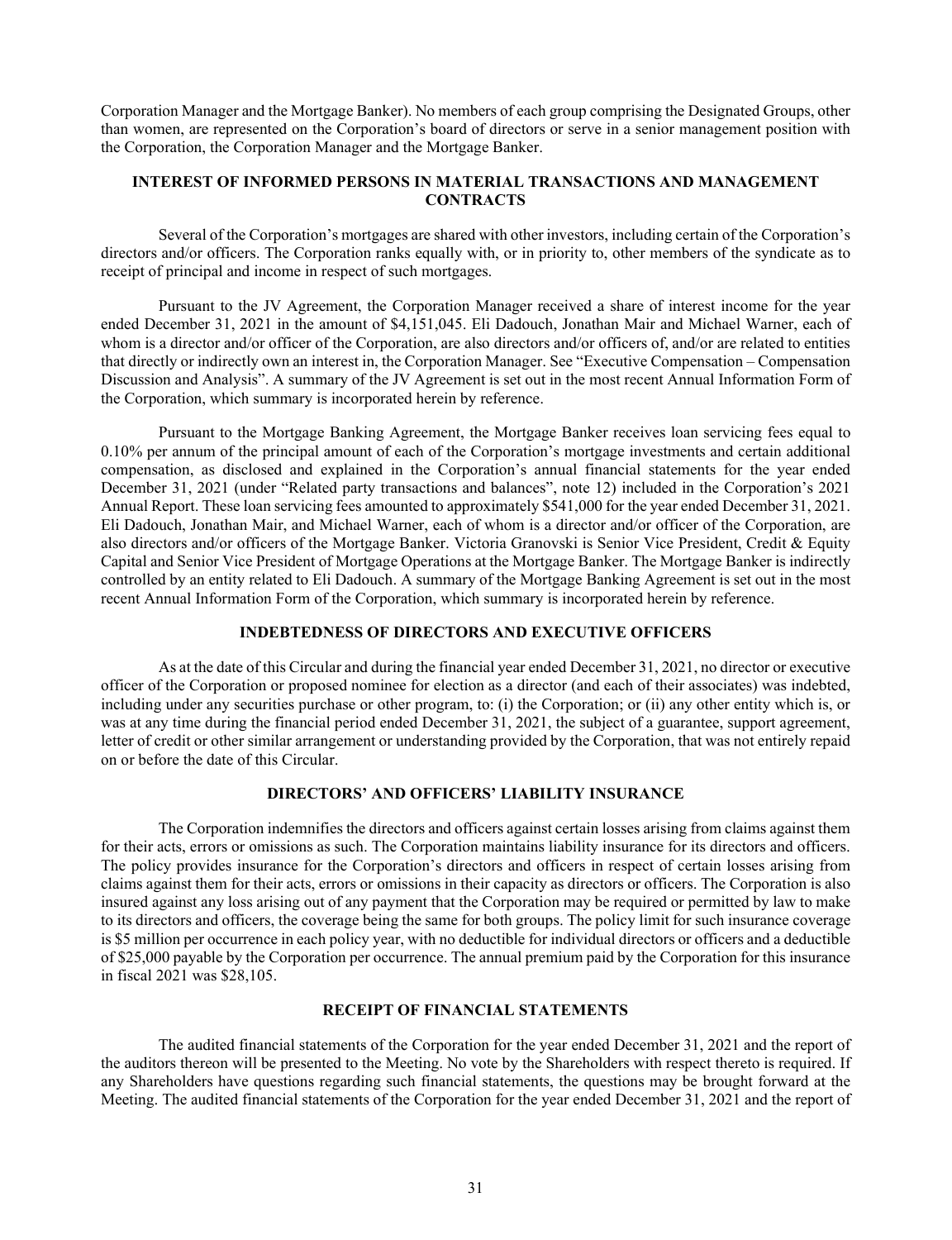the auditors' thereon and management's discussion and analysis relating thereto, are included in the 2021 Annual Report of the Corporation sent to Shareholders.

# **ADDITIONAL INFORMATION**

Additional information relating to the Corporation is available on SEDAR at www.sedar.com. Financial information is being provided in the Corporation's comparative financial statements for the year ended December 31, 2021 and the related management's discussion and analysis. A copy of the following documents may be obtained, without charge, upon request to the Secretary of the Corporation at 163 Cartwright Avenue, Toronto, Ontario M6A 1V5, Phone 416-635-0221, Fax: 416-635-1713: (a) the latest Annual Information Form of the Corporation together with any document, or the pertinent pages of any document, incorporated by reference therein; (b) the comparative financial statements of the Corporation for the year ended December 31, 2021 together with the accompanying report of the auditors thereon, any interim financial statements of the Corporation for periods subsequent to December 31, 2021 and the related management's discussion and analysis therefor; and (c) this Circular.

#### **CERTIFICATE**

The contents and the sending of the Notice and this Circular have been approved by the Corporation's directors.

**DATED** May 10, 2022.

#### **BY ORDER OF THE BOARD OF DIRECTORS**

*"Eli Dadouch"*

ELI DADOUCH President, Chief Executive Officer and Director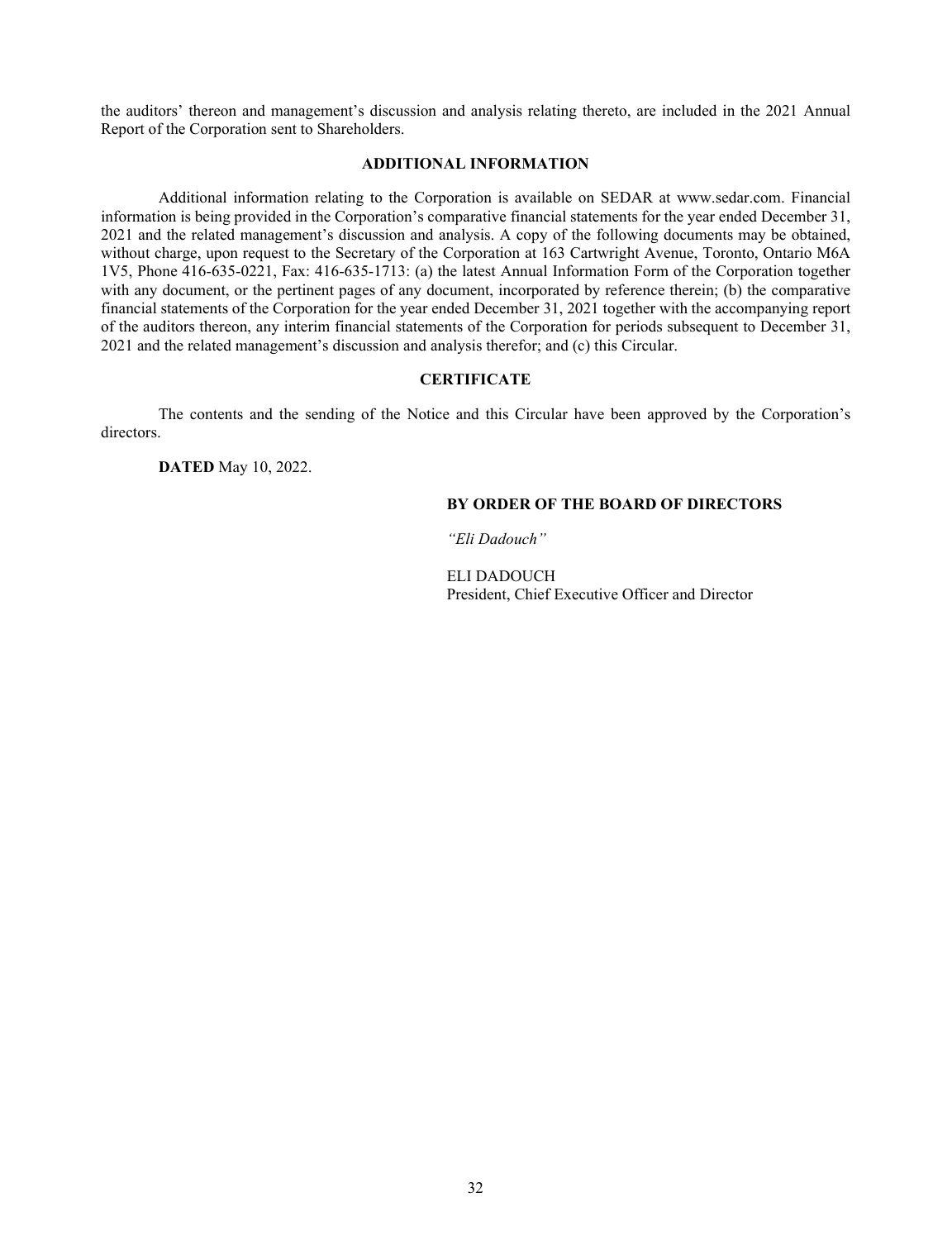# **SCHEDULE "A"**

# **FIRM CAPITAL MORTGAGE INVESTMENT CORPORATION**

# *MANDATE OF THE BOARD OF DIRECTORS*

The board of directors of Firm Capital Mortgage Investment Corporation (the "**Corporation**") is elected by the shareholders of the Corporation and is responsible for the stewardship of the Corporation. The purpose of this mandate is to describe the principal duties and responsibilities of the directors, as well as some of the policies and procedures that apply to the directors in discharging their duties and responsibilities.

#### **Responsibilities of the Board of Directors**

The role of the board of directors is to represent the shareholders of the Corporation, enhance and maximize shareholder value and conduct the business and affairs of the Corporation ethically and in accordance with high standards of corporate governance. The board of directors is ultimately accountable and responsible for providing effective leadership in supervising the management of the business and affairs of the Corporation. The responsibilities of the board of directors include:

- (i) the adoption of a strategic planning process and approval, on at least an annual basis, of a strategic plan which takes into account, among other things, the opportunities and risks of the Corporation's business and investments and ensures the Corporation's strategic plan is aligned with the long-term interests of shareholders of the Corporation;
- (ii) to the extent feasible, satisfying itself as to the integrity of the Chief Executive Officer and senior officers of the Corporation (or persons performing such functions for the Corporation, whether or not employed by the Corporation) and that the Chief Executive Officer and other senior officers create a culture of integrity throughout the organization;
- (iii) the identification of the principal risks for the Corporation, and ensuring the implementation of appropriate risk management systems;
- (iv) ensuring that the Corporation complies with all applicable laws and legal requirements;
- (v) succession planning;
- (vi) adopting a policy which enables the Corporation to communicate effectively and addresses how the Corporation interacts with all of its stakeholders, including analysts and the public, contains measures for the Corporation to avoid selective disclosure and is reviewed at such intervals or times as the board deems appropriate;
- (vii) establishing and maintaining a standing audit committee of the board of directors (the "**Audit Committee**");
- (viii) reviewing and reassessing the adequacy of the terms of reference of the Audit Committee at such intervals or times as the board deems appropriate;
- (ix) receiving recommendations of the Audit Committee respecting, and reviewing and approving, the audited, interim and any other publicly announced financial information of the Corporation;
- (x) developing the Corporation's approach to governance;
- (xi) implementing a process for assessing the effectiveness of the board as a whole, the committees of the board and the contributions of individual directors;
- (xii) implementing a process for examining the size of the board of directors and undertaking, where appropriate, a program to establish a board size which facilitates effective decision-making;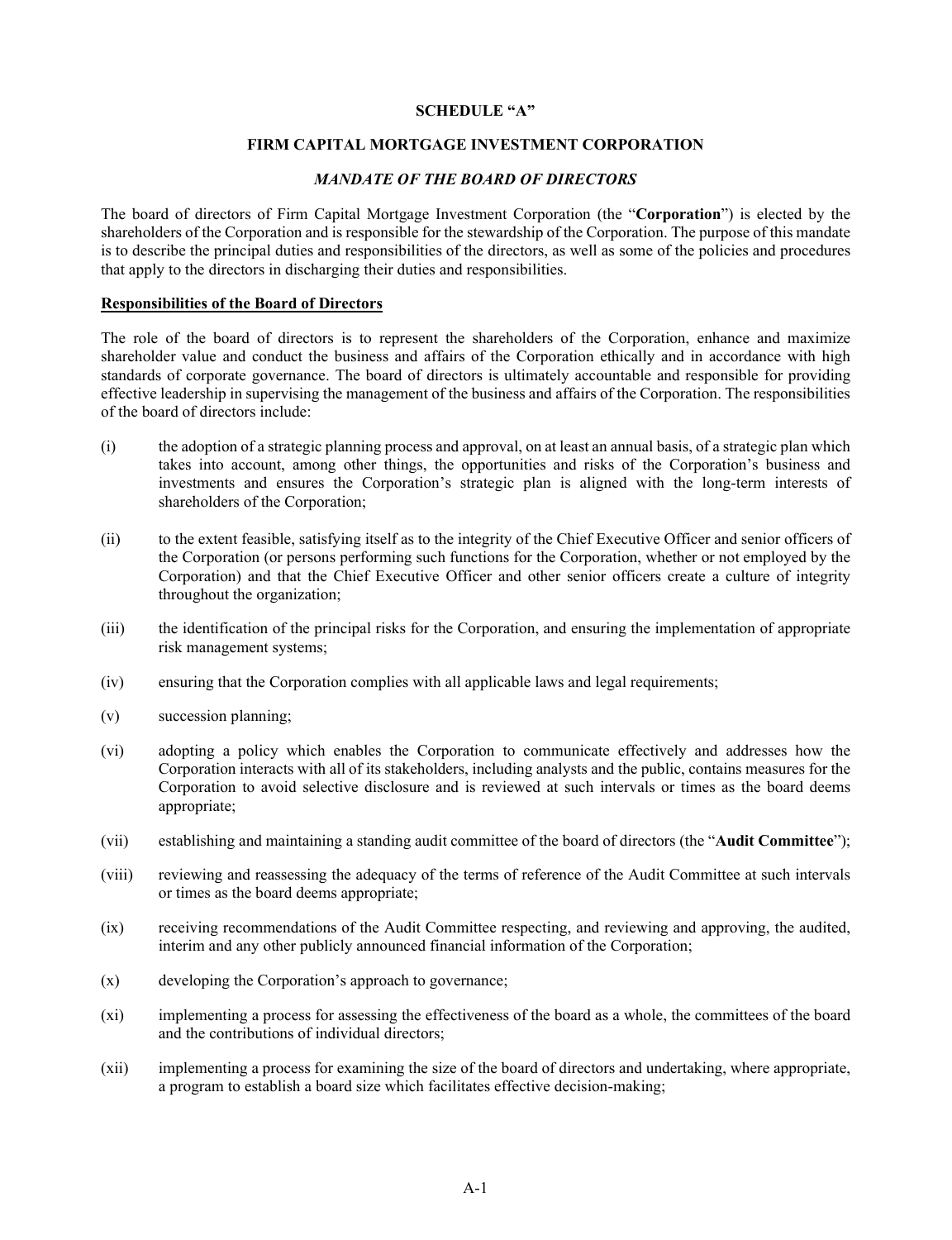- (xiii) implementing a process for reviewing the adequacy and form of compensation of directors, and ensuring that compensation realistically reflects the responsibilities and risk involved in being a director;
- (xiv) meeting regularly with management of the Corporation to receive reports respecting the performance of the Corporation, new and proposed initiatives, the Corporation's business and investments, management concerns and any areas of concern involving the Corporation; and
- (xv) meeting regularly without management.

While the board of directors is called upon to "manage" the business of the Corporation, this is done by proxy through the appointed executives of the Corporation. The board of directors is responsible for the ongoing strategic planning process of the Corporation, approving the goals of the business and the strategies and policies within which it is managed, and then stepping back and evaluating management performance. Reciprocally, management keeps the board of directors fully informed of the progress of the Corporation and its subsidiaries towards the achievement of their established goals, and of all material deviations from the goals or objectives and policies established by the board of directors, in a timely and candid manner.

It is recognized that every director, in exercising powers and discharging duties, must act honestly and in good faith with a view to the best interests of the Corporation. Directors must exercise the care, diligence and skill that a reasonably prudent person would exercise in comparable circumstances. In this regard, they will comply with their duties of honesty, loyalty, care, diligence, skill and prudence.

In addition, directors are expected to carry out their duties in accordance with policies adopted by the board of directors from time to time, the current policy being annexed hereto as Appendix "A".

It is expected that management will co-operate in all ways to facilitate compliance by the board of directors with its legal duties by causing the Corporation and its subsidiaries to take such actions as may be necessary in that regard and by promptly reporting any data or information that may affect such compliance to the board of directors.

# **Responsibilities of the Chair**

The role and responsibilities of the Chair of the board of directors are set out below:

- (i) the Chair shall be expected to attend and chair meetings of the board of directors of the Corporation and shareholders of the Corporation;
- (ii) the Chair shall not be a member of management;
- (iii) the Chair shall not be expected to and shall not perform policy making functions other than in his or her capacity as a director of the Corporation. The Chair shall not have the right or entitlement to bind the Corporation in his or her capacity as Chair;
- (iv) the Chair shall provide direction with respect to the dates and frequencies of board meetings and related committee meetings, and the Chief Executive Officer of the Corporation and the Chair shall liaise to prepare board meeting agendas;
- (v) the Chair shall ensure that the board understands the boundaries between board and management responsibilities; and
- (vi) the Chair shall ensure that the board of directors carries out its responsibilities effectively, which will involve the board meeting on a regular basis without management present and may involve assigning responsibility for administering the board's relationship with management to a committee of the board.

# **Responsibilities of the Audit Committee Chair**

The role and responsibilities of the Chair of the Audit Committee include:

(i) acting as a liaison between the Audit Committee and the board of directors of the Corporation;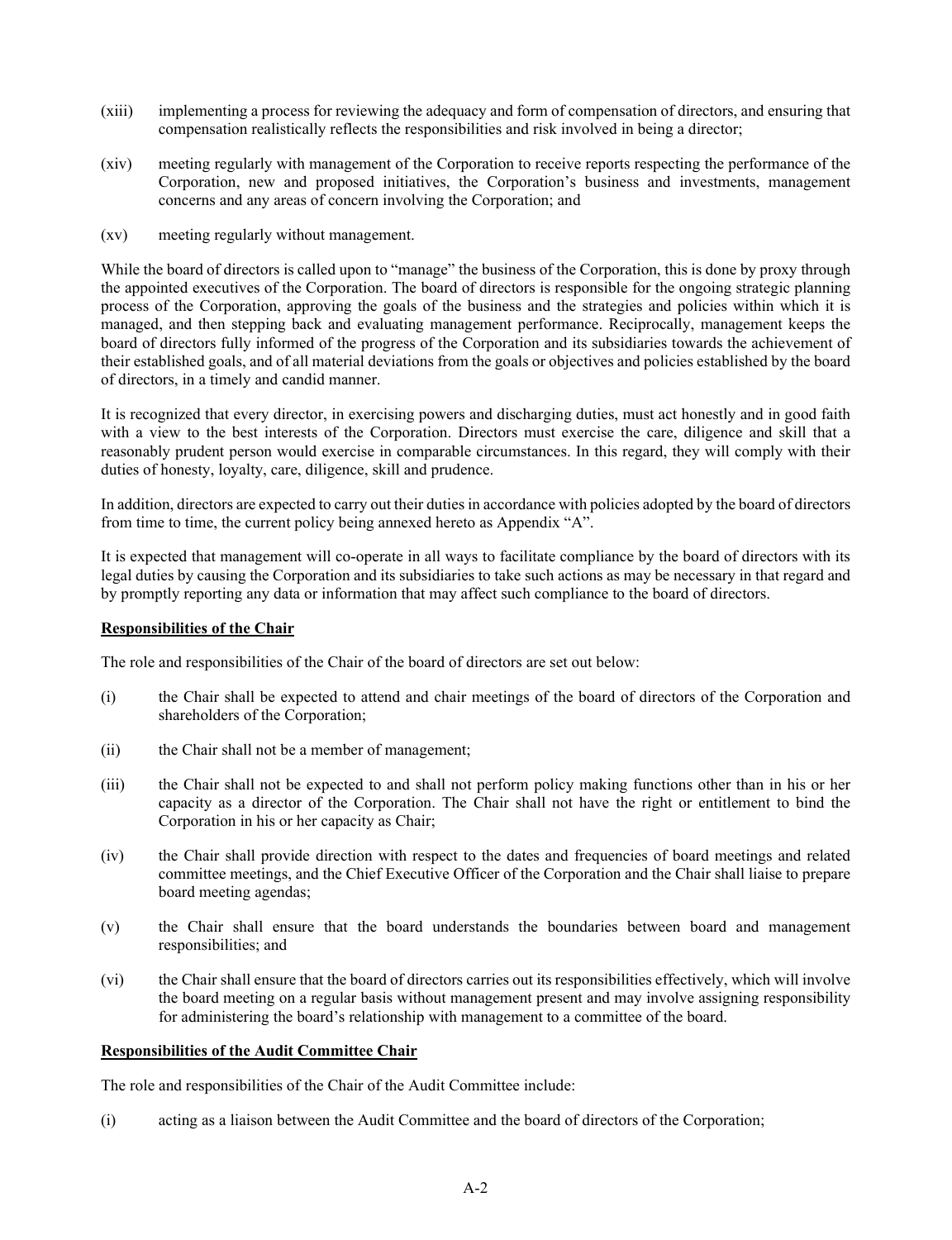- (ii) acting as a liaison between the Audit Committee and senior management of the Corporation;
- (iii) acting as a liaison between the Audit Committee and the Corporation's internal and external auditors;
- (iv) reporting to the board of directors on the activities of the Audit Committee;
- (v) recommending procedures to enhance the activities of the Audit Committee; and
- (vi) chairing meetings of the Audit Committee.

# **Responsibilities of the Investment Committee Chair**

The role and responsibilities of the Chair of the Investment Committee include:

- (i) acting as a liaison between the Investment Committee and the board of directors of the Corporation;
- (ii) acting as a liaison between the Investment Committee and senior management of the Corporation;
- (iii) reporting to the board of directors on the activities of the Investment Committee;
- (iv) recommending procedures to enhance the activities of the Investment Committee; and
- (v) chairing meetings of the Investment Committee.

#### **Responsibilities of the Chief Executive Officer**

The Chief Executive Officer of the Corporation will:

- (i) manage and supervise the affairs of the Corporation;
- (ii) initiate and co-ordinate the strategic planning process for the Corporation and recommend to the board of directors goals for the business of the Corporation and, when approved by the board of directors, implement the corresponding strategic, operational and profit plans;
- (iii) report to, and meet regularly and as required with, the board of directors and all formally appointed committees of the board of directors, to review the board's and each committee's issues and to provide the board or the relevant committee with all information and access to management necessary to permit the board of directors or the relevant committee to fulfil its statutory and other legal obligations on a timely basis;
- (iv) assist in the development of policies of the board of directors regarding the public disclosures of the Corporation;
- (v) develop and seek the board of directors' concurrence for plans for management development and succession in all key positions, and then implement such plans;
- (vi) review, with the assistance of the Chief Financial Officer, the financial reporting and public disclosure of the Corporation, satisfy himself or herself of the processes followed in their preparation and provide the certifications required under applicable securities laws concerning such reporting and disclosure; and
- (vii) assume such other appropriate responsibilities as are delegated to him or her by the board of directors.

#### **Decisions Requiring Prior Approval of the Board of directors**

Approval of the board of directors shall be required for:

- (i) dividends;
- (ii) related party transactions;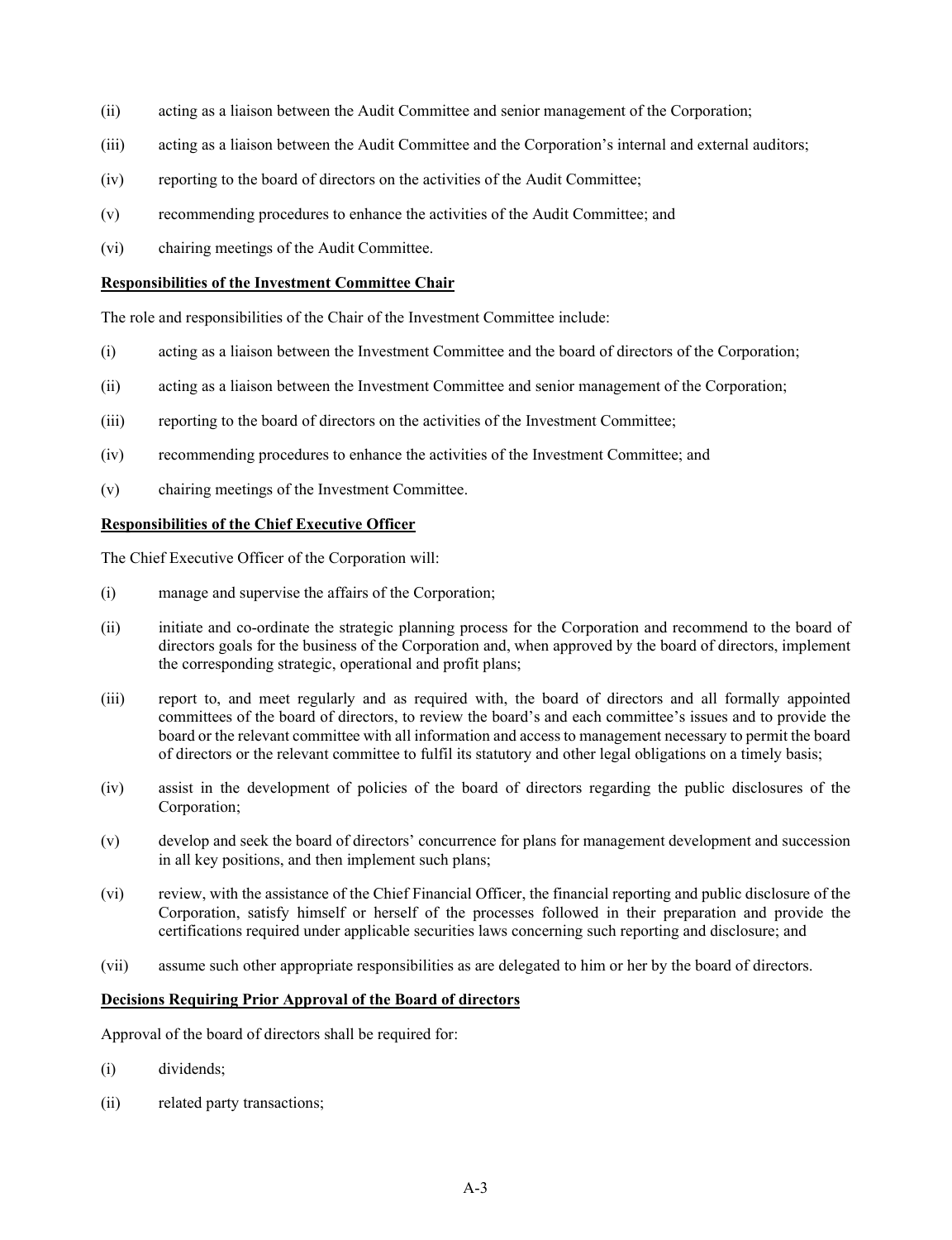- (iii) the release of any financial information to be publicly disseminated;
- (iv) the issuance or repurchase of shares or other securities of the Corporation;
- (v) the terms of reference of committees of the board; and
- (vi) any other matter that would give rise to a "material change" to the Corporation.

The foregoing list is intended to specify particular matters requiring board approval and is not intended to be an exhaustive list.

#### **Measures for Receiving Shareholder Feedback**

All publicly disseminated materials of the Corporation shall provide for a mechanism for feedback from shareholders. Persons designated to receive such information shall be required to provide a summary of the feedback to the directors on a semi-annual basis or at such other more frequent intervals as they see fit.

#### **Meetings**

The board of directors will meet not less than four times per year: three meetings to review quarterly results and one following the annual general meeting. A quorum for the meetings shall be at least two-fifths of the directors, at least one of whom shall, and one of whom shall not be, an independent director.

#### **Meeting Guidelines**

Directors will be expected to have read and considered the materials sent to them in advance of each meeting, and to be prepared to discuss the matters contained in such materials at the meeting. The notice of meeting will highlight significant matters to be dealt with at each meeting so that directors can focus on reviewing the related materials. Senior management will be made accessible to directors at board meetings and committee meetings to help the directors fulfill their obligations.

#### **Remuneration**

Remuneration shall be at a level that will attract and motivate competent board members.

## **Telephone Board Meetings**

Directors may participate in a meeting of the directors or in a committee meeting by means of telephone or such other communications facilities as permit all persons participating in the meeting to hear each other, and a director participating in such a meeting by such means is deemed to be present at the meeting.

While it is the intent of the board of directors to follow an agreed meeting schedule as closely as possible, it is felt that, from time to time, with respect to time sensitive matters telephone board meetings may be required to be called in order for directors to be in a position to better fulfill their legal obligations. Alternatively, management may request that the directors approve certain matters by unanimous consent.

#### **Expectations of Management**

Management shall be required to report to the board of directors at the request of the board on the performance of the Corporation, new and proposed initiatives, the Corporation's business and investments, management concerns and any other matter the board or its Chair may deem appropriate. In addition, the board expects management to promptly report to the Chair or the board any significant developments, changes, transactions or proposals respecting the Corporation or its subsidiaries.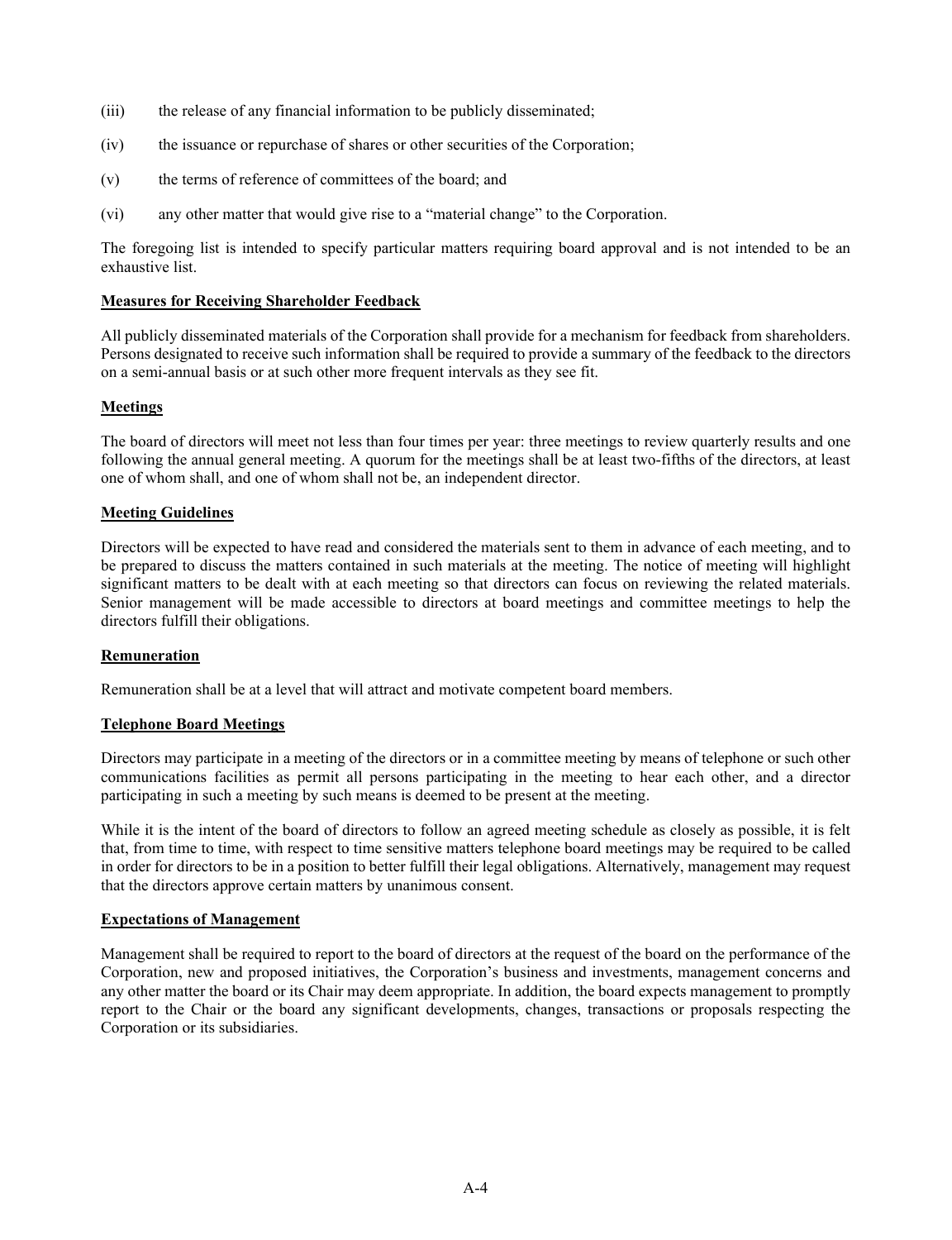# **APPENDIX "A" TO SCHEDULE "A"**

# **POLICY OF PRACTICES FOR DIRECTORS**

# **ATTENDANCE AT MEETINGS**

Each director is expected to have a very high record of attendance at meetings of the board of directors, and at meetings of each committee on which the director sits. A director is expected to:

- *1. advise the Chair as to planned attendance at board and committee meetings shortly after meeting schedules for the year have distributed;*
- *2. advise the Chair as soon as possible after becoming aware that he or she will not be able to attend a meeting; and*
- *3. attend a meeting by telephone conference if unable to attend in person.*

# **PREPARATION FOR MEETINGS**

Directors are expected to carefully review and consider the materials distributed in advance of a meeting of the board of directors or a committee of the board of directors. Directors are also encouraged to contact the Chair, the Chief Executive Officer and any other appropriate officers to ask questions and discuss agenda items prior to meetings.

# **CONDUCT AT MEETINGS**

Directors are expected to ask questions and participate in discussions at meetings, and to contribute relevant insights and experience. In discussions at meetings, a director should:

- *1. be candid and forthright;*
- *2. not be reluctant to express views contrary to those of the majority;*
- *3. be concise and, in most circumstances, respect the time constraints of a meeting; and*
- *4. be courteous to and respectful of other directors and guests in attendance.*

# **KNOWLEDGE OF THE CORPORATION'S BUSINESS**

Directors are expected to be knowledgeable with respect to the various fields and divisions of the Corporation's business. Although management has a duty to keep the board of directors informed about developments in the Corporation's business, directors have a primary duty of care and diligence, which includes a duty of inquiry. Directors should:

- *1. ask questions of management and other directors, at meetings and otherwise, to increase their knowledge of the business of the Corporation;*
- *2. familiarize themselves with the risks and challenges facing the business of the Corporation;*
- *3. read all internal memoranda and other documents circulated to the directors, and all reports and other documents issued by the Corporation for external purposes;*
- *4. insist on receiving adequate information from management with respect to a proposal before board approval is requested;*
- *5. familiarize themselves with the Corporation's competitors by, among other things, reading relevant news, magazine and trade journal articles; and*
- *6. familiarize themselves with the legal and regulatory framework within which the Corporation carries on its business.*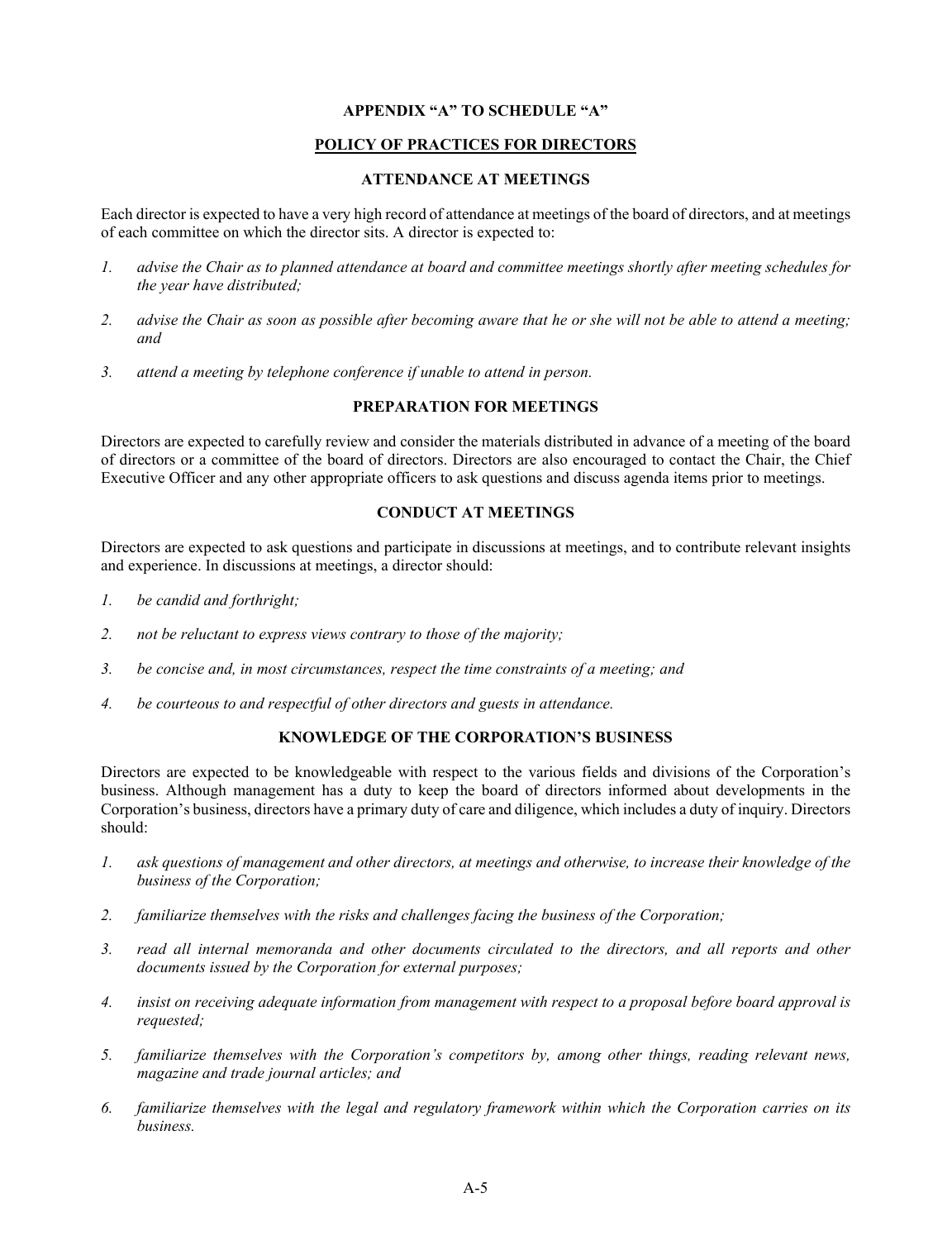# **PERSONAL CONDUCT**

Directors are expected to:

- *1. exhibit high standards of personal integrity, honesty and loyalty to the Corporation;*
- *2. project a positive image of the Corporation to news media, the financial community, governments and their agencies, shareholders and employees;*
- *3. be willing to contribute extra efforts, from time to time as may be necessary including, among other things, being willing to serve on committees of the board; and*
- *4. disclose any potential conflict of interest that may arise with the business or affairs of the Corporation and, generally, to avoid entering into situations where such conflicts could arise or could reasonably be perceived to arise.*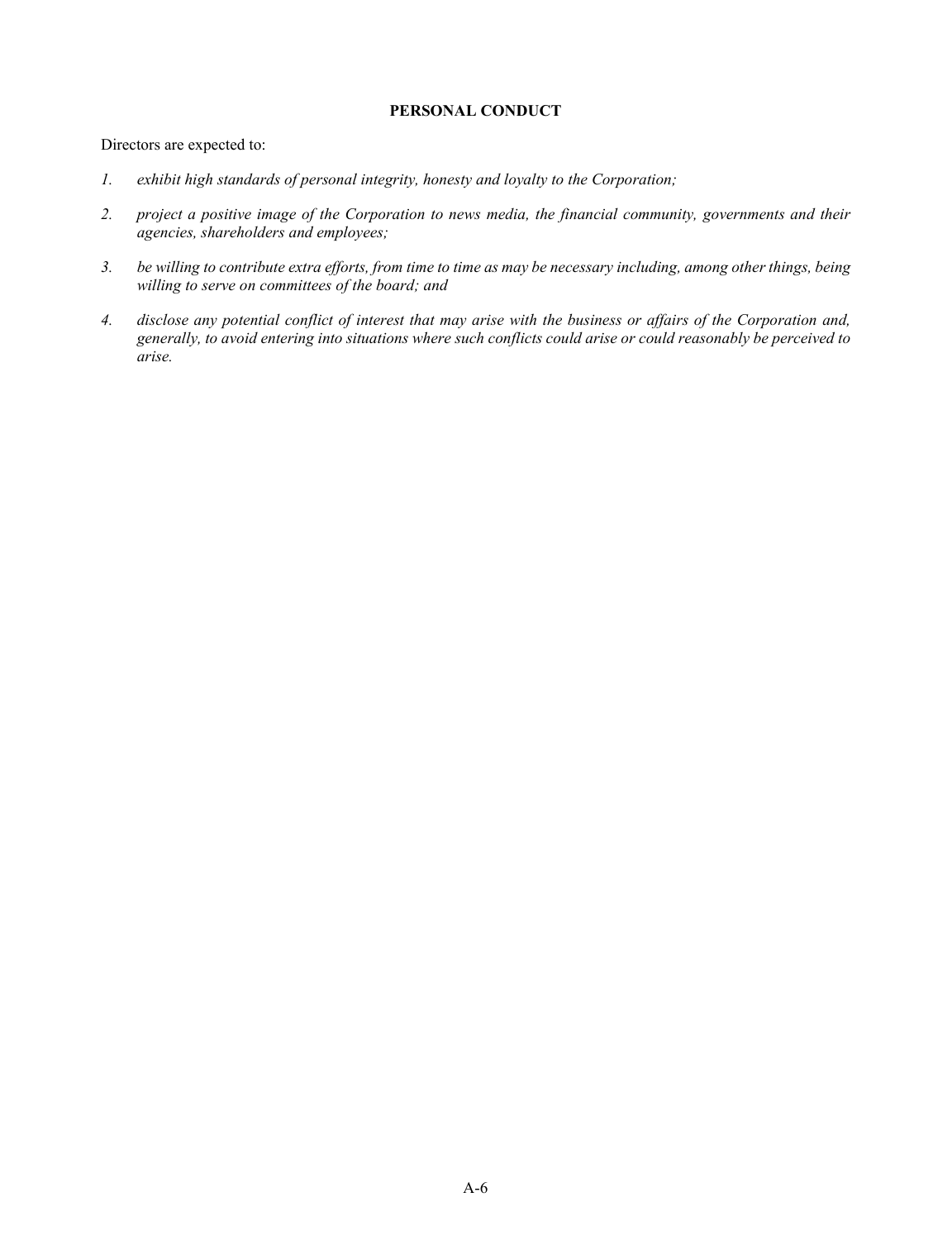#### **SCHEDULE "B"**

## **STOCK OPTION PLAN RESOLUTION**

# **BE IT RESOLVED THAT:**

- 1. Firm Capital Mortgage Investment Corporation's 2010 Stock Option Plan, as amended (the "**Stock Option Plan**"), in the form attached as Schedule "C" to the Management Information Circular of Firm Capital Mortgage Investment Corporation (the "**Corporation**") dated May 10, 2022, is approved and adopted as the stock option plan of the Corporation and the Corporation has the ability to continue granting options under the Stock Option Plan until June 14, 2025, which is the date that is three (3) years from the date of the shareholder meeting at which shareholder approval of the Stock Option Plan is being sought and, assuming such shareholder approval is obtained, the date by which the Corporation must subsequently seek shareholder re-approval of the Stock Option Plan;
- 2. the unallocated options available for grant under the Stock Option Plan are hereby approved;
- 3. upon the valid exercise of any options granted under the Stock Option Plan, including the payment of the applicable exercise price, the underlying common shares in the capital of the Corporation (the "**Shares**") shall be issued from treasury as fully paid and non-assessable Shares; and
- 4. any director of the Corporation is authorized and directed, for an on behalf of the Corporation, to do, or cause to be done, all such acts and things and execute, whether under the corporate seal or otherwise, and deliver, or cause to be delivered, such other documents, agreements, certificates and statements, as any such director may deem necessary or desirable in order to carry out the foregoing resolution, the authority for the execution of such documents, agreements, certificates and statements and the doing of such other acts or things to be conclusively evidenced thereby.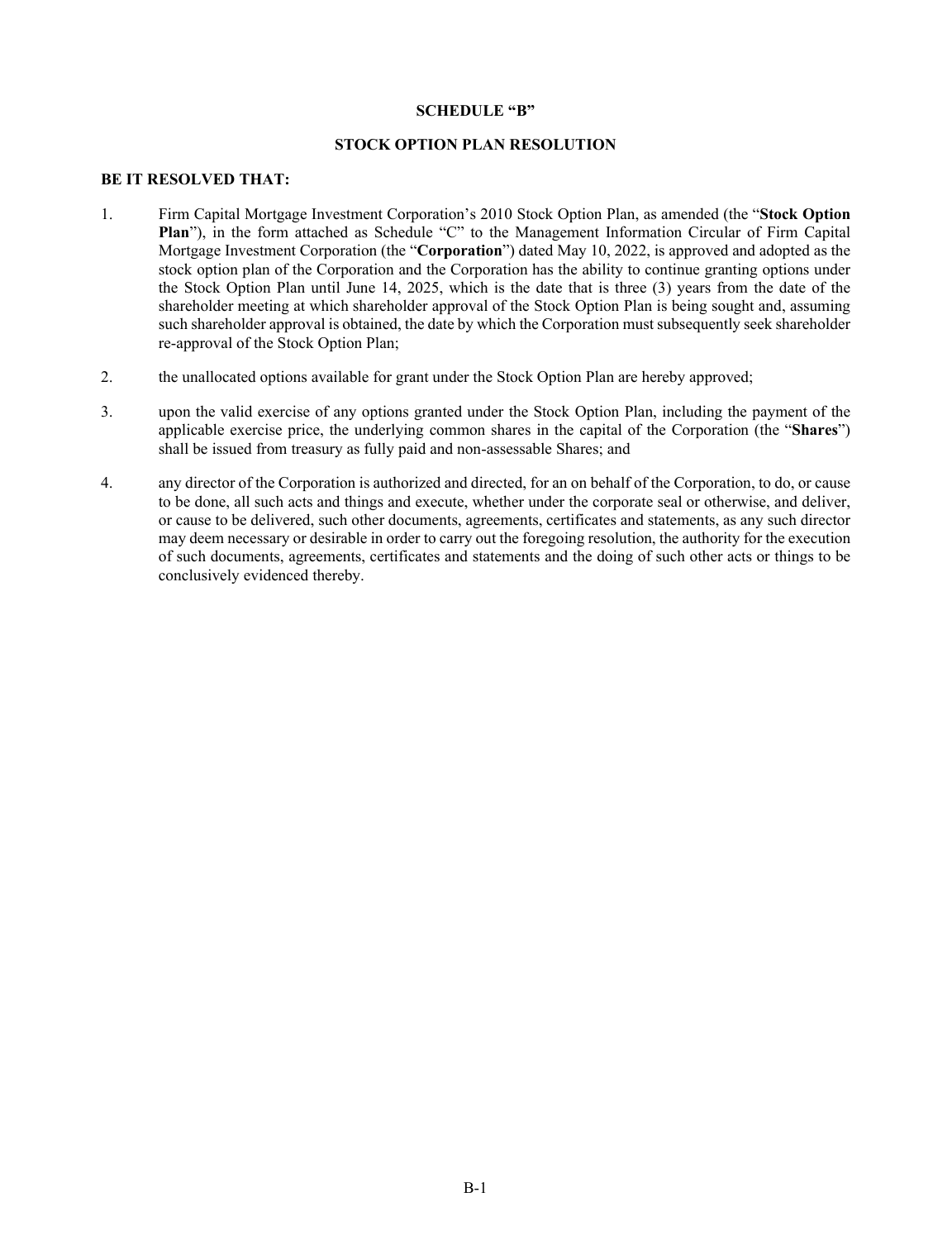#### **SCHEDULE "C"**

# **STOCK OPTION PLAN**

# **FIRM CAPITAL MORTGAGE INVESTMENT CORPORATION**

#### **2010 STOCK OPTION PLAN**

## **1. PURPOSE**

The purpose of this 2010 Stock Option Plan (the "**2010 Plan**") is to provide Firm Capital Mortgage Investment Corporation ("**FCMIC**") and its subsidiaries, present and future (collectively, the "**Corporation**"), with the means to encourage, attract, retain and motivate certain eligible participants by granting such eligible participants stock options to purchase common shares ("**Common Shares**") in FCMIC's capital thus giving them an on-going proprietary interest in FCMIC.

#### **2. DEFINITIONS**

Unless otherwise defined herein, the following terms have the following meanings:

"**affiliate**" has the meaning given to "affiliated companies" in the *Securities Act* (Ontario).

"**associate**" has the meaning given in the *Securities Act* (Ontario).

"**black-out period**" means any period established under a disclosure, insider trading or similar policy of the Corporation during which officers, directors and employees may not exercise options.

"**Board**" means the board of directors of FCMIC, and, where applicable, includes a committee of the board of directors authorized to administer the 2010 Plan pursuant to section 3(a).

#### "**eligible participant**" means:

- (a) directors of the Corporation, present and future;
- (b) officers of the Corporation, present and future; and
- (c) employees and consultants of, or to, Corporation, present and future, who are not otherwise an officer or director of the Corporation.

"**director**" has the meaning given such term in the *Securities Act* (Ontario).

"**officer**" has the meaning given such term in the *Securities Act* (Ontario).

"**insider**" means an insider as defined in the *Securities Act* (Ontario).

"**market price**" means:

- (a) the VWAP on the TSX for the Common Shares for the five trading days immediately preceding the relevant date; or
- (b) if the Common Shares are not listed on the TSX or are suspended from trading on the TSX, the market price shall be: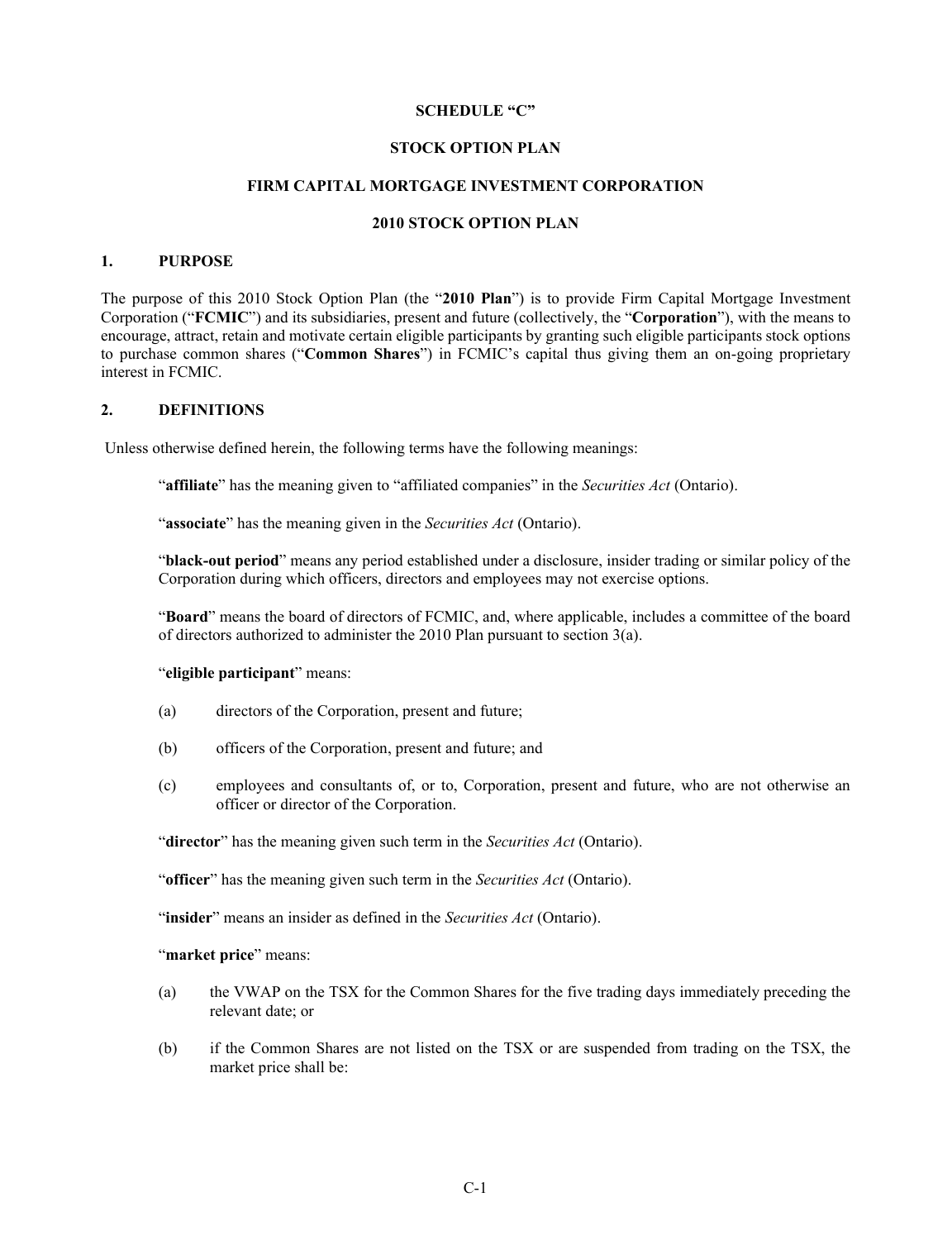- (i) the price per share determined in accordance with rules and regulations of any other stock exchange or over-the-counter trading system upon which the Common Shares may then be listed and traded; or
- (ii) if (i) is not applicable, the fair market value of the Common Shares as determined by the Board in its sole discretion.

"**NI 45-106**" means National Instrument 45-106 – *Prospectus Exemptions* and any instrument in amendment thereto or replacement thereof.

"**outstanding shares**" means that number of Common Shares outstanding, on a non-diluted basis, at any point in time as confirmed by the transfer agent and registrar for the Common Shares.

"**security based compensation arrangement**" has the meaning given in Section 613(b) of the TSX Company Manual, and includes this 2010 Plan.

"**subsidiary**" has the meaning given to such term in NI 45-106.

"**TSX**" means The Toronto Stock Exchange.

"**VWAP**" means the volume weighted average trading price of the Common Shares, calculated by dividing the total value by the total volume of securities traded for the relevant period.

# **3. ADMINISTRATION**

- (a) The 2010 Plan shall be administered by the Board, or any committee appointed by the Board to administer this 2010 Plan, which committee may take any action in administering this 2010 Plan by means of consent resolution or majority vote of the committee members.
- (b) The interpretation, construction and application of the 2010 Plan shall be made by the Board and shall be final and binding on all holders of options granted under the 2010 Plan and all persons eligible to participate under the provisions of the 2010 Plan.
- (c) No member of the Board shall be liable for any action or determination taken or made in good faith in the administration, interpretation, construction or application of the 2010 Plan or any options granted under it.

#### **4. COMMON SHARES SUBJECT TO THE 2010 PLAN**

- (a) The maximum number of Common Shares which may be issued under options granted under this 2010 Plan, from time to time shall be equal to 10% of the outstanding shares. Under this 2010 Plan, the total number of Common Shares issuable will be calculated as needed, from time to time.
- (b) The maximum number of Common Shares which may be:
	- (i) issued to insiders of the Corporation within any one year period; and
	- (ii) issuable to insiders of the Corporation, at any time,

under this 2010 Plan, or when combined with all other security based compensation arrangements, shall not exceed 10% of the Corporation's total outstanding shares. Notwithstanding the foregoing, the maximum number of Common Shares which may be issued under options granted under this 2010 Plan to non-employee directors shall not at any time exceed 5% of the Corporation's total outstanding shares.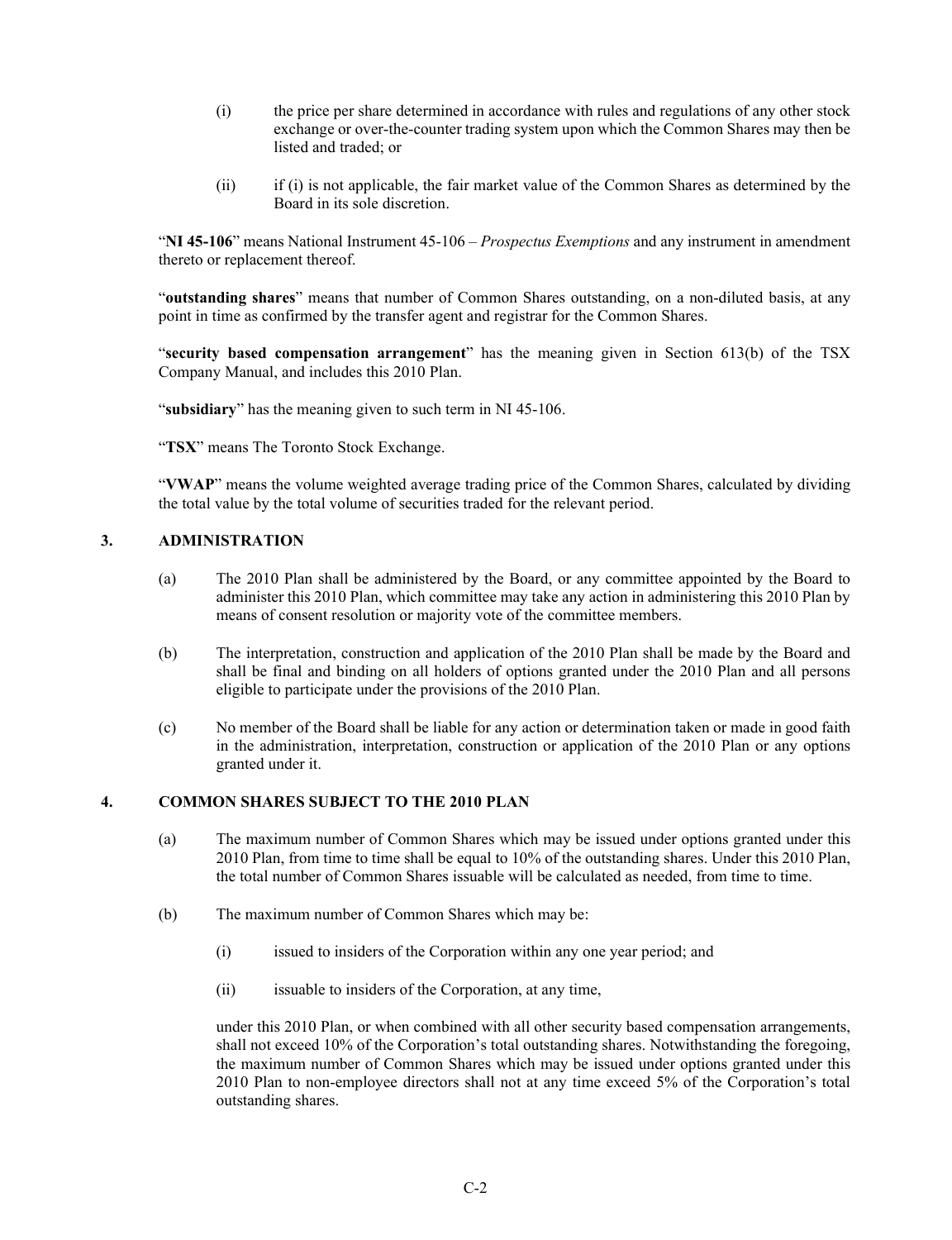- (c) Common Shares in respect of which an option is granted under the 2010 Plan but not exercised prior to the termination of such option, due to the expiration, termination or lapse of such option or otherwise, shall be available for options to be granted thereafter pursuant to the provisions of the 2010 Plan. All Common Shares issued pursuant to the exercise of the options granted under the 2010 Plan shall be so issued as fully paid and non-assessable Common Shares.
- (d) The Board shall allot, set aside and reserve for issuance for the purpose of this 2010 Plan a sufficient number of Common Shares at each meeting of the Board such that the number of Common Shares issuable under section 4(a) shall be properly allotted, set aside and reserved for issuance.

# **5. ELIGIBILITY AND GRANT OF OPTIONS**

- (a) Options shall be granted only to eligible participants of, or to, the Corporation, or to affiliates controlled by an eligible participant, or to a registered retirement savings plan established and controlled by an eligible participant (collectively, "**Participants**"), and provided that, in each case, the eligible participant is an eligible participant of, or to, the Corporation at the time of the grant.
- (b) Subject to the foregoing, the Board shall have full and final authority to determine the Participants who are to be granted options under the 2010 Plan and the number of Common Shares subject to each option grant. Subject to section 14(a), stock options granted under the 2010 Plan shall be for the purchase of Common Shares only, and for no other security.
- (c) Unless limited by the terms of the 2010 Plan or any regulatory or stock exchange requirement, the Board shall have full and final authority to determine the terms and conditions attached to any grant of options under this 2010 Plan.
- (d) FCMIC may only grant options pursuant to resolutions of the Board.
- (e) In determining options to be granted to Participants, the Board shall give due consideration to the value of each such Participant's present and potential contribution to the success of the Corporation.
- (f) Any option granted under the 2010 Plan shall be subject to the requirement that, if at any time FCMIC shall determine that the listing, registration or qualification of the Common Shares subject to such option, or such option itself, upon any securities exchange or under any law or regulation of any jurisdiction, or the consent or approval of any securities exchange or any governmental or regulatory body, is necessary as a condition of, or in connection with, the grant or exercise of such option or the issuance or purchase of Common Shares thereunder, such option may not be granted, accepted or exercised in whole or in part unless such listing, registration, qualification, consent or approval shall have been effected or obtained on conditions acceptable to the Board. For certainty, it is expressly stated that FCMIC may only grant options, and issue Common Shares on exercise thereof, to Participants resident in jurisdictions in Canada where NI 45-106 has been complied with. However, nothing herein shall be deemed or construed to require FCMIC to apply for or to obtain such listing, registration, qualification, consent or approval.
- (g) The Board shall complete and file, in accordance with applicable law, or shall cause to be completed and filed, all notices, reports, filings or other documentation required by applicable law, regulatory requirement or stock exchange rule, in connection with a grant of options or an issuance or purchase of Common Shares thereunder.

# **6. PRICE**

- (a) The option exercise price per Common Share that is subject of any option shall be fixed by the Board when such option is granted.
- (b) The option exercise price per Common Shares shall not be less than the market price.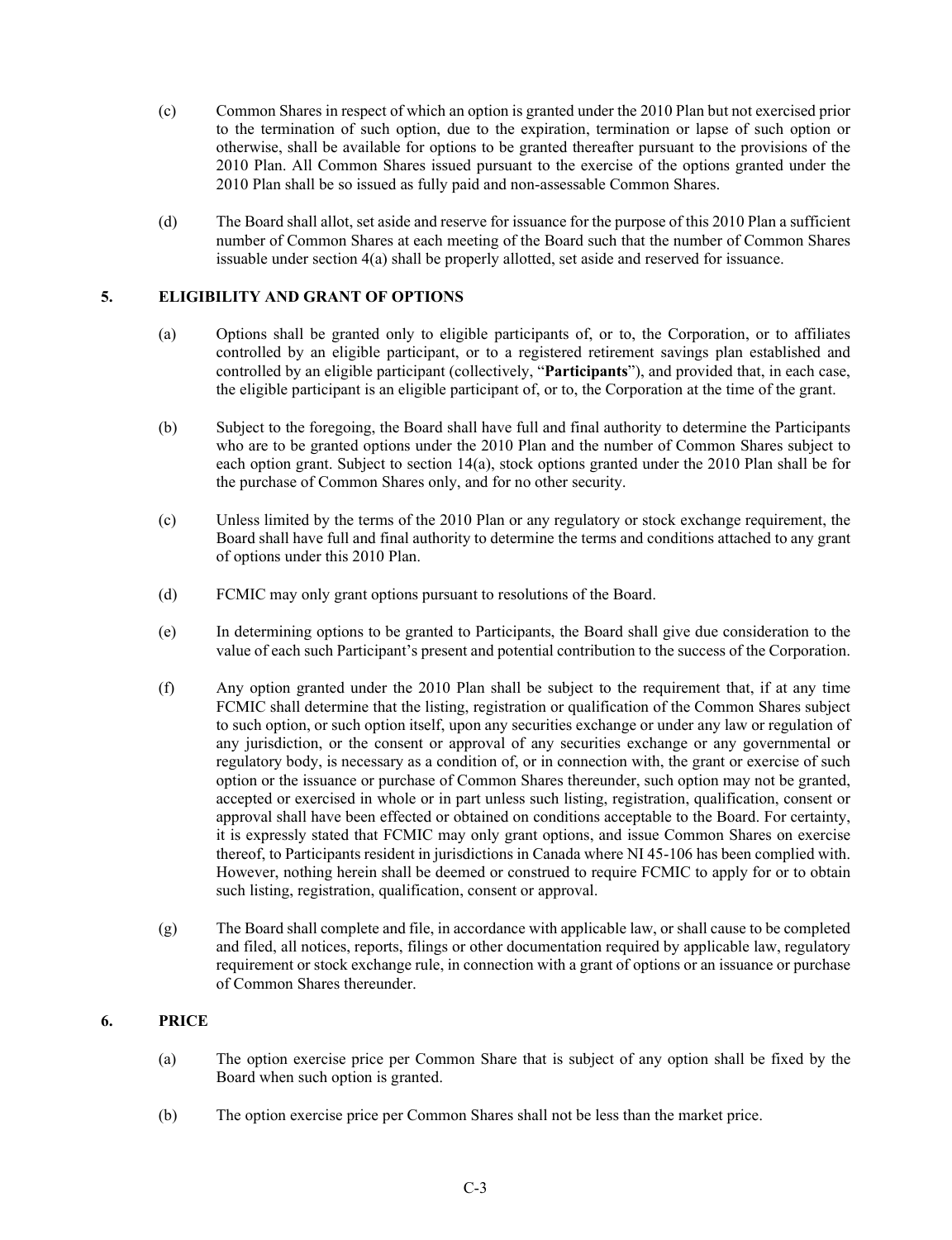- (c) The Board shall not set the exercise price of any option on the basis of a market price which does not reflect material information of which the directors and officers of the Corporation are aware but which has not been generally disclosed to the public.
- (d) The option price per share will be expressed in Canadian dollars.

# **7. PERIOD OF OPTION AND RIGHTS TO EXERCISE**

- (a) Subject to the provisions of this section 7 and sections 8 and 9, options will be exercisable in whole or in part, and from time to time, at any time following the date of grant and prior to the expiry of their term, but provided that if an option expires during a black-out period, then the option shall remain exercisable until the period ending up to two trading days after the end of such black-out period, notwithstanding the natural expiry of its term, except that in no event may such exercise occur more than ten years after the initial grant date of the option.
- (b) Options shall not be granted for a term exceeding ten years.
- (c) Subject to the Board's sole discretion in modifying the vesting of options, from time to time, options granted shall vest, and become exercisable, upon and subject to such terms, conditions and limitations as contained herein and otherwise as the Board may from time to time determine with respect to each option.
- (d) The Common Shares to be purchased upon each exercise of an option shall be paid for in full by the Participant at the time of exercise.
- (e) Except as provided in sections 8 and 9, no option which is held by a Participant may be exercised unless the Participant is then an eligible participant of, or to, the Corporation, and in the case of an employee, the employee has been continually employed by the Corporation since the date of the grant of the option, but provided that an authorized absence of leave shall not be considered an interruption of employment for purposes of the 2010 Plan.

# **8. CESSATION OF PROVISION OF SERVICES**

- (a) **Death of Participant.** In the event of the death of a Participant during the term of the Participant's option, the option theretofore granted to the Participant shall be exercisable within, but only within, the period of one year next succeeding the Participant's death, and in no event after the expiry date of the option. Before expiry of an option under this section  $8(a)$ , the Board shall notify the Participant's representative in writing of such expiry no less than twenty (20) days prior to its expiry.
- (b) **Termination of Employment or Office.** Subject to the discretion of the Board to determine otherwise, and this section 8, if any Participant shall cease to be an eligible participant of, or to, the Corporation, for any reason, other than for cause or death, he or she may exercise any option issued under the 2010 Plan that is then exercisable, but only within the period that is three (3) months from the date that he or she ceases to be an eligible participant of, or to, the Corporation.

Before expiry of an option under this section 8(b), the Board shall notify the former Participant in writing of such expiry no less than five (5) days prior to its expiry. In the event that an eligible participant ceases to be an eligible participant of, or to, the Corporation because of termination for cause, the options of the Participant not exercised at such time shall immediately be cancelled on the date of such termination and be of no further force or effect whatsoever notwithstanding anything to the contrary in the 2010 Plan.

(c) **Other**. If any Participant shall cease to be an eligible participant of, or to, the Corporation for any reason other than provided for in this section 8, the options of the Participant not exercised at such time shall immediately be cancelled and be of no further force or effect whatsoever.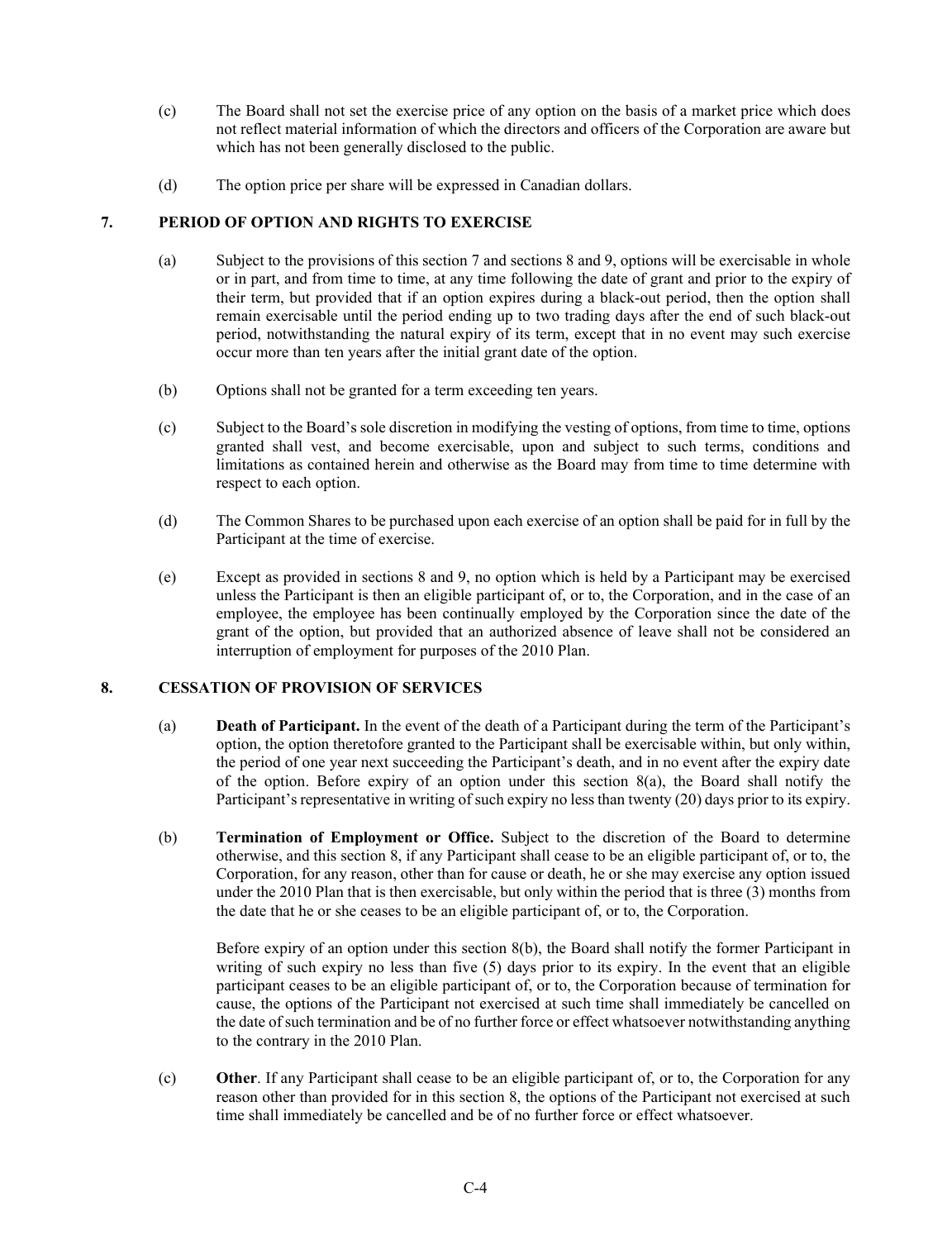# **9. EXTENSION OF OPTION**

In addition to the provisions of section 8, the Board may extend the period of time within which an option held by a deceased Participant may be exercised or within which an option may be exercised by a Participant who has ceased to be an eligible participant of, or to, the Corporation, but such an extension shall not be granted beyond the original expiry date of the option. Any extensions of options granted under the 2010 Plan are subject to any applicable regulatory or stock exchange approvals required at such time.

# **10. NON-TRANSFERABILITY OF OPTION**

Subject to applicable law, no option granted under the 2010 Plan shall be assignable or transferable otherwise than:

- (a) by will or by the laws of descent and distribution, and such option shall be exercisable, during a Participant's lifetime, only by the Participant (subject to section 8(a)); or
- (b) to a Participant's registered retirement savings plan ("**RRSP**") or registered retirement income fund ("**RRIF**"), provided that the Participant is, during the Participant's lifetime, the sole beneficiary of the RRSP or RRIF.

# **11. AMENDMENT AND TERMINATION OF THE 2010 PLAN**

- (a) Subject to section 11(b), the Board may at any time, and from time to time, and without shareholder approval, amend any provision or terminate the 2010 Plan, subject to any regulatory or stock exchange requirement at the time of such amendment or termination, including, without limitation:
	- (i) amendments related to the vesting provision of section  $7(c)$ ;
	- (ii) amendments to the termination provisions of section 8;
	- (iii) amendments to provide for any form of financial assistance by the Corporation for the acquisition of Common Shares by a Participant;
	- (iv) amendments necessary or advisable because of any change in application securities laws;
	- (v) amendments to section 3 relating to the administration of the 2010 Plan;
	- (vi) any other amendment, fundamental or otherwise, not requiring shareholder approval under applicable laws or the rules of the TSX, including amendments of a "clerical" or "housekeeping" nature.
- (b) Notwithstanding section  $11(a)$  the Board shall not be permitted to amend:
	- (i) section 4(a) in order to increase the maximum number of Common Shares which may be issued under this 2010 Plan or change the percentage;
	- (ii) section 4(b) in order to remove or exceed the insider participation limits;
	- (iii) section 6 in any manner;
	- (iv) section 11 in any manner;
	- (v) the definition of "eligible participant";
	- (vi) amendments to the transferability of options provided for in section 10;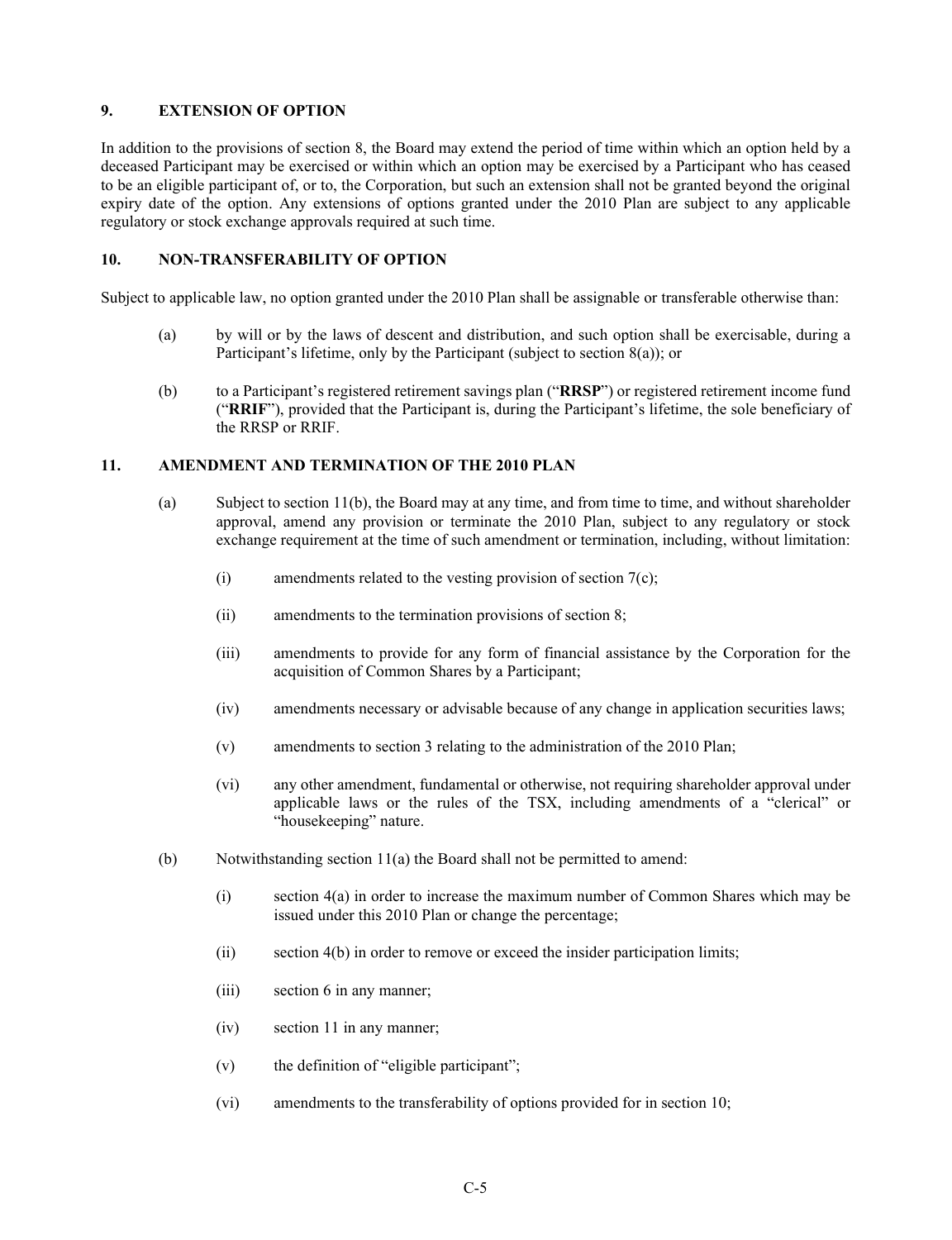- (vii) the exercise price of any option issued under this 2010 Plan where such amendment reduces the exercise price of such option; or
- (viii) the term of any option issued under this 2010 Plan where such amendment extends the term of such option (but provided in all cases that any such extension shall not exceed the term provided for in section 7(b));

in each case without first having obtained the approval of a majority of the holders of Common Shares voting at a duly called and held meeting of holders of Common Shares (excluding votes held by any insider benefiting from the proposed amendment).

- (c) Any amendment or termination shall not alter the terms or conditions of any option or impair any right of any optionholder pursuant to any option granted prior to such amendment or termination.
- (d) Notwithstanding the foregoing, the 2010 Plan will automatically terminate when, and if, any of the authorizations required to authorize the 2010 Plan shall cease.

# **12. EVIDENCE OF OPTIONS**

Following the grant of an option in accordance with the 2010 Plan, FCMIC shall forward to such Participant, a Notice of Grant (the "**Notice**") substantially in the form attached hereto as Schedule "A", which Notice shall evidence the grant of the option under the 2010 Plan. FCMIC shall also forward to the Participant, in addition to the Notice, a copy of this 2010 Plan (on the first grant of an option) and any other documentation that may be required by applicable law, stock exchange or regulatory requirements.

# **13. EXERCISE OF OPTION**

- (a) An option may be exercised from time to time by delivering to FCMIC at its head or registered office, a written notice of exercise specifying the number of Common Shares with respect to which the option is being exercised and accompanied by payment for the full amount of the purchase price of the Common Shares then being purchased.
- (b) Upon receipt of a certificate of an authorized officer directing the issue of Common Shares purchased under the 2010 Plan, the transfer agent of FCMIC is authorized and directed to issue and countersign share certificates for the purchased Common Shares in the name of the Participant or the Participant's legal personal representative or as may otherwise be directed in writing by the Participant, including into a book-entry system, if requested.
- (c) Notwithstanding section 5(f), FCMIC shall not, upon the exercise of any option, be required to register, issue or deliver any Common Shares prior to: (a) the listing of such Common Shares on any stock exchange on which the Common Shares may then be listed; and (b) the completion of such registration or other qualification of such Common Shares under any law, rules or regulation as FCMIC shall determine to be necessary or advisable (including, without limitation, NI 45-106). If any Common Shares cannot be registered, issued or delivered to any Participant for whatever reason, the obligation of FCMIC to issue such Common Shares shall terminate and any option exercise price paid to FCMIC shall be returned to the Participant without deduction or interest.

# **14. ADJUSTMENTS IN SHARES SUBJECT TO THE 2010 PLAN**

(a) Subject to this section 14, the aggregate number and kind of shares or other securities available or issuable under the 2010 Plan shall be appropriately and equitably adjusted in the event of an arrangement, reorganization, recapitalization, stock split, stock dividend, combination of shares, merger, consolidation, rights offering or any other change in the corporate structure or shares or other securities of FCMIC. The options granted under the 2010 Plan may contain such provisions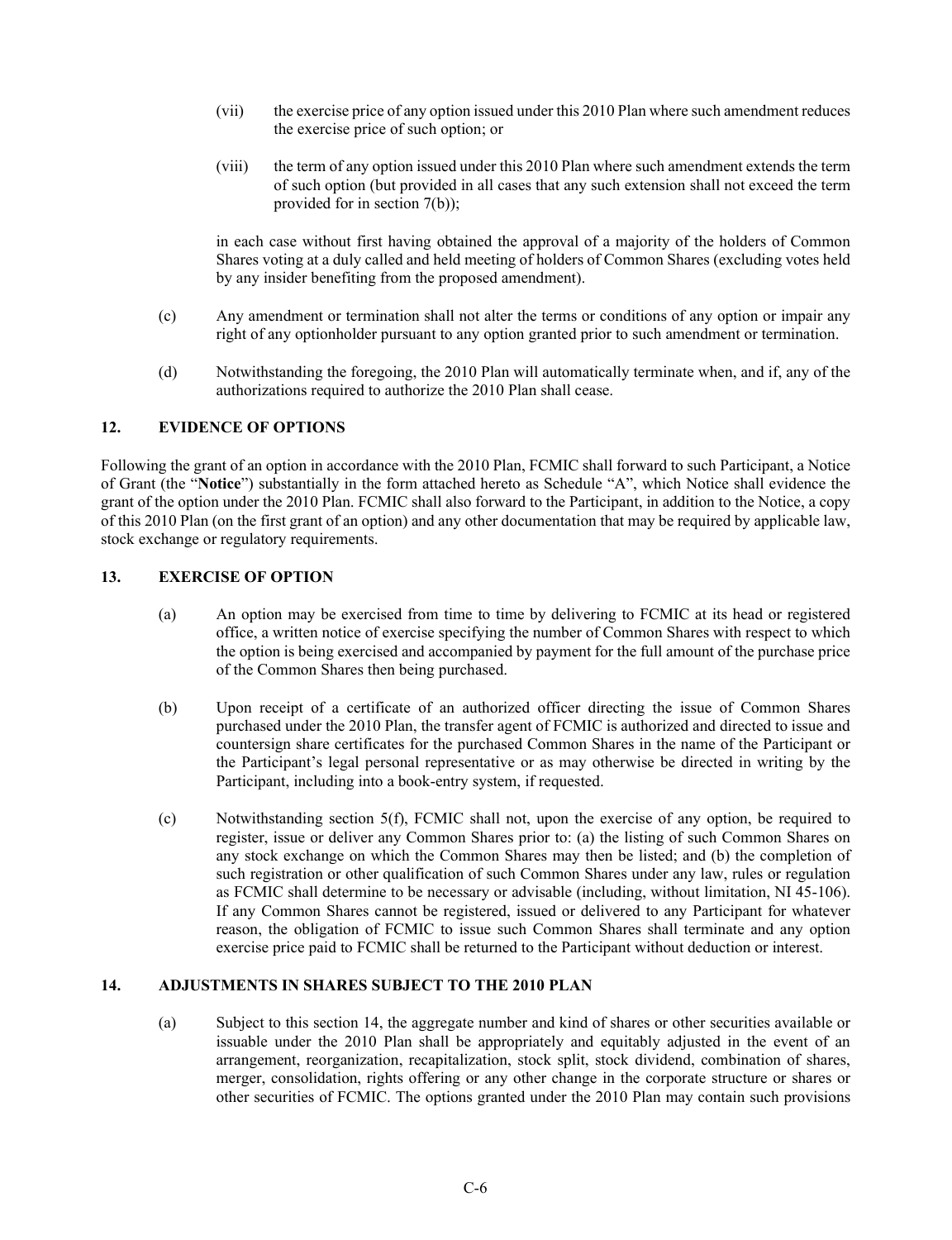as the Board may determine with respect to adjustments to be made in the number and kind of shares covered by such options and in the option price in the event of any such change.

- (b) If at any time when an option granted under this 2010 Plan remains unexercised with respect to any Common Shares and:
	- (i) a *bona fide* offer to purchase all of the issued Common Shares of FCMIC is made by a third party;
	- (ii) FCMIC proposes to sell all or substantially all of its assets and undertaking;
	- (iii) FCMIC proposes to merge, amalgamate or be absorbed by or into any other corporation or entity (save and except for a subsidiary) under any circumstances which involve or may involve or require the liquidation of FCMIC, a distribution of its assets among its shareholders, or the termination of the corporate existence of FCMIC; or
	- (iv) FCMIC proposes an arrangement as a result of which all of the outstanding shares of FCMIC would be acquired by a third party;

then FCMIC shall use its best efforts to bring such offer or proposal to the attention of the Participants as soon as practicable and (x) an option granted under this 2010 Plan may be exercised (whether or not such option has vested), as to all or any of the optioned Common Shares in respect of which such option has not previously been exercised, by the optionee at any time up to and including (but not after) a date sixty (60) days following the date of the completion of such transaction or prior to the close of business on the expiry date of the option, whichever is the earlier, or, if a longer period is provided for in a written agreement between a Participant and FCMIC, the period provided for in the employment agreement shall apply provided in all cases that any such period does not exceed one (1) year; and (xi) FCMIC may, by Board resolution, require the acceleration of the time for the exercise of the said option and of the time for the fulfillment of any conditions or restrictions on such exercise, and all such changes shall be final and binding on all options granted to Participants under the 2010 Plan.

# **15. RIGHTS PRIOR TO EXERCISE**

A Participant shall have no rights whatsoever as a shareholder in respect of any Common Shares (including any right to receive dividends or other distributions therefrom or thereon) other than in respect of Common Shares in respect of which the Participant shall have exercised the option to purchase hereunder and which the Participant shall have actually taken up and paid for in full. For greater certainty a holder of an option under this 2010 Plan shall not be permitted to vote on any arrangement of the Corporation proposed to the holders of Common Shares of FCMIC.

# **16. TAX WITHHOLDINGS**

Notwithstanding any other provision contained herein, in connection with the exercise of an option by a Participant from time to time, as a condition to such exercise (i) the Corporation shall require such Participant to pay to the Corporation an amount as necessary so as to ensure that the Corporation is in compliance with the applicable provisions of any federal, provincial or local law relating to the withholding of tax or other required deductions (the "**Applicable Withholdings and Deductions**") relating to the exercise of such options; or (ii) in the event a Participant does not pay the amount specified in (i), the Corporation shall be permitted to engage a broker or other agent, at the risk and expense of the Participant, to sell an amount of underlying Common Shares issuable on the exercise of such option through the facilities of the TSX, and to apply the cash received on the sale of such underlying Common Shares as necessary so as to ensure that the Corporation is in compliance with the Applicable Withholdings and Deductions relating to the exercise of such options. In addition, the Corporation shall be entitled to withhold from any amount payable to a Participant, either under this 2010 Plan or otherwise, such amount as may be necessary so as to ensure that the Corporation is in compliance with Applicable Withholdings and Deductions relating to the exercise of such options.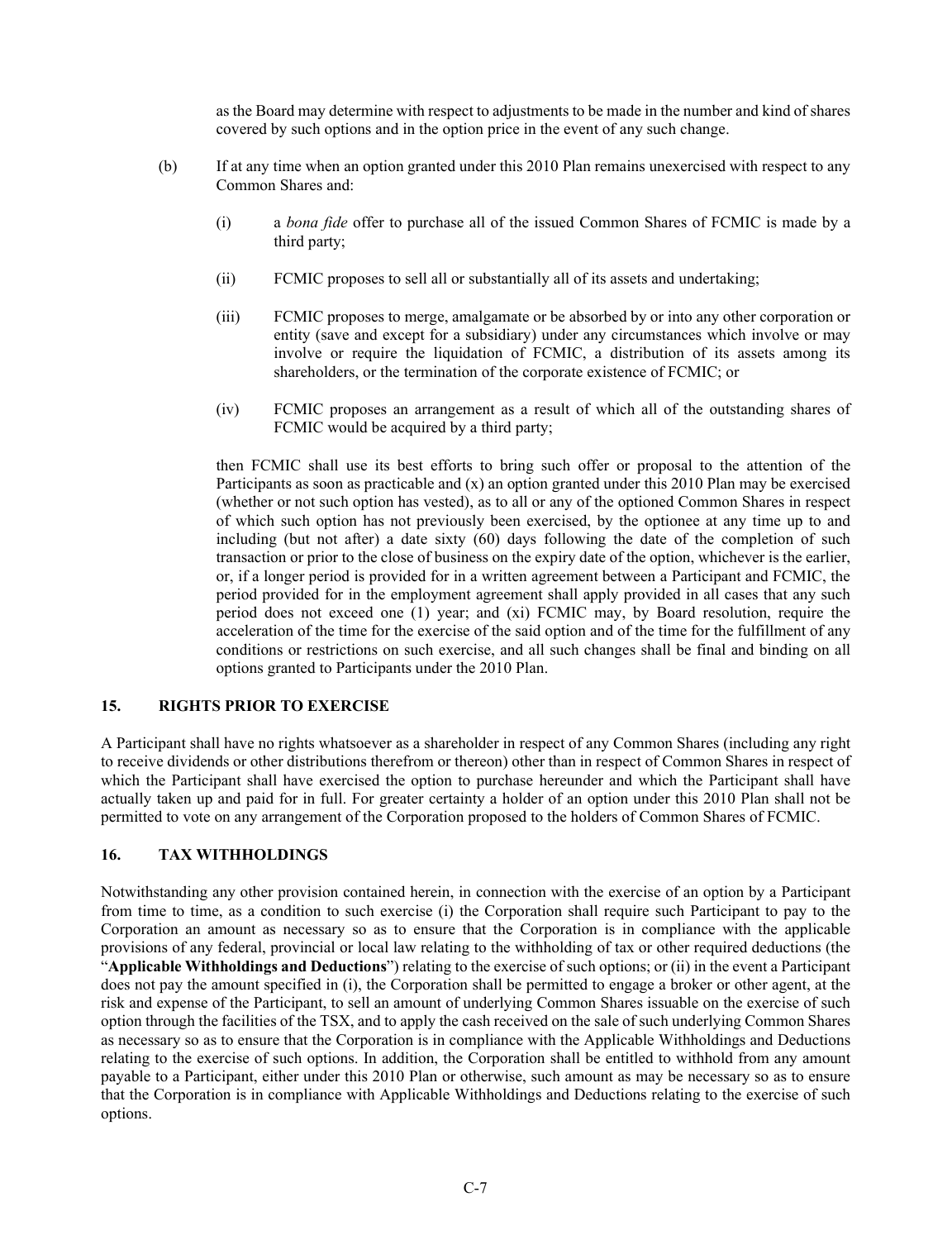# **17. NO CONTINUED SERVICE**

The granting of an option to an eligible participant under the 2010 Plan shall not impose upon the Corporation any obligation whatsoever to retain the eligible participant as a service provider of the Corporation.

# **18. GOVERNING LAW**

This 2010 Plan shall be construed in accordance with and be governed by the laws of the Province of Ontario.

# **19. EXPIRY OF OPTION**

On the expiry date of any option granted under the 2010 Plan, and subject to any extension of such expiry date permitted in accordance with the 2010 Plan, such option shall forthwith expire and terminate and be of no further force or effect whatsoever, or as to the Common Shares in respect of which the option has not been exercised.

# **20. EFFECTIVE DATE OF THE 2010 PLAN**

The 2010 Plan becomes immediately effective on the date that the last of the following approvals is received:

- (a) the approval of a majority of the Board; and
- (b) the approval of the shareholders of the FCMIC.

# **21. APPROVAL**

- (a) This 2010 Plan was duly approved by the shareholders of FCMIC on November 30, 2010, and reapproved by the shareholders of FCMIC on June 26, 2013, June 14, 2016, June 19, 2019 and June 14, 2022.
- (b) This 2010 Plan was duly initially approved by a majority of the Board on December 7, 2010.
- (c) The approvals of this 2010 Plan set forth in sections  $21(a)$  and  $21(b)$  expire on the third anniversary of the date that the last of such approvals is granted.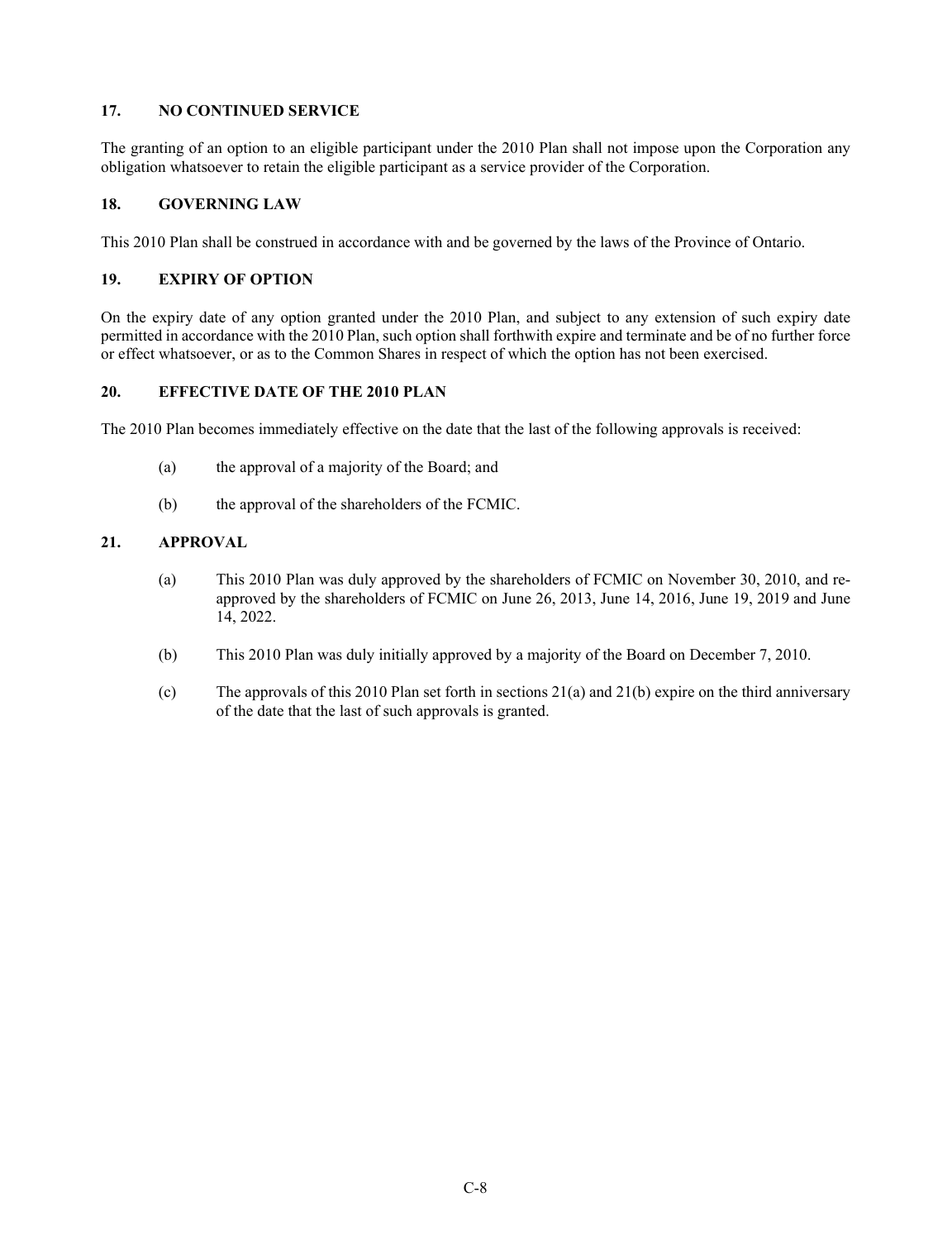# **SCHEDULE "A" TO THE STOCK OPTION PLAN NOTICE OF GRANT OF STOCK OPTIONS**

Firm Capital Mortgage Investment Corporation 163 Cartwright Avenue Toronto, Ontario M6A 1V5

Telephone: (416) 635-0221 Fax: (416) 635-1713

**[Date]**

# **[Name & Address of Participant]**

Dear **[Name]**:

This Notice is to advise you that in recognition of your contributions to Firm Capital Mortgage Investment Corporation ("**FCMIC**"), you have been selected to participate in FCMIC's 2010 Stock Option Plan, (the "**2010 Plan**")

On **[Date]** (the "**Grant Date**") the board of directors of FCMIC granted to you an option to acquire **[number]** common shares of FCMIC at a price of Cdn\$ $\bullet$  per share (the "**Stock Option**").

# *Your Stock Option is subject to the terms and conditions of the 2010 Plan, a copy of which is attached hereto if this is your first grant of options under the 2010 Plan.*

The Stock Option shall vest in accordance with the 2010 Plan and as follows:

| <b>Vesting Dates and Other Terms</b> | <b>Amount Vesting</b> |
|--------------------------------------|-----------------------|
|                                      |                       |
|                                      |                       |
|                                      |                       |
|                                      |                       |

Your Stock Options will expire on  $\bullet$ . If any amendment is made to your Stock Options you will be notified by letter of such amendments.

The grant of options described above is strictly confidential and the information concerning the number or price of common shares granted under this option should not be disclosed to anyone.

Yours sincerely,

**[Name] [Title]**